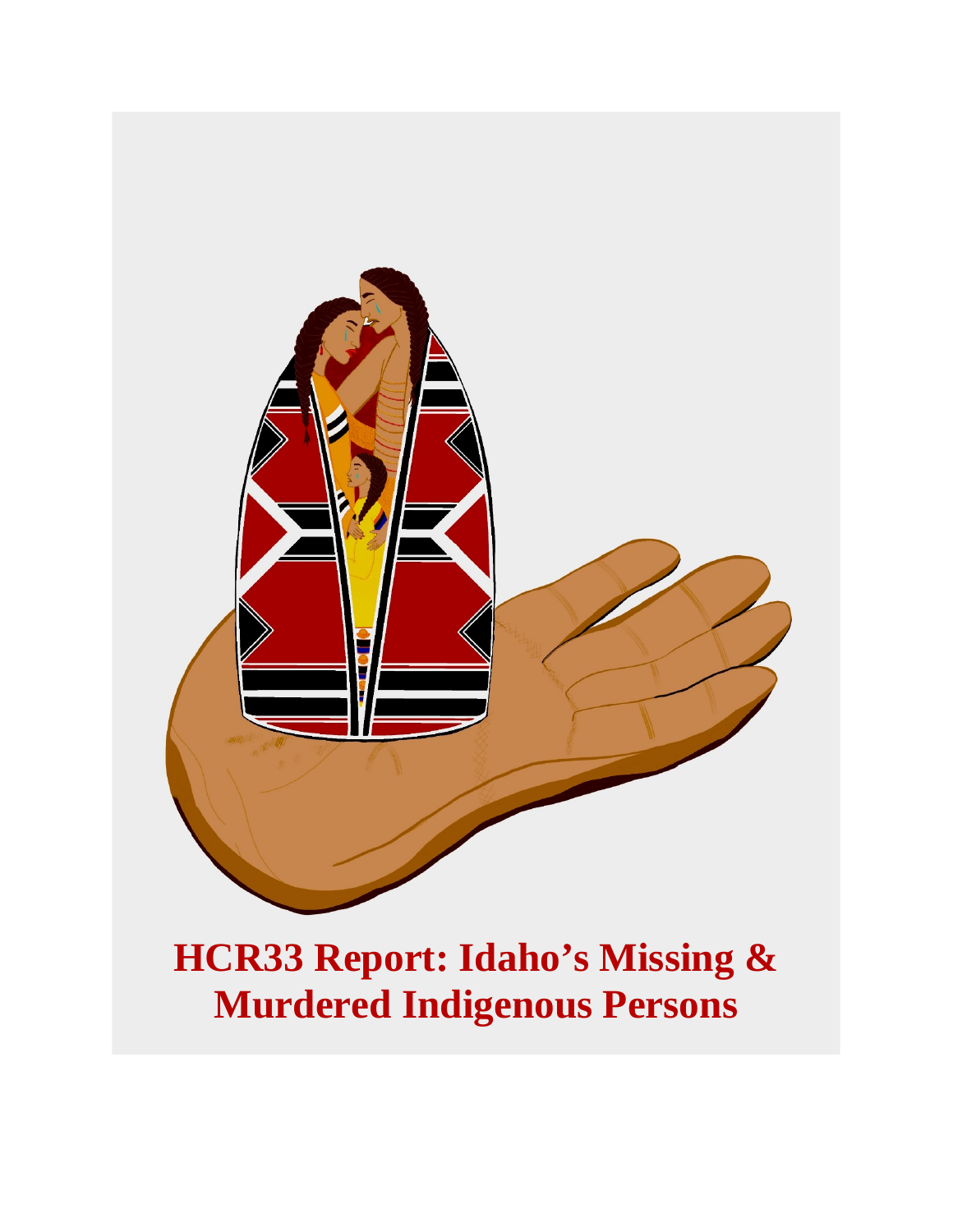### **HCR33 Report:**

### **Idaho's Missing & Murdered Indigenous Persons**

September 30, 2021

Melanie L. Fillmore, M.A.

*Citizen of The Standing Rock Sioux Tribe of South Dakota Public Policy & Administration, School of Public Service, Boise State University*

and

Lane K. Gillespie, Ph.D.

*Criminal Justice Program*, *School of Public Service, Boise State University*

with

Assistance from Dr. Lisa M. Growette Bostaph and Dr. Laura L. King, *Criminal Justice Program*, *School of Public Service, Boise State University*, and Sheena L. Gilbert, *Citizen of the Stockbridge Munsee Tribe in Wisconsin*, *School of Criminology and Criminal Justice*, *University of Nebraska Omaha*

Cover art by Leah Van Pelt, Citizen of The Confederated Tribes of the Umatilla Indian Reservation in Oregon. Her family are long-time residents of the Treasure Valley.

**Recommended Citation**: Fillmore, M. L., Gillespie, L. K., Growette Bostaph, L. M., King, L. L., & Gilbert, S. L. (2021). HCR33 Report: Idaho's Missing & Murdered Indigenous Persons. Submitted to the Idaho Legislature, September 30, 2021.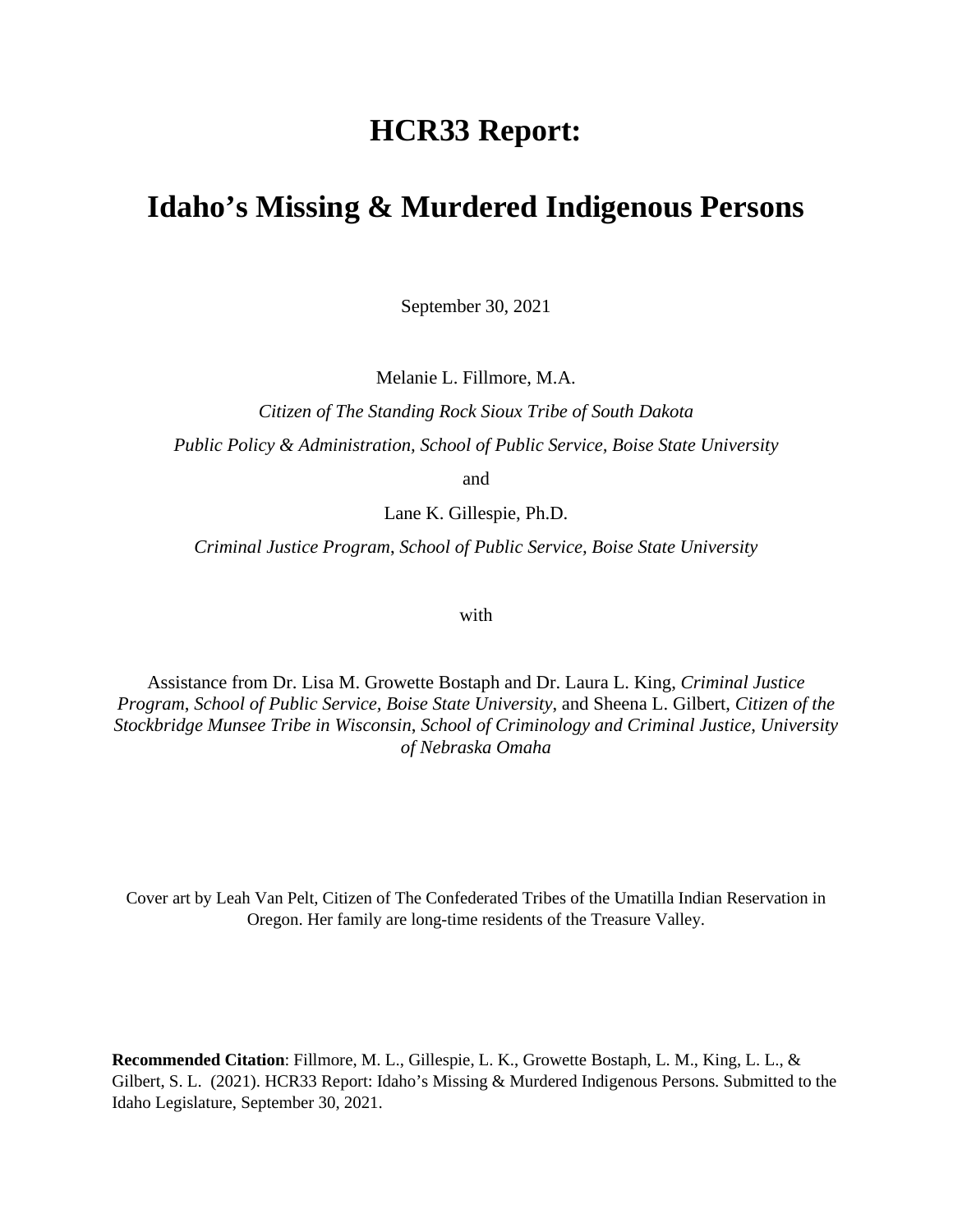## **Acknowledgements**

We want to acknowledge and thank the fourteen individuals who participated in our stakeholder interviews, as well as the numerous people who spent time meeting with us to discuss their work and how it intersects with MMIP and/or assisting in our data collection efforts: Indigenous leaders, justice officials, and advocates across the state; the police chiefs and sheriffs that responded to our requests for assistance; the U.S. Attorney's Office for the District of Idaho; Department of Justice officials; the Idaho Missing Persons Clearinghouse manager, Tanea Parmenter; Thomas Strauss with the Idaho Statistical Analysis Center; the Idaho Counties Risk Management Program; and Gary Raney of the Law Enforcement Policy Center, LLC.

We thank Leah Van Pelt for creating beautiful original artwork for this report. We thank the Idaho Council on Domestic Violence and Victim Assistance for facilitating the opportunity to engage in this important work, and the Idaho State Legislature for funding this project.

Most importantly we want to honor those families, friends, and community members who have gone missing, have experienced a loved one go missing, and have experienced the loss of a loved one. We acknowledge that the numbers presented in the report are more than statistics – they represent the lives and stories of individuals, families, and communities.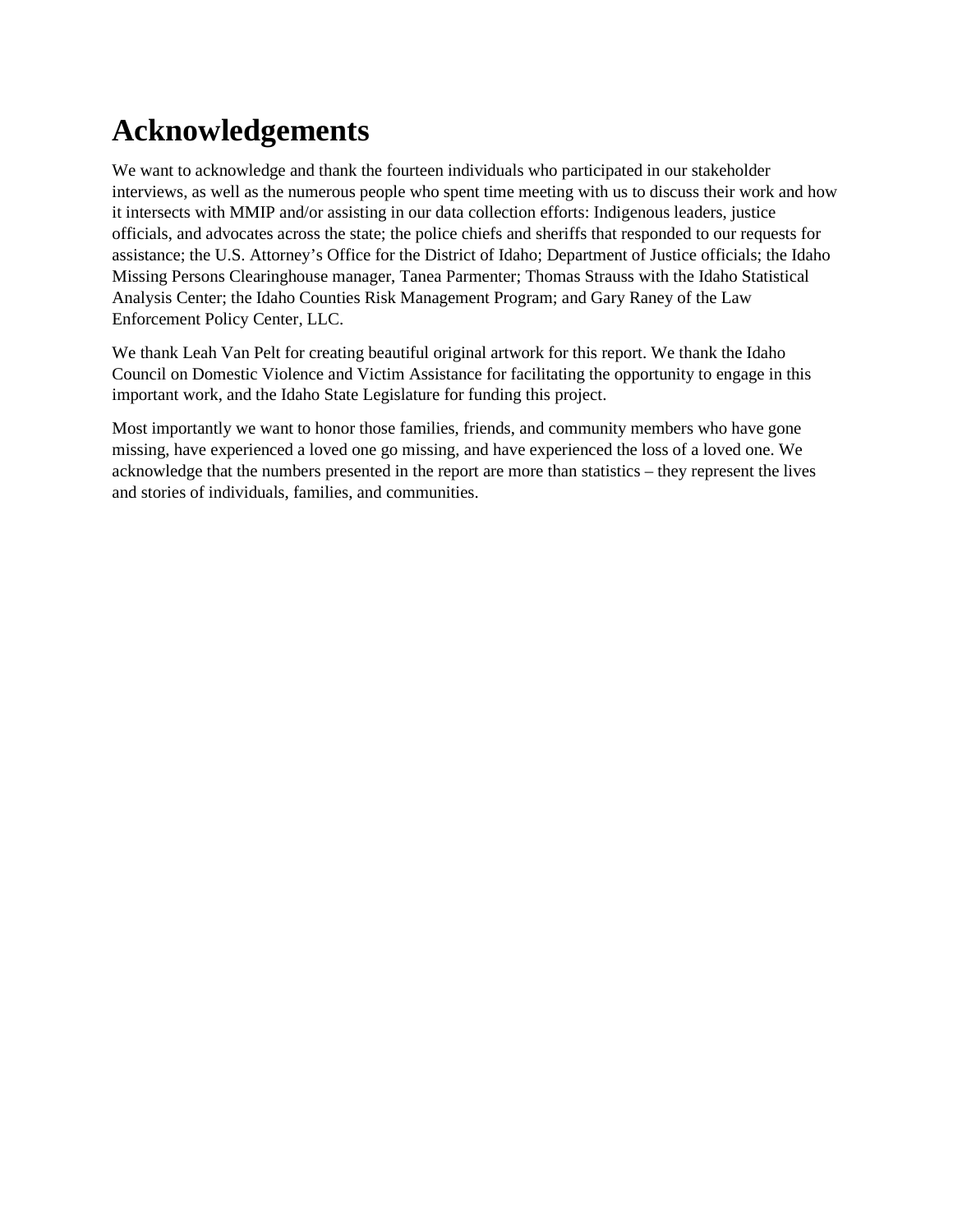### **Foreword**

House Concurrent Resolution No. 33 (HCR33) was introduced in the Health and Welfare Committee, and passed by both houses of the Legislature in March 2020. HCR33 recognizes Missing and Murdered Indigenous Persons (MMIP) as a crisis in Idaho, designates May 5<sup>th</sup> as a day of awareness for MMIP, and supports efforts to further investigate incidence rates, underlying causes, and possible solutions through collaborative efforts. Public testimony in support of the resolution came from a diverse group of stakeholders, including legislative sponsors, the U.S. Attorney for the District of Idaho, tribal legal and justice practitioners, and Indigenous advocates. The following passages serve as a reminder of the central role of Idaho's tribes, and the opportunities and challenges in addressing MMIP.

*"What Idaho did, under the leadership of the tribes, was determine that they would take the lead on this, I think that's appropriate. A lot of states have done legislation, they've done task forces, but I think this is an issue that we need to listen to the people that are most affected by it."* 

House Representative, Public Testimony, HCR33, February 12, 2020

*"Tribal law enforcement desperately needs help. The reality that Idaho does not recognize tribal law enforcement officers as law enforcement officers, relegates them to very limited abilities outside of what they can do collaboratively. That's something that the state should take a look at. I would appreciate it, if the state would at least look seriously at this very important issue that would help tribes […] My experience teaches me that Public Law 280 is not your challenge, your challenge is the resolve and the commitment of the local communities to work collaboratively to problem solve. If they want to solve the problem, they don't need further statutory authority. It is helpful to have peace officer designation for tribal law enforcement, significantly. But if a local community or county is committed and wants to problem solve with tribal members, they can do it. And we have evidence of that going on in several locales."*

US Attorney, Public Testimony, HCR33, February 12, 2020

*"As with any smaller jurisdiction, it is not uncommon for our police department to call on another state or federal agency to assist, our department may not have the resources or manpower to effectively respond to an incident, or it is a case where outside law enforcement assistance is mandated. There have been many incidents of this occurring. Many times, the collaboration of these incidents have been positive, with effective communication and collaboration and with successful prosecution through state, federal and/or tribal court."*

Tribal Prosecutor, Public Testimony, HCR33, February 12, 2020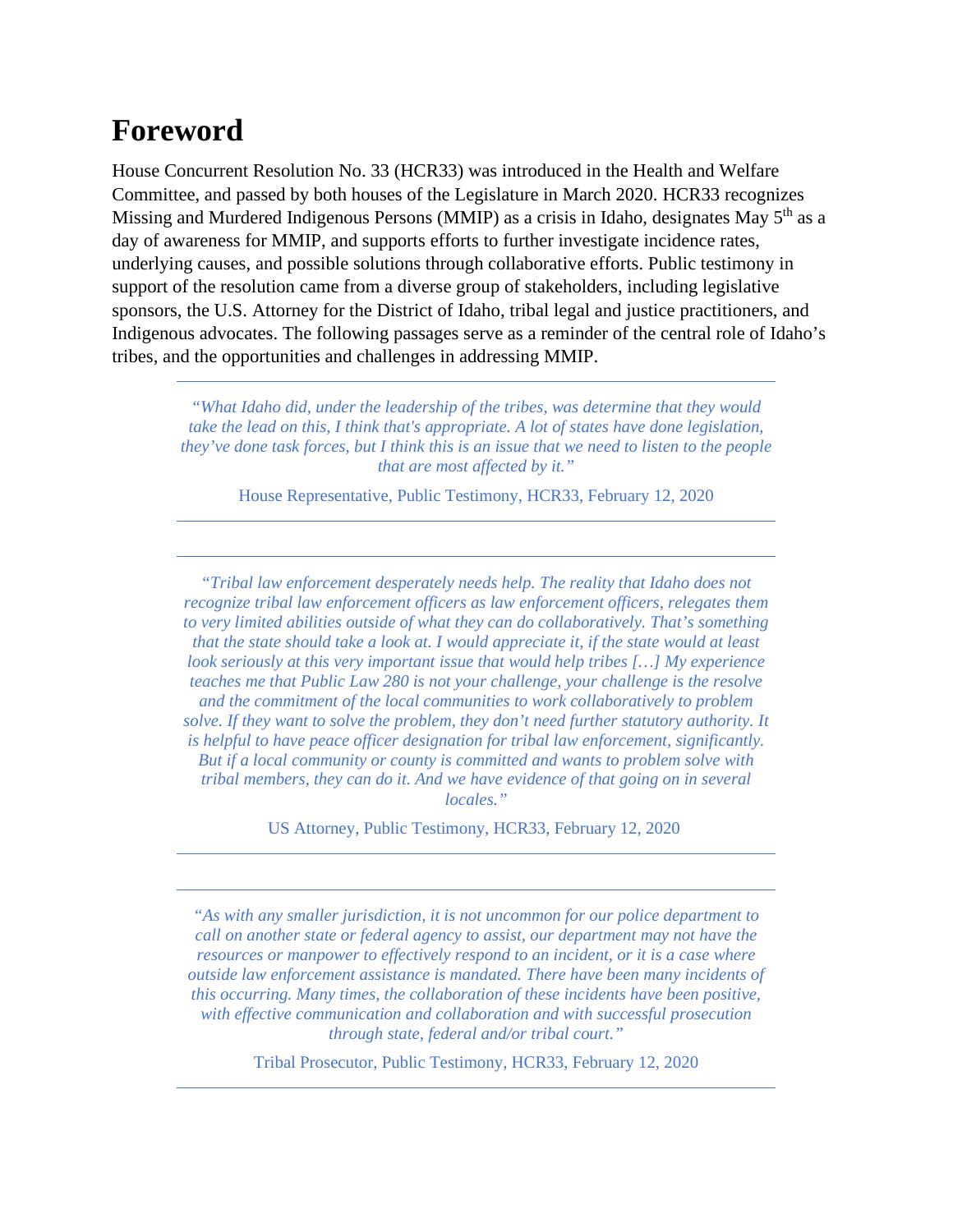### **Table of Contents**

| Appendix A: Tables Displaying Missing Persons and Homicide Data Used in Report 52 |  |
|-----------------------------------------------------------------------------------|--|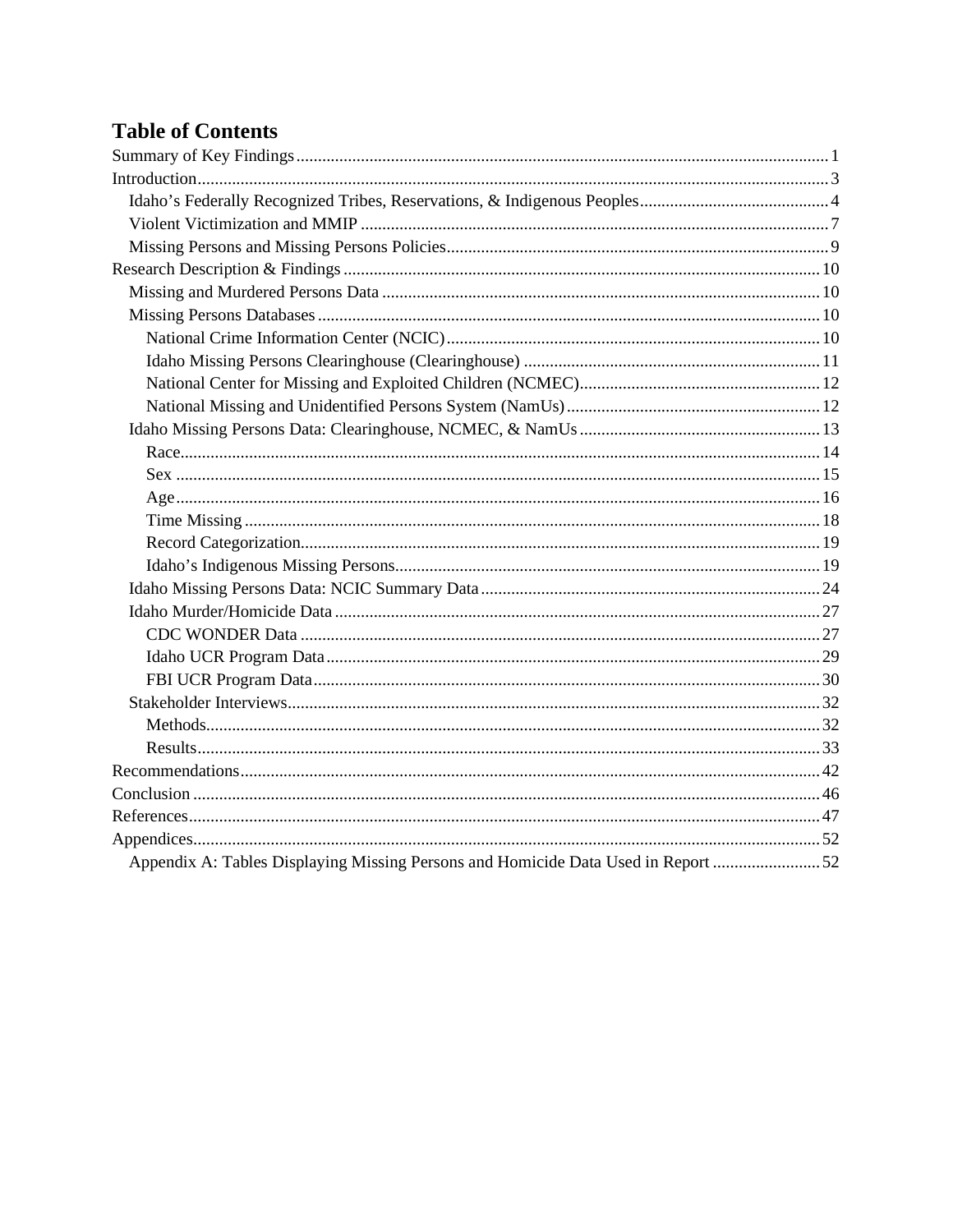## <span id="page-5-0"></span>**Summary of Key Findings**

In response to needs identified in Idaho House Concurrent Resolution 33, this report presents quantitative missing persons data from four sources, homicide/violent death data from three sources, and qualitative MMIP stakeholder interview findings.

#### **Missing Persons**

- Missing persons cases are dynamic and missing persons data may represent individuals or incidents of missing persons. There are more incidents than individuals, as some individuals go missing more than once. Understanding this distinction is important to understanding the impact of MMIP in terms of people and resources.
- Idaho's average missing persons rate is approximately 10.59 per 100,000 persons. The average rate for Indigenous persons in Idaho is 18.99 per 100,000 persons.
- A disproportionate percentage of Idaho's missing persons are identified as Indigenous, as much as 2.1 times their proportion of the population.
- Approximately 63% of Idaho's Indigenous missing persons have been missing for more than 1 year.
- Most of Idaho's Indigenous missing persons are female (75%), in contrast with Idaho's non-indigenous missing persons of which 28.8% are female.
- Fifty percent of Idaho's Indigenous missing persons went missing as adults and 50% went missing as juveniles. Among non-indigenous missing persons, 61.5% went missing as adults and 33.5% as juveniles.
- On average in Idaho, there are 81.6 Indigneous missing persons entries in NCIC each year; and entries for Indigneous missing persons average 3.39% of annual missing persons entries in the state.
- In 2020, NCIC entries for Indigenous persons were 3.38% of total entries in Idaho, compared to 1.76% of total entries nationwide.

#### **Homicide**

- Indigenous persons are disproportionately represented in deaths attributable to assault (3.05 times their proportion of the population).
- There is variation across homicide data sources in counting potential Indigenous murder victims.
- Homicide cases involving Indigenous persons occur in tribal jurisdictions and non-tribal jurisdictions.

#### **Stakeholder Interviews**

Stakeholder interviews provide perceptions of the responses, challenges, and opportunities related to MMIP across multiple agencies, organizations, and offices located throughout Idaho and serving several communities.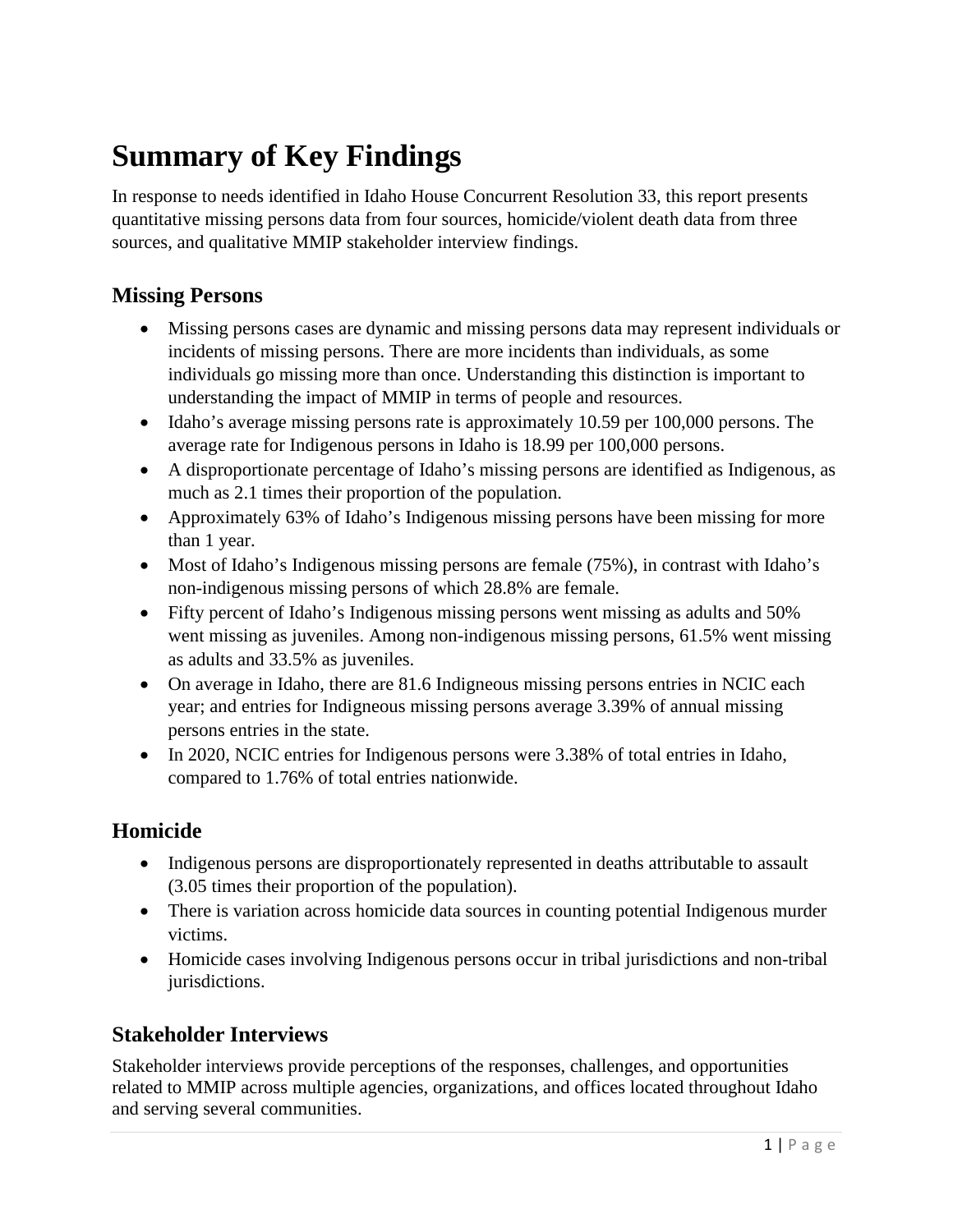- There is variation in missing persons response across the state. In some areas of the state inter-agency agreements are in place and community response plans are being discussed. In other areas the relationships are not as strong or established between tribal agencies and all relevant county or municipal agencies.
- Juvenile missing persons response is more standardized than adult missing persons response.
- There is no waiting period to report someone missing.
- Stakeholders identified several logistical challenges in responding to missing persons and/or homicide cases, including
	- "missing" is not a criminal offense
	- the influence of policies and policy variation across agencies
	- defining missing adult cases and applying a consistent policy for reports of missing adults
	- resource constraints
	- level of training
	- level of investigation/report detail
	- responding to repeat missing juveniles
	- jurisdictional challenges and confusion
	- communication and access to information when multiple jurisdictions are involved
- Stakeholders from tribal and non-tribal agencies expressed a desire to explore options for collaborative efforts moving forward.

#### **Recommendations**

The needs of one tribe or location may be different from then needs of another, though some recommendations apply or have impact statewide:

- Avenues for expanding the capacity of tribal law enforcement and enhancing access to case information between agencies should be pursued.
- Moving towards consistent polices and standard operating procedures (SOPs) in missing persons cases, and in homicide cases involving tribal and non-tribal jurisdiction.
- Enhancing data collection, data sharing, and data accuracy.
- Enhancing the capacity of Indigenous victim services.
- Enhancing the capacity of the Idaho Missing Persons Clearinghouse.
- Expanding community education and resource awareness.
- Engaging in research on causes of MMIP that can inform policy and response.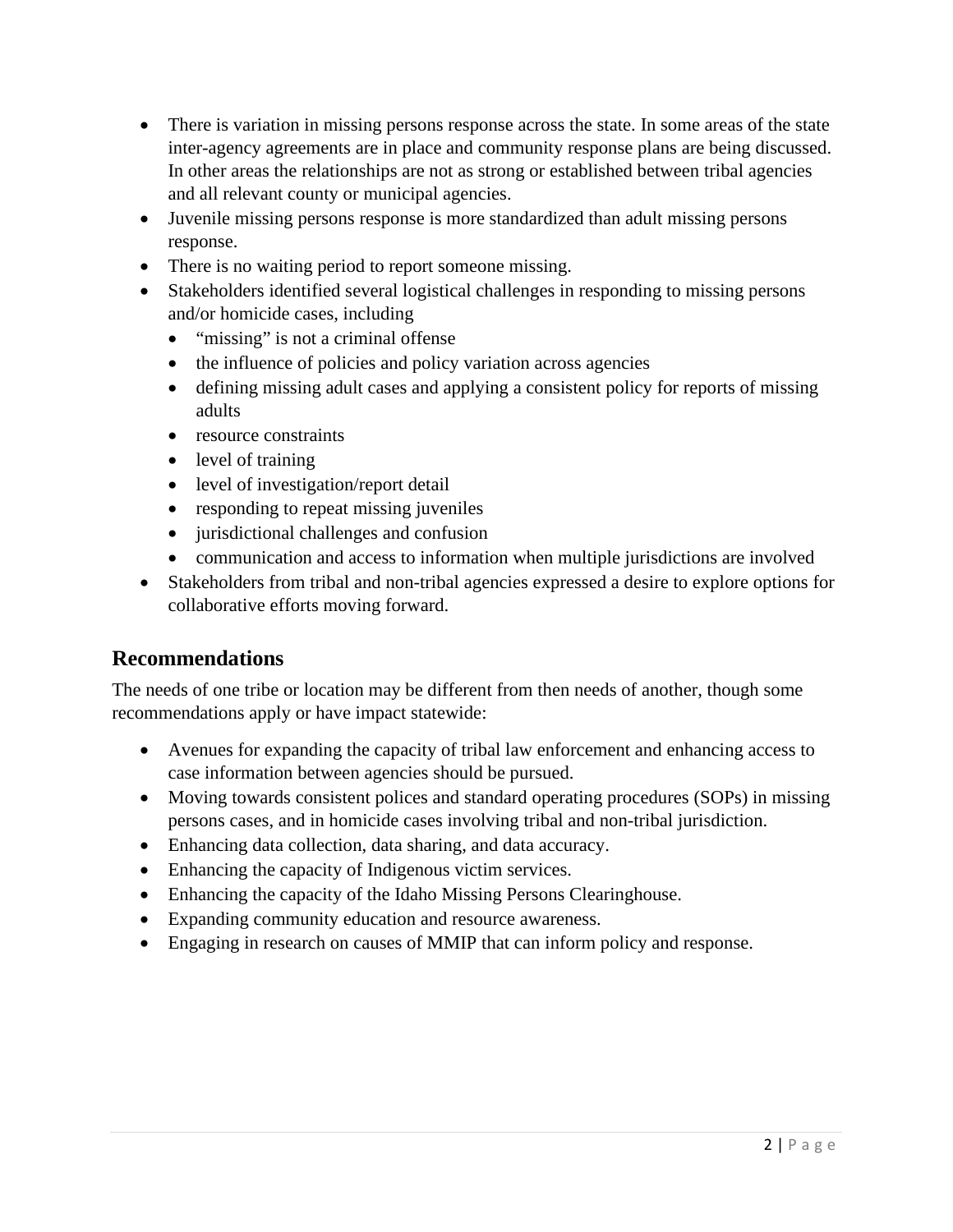## <span id="page-7-0"></span>**Introduction**

This report is responsive to  $HCR33<sup>1</sup>$  $HCR33<sup>1</sup>$  $HCR33<sup>1</sup>$  and the need to better describe and understand the impact of Missing and Murdered Indigenous Persons (MMIP) in Idaho. Increasing and sustained attention on MMIP is occurring at the federal and state levels across the country. In November 2019, President Trump signed an Executive Order forming a Presidential Task Force on Missing and Murdered American Indians and Alaska Natives referred to as *Operation Lady Justice*. On a national level Operation Lady Justice is working to develop model protocols, procedures, and guidelines pertaining to missing and murdered persons cases among Indigenous communities. States have begun following suit, developing state-level task forces, legislation, and reports on issues relevant to MMIP. To date, eight states have developed reports in response to state legislation: Arizona, Nebraska, Montana, Minnesota, New Mexico, Oregon, Washington, and Wyoming. While Idaho now joins the list of states that have developed original research reports on MMIP, this report is not the first or only source of information on this issue. Partners across the state have engaged and continue to engage in collaborations aimed at informing, relationship building, and responding to MMIP. These efforts highlight the *will* and *commitment* of numerous agencies, organizations, and Tribes. This report serves as a complement to these on-going efforts.

This report intentionally combines quantitative (numerical) research methods with Indigenous qualitative research methods. This mixed-method approach is intended to speak to all audiences by providing an understanding of MMIP 'by the numbers', and MMIP through thematic analysis of Tribal and non-Tribal stakeholders' perspectives and experiences. Missing persons data sources examined for this report include the Idaho Missing Persons Clearinghouse (Clearinghouse), the National Missing and Unidentified Persons System (NamUs), National Center for Missing and Exploited Children (NCMEC), and the National Crime Information Center (NCIC). Murder/violent death data sources examined include the Centers for Disease Control and Prevention's (CDC) WONDER dataset, Idaho's Uniform Crime Reporting (UCR) program, and the FBI's UCR program. Stakeholder interviews provide contextual information relevant to HCR33 aims, aligning and expanding on public testimony on the resolution. Conclusions and recommendations are made based on both the quantitative and qualitative data that are presented.

A note on terminology: throughout this report several terms are used in referencing Indigenous peoples. Different data sources and entities use different terminology; for example, the U.S. Census and many crime data sources use "American Indian and Alaska Native", the federal government uses "Indian/Indian Country", and elsewhere "Native American" or "Indigenous" are most common. When a specific entity or data source is being referenced, we use the terminology of that entity or data source. Otherwise, this report uses the terms "Indigenous" and "Native".

<span id="page-7-1"></span><sup>1</sup> House Concurrent Resolution No. 33, 65th Legis. 2nd Reg. Sess. (2020). https://legislature.idaho.gov/wpcontent/uploads/sessioninfo/2020/legislation/HCR033.pdf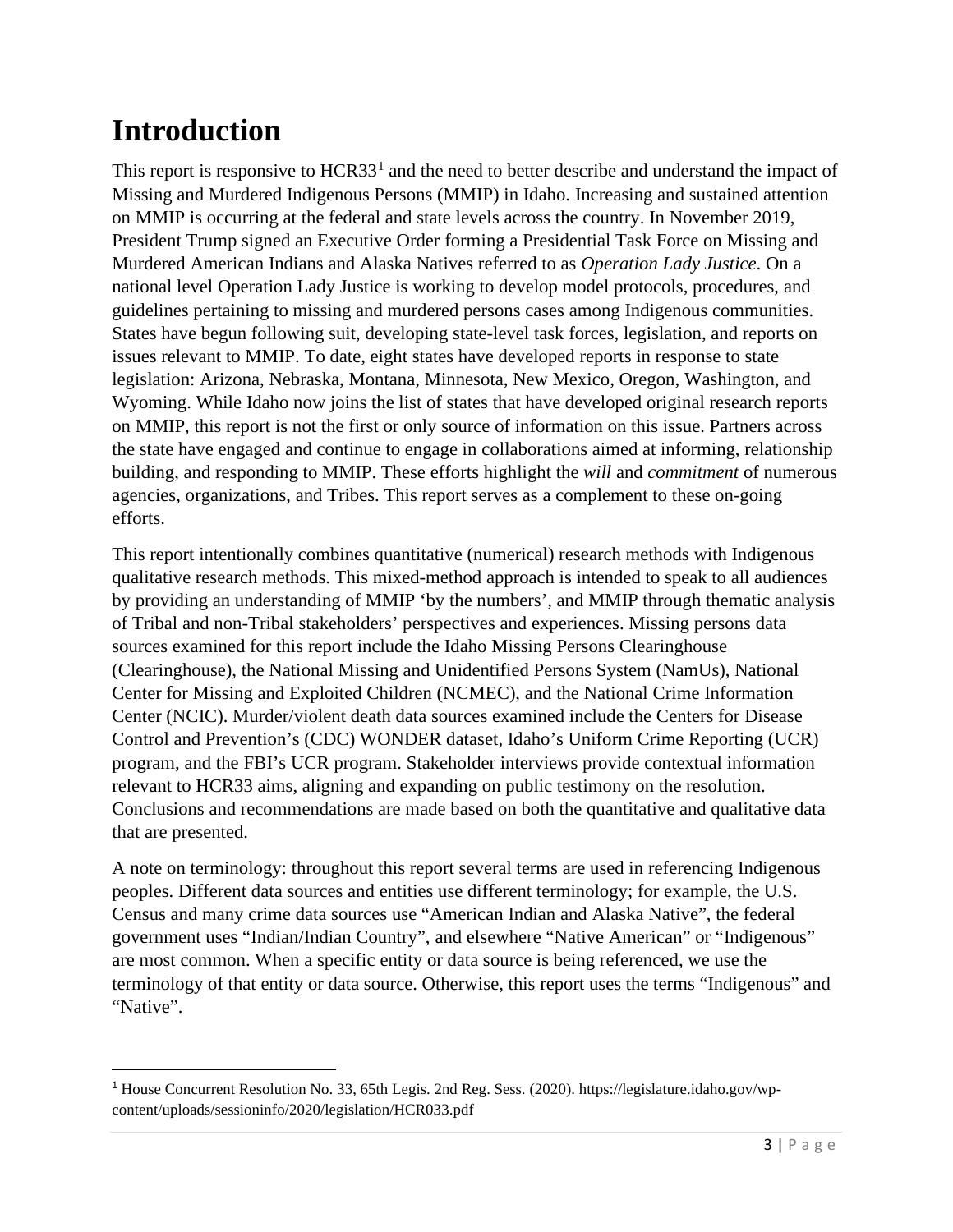#### <span id="page-8-0"></span>**Idaho's Federally Recognized Tribes, Reservations, & Indigenous Peoples**

There are five federally recognized tribes within the borders of Idaho: the Coeur d'Alene Tribe, the Kootenai Tribe, the Nez Perce Tribe, the Shoshone-Bannock Tribes, and the Shoshone-Paiute Tribe. A brief description of each tribe and reservation in Idaho is provided below. There are many resources and opportunities to learn about each tribe's rich history and culture far exceeding what is presented here.

The Coeur d'Alene Tribe was given it's modern name by French traders and trappers around the turn of the 19<sup>th</sup> century<sup>[2](#page-8-1)</sup>. In their own language, the tribe is called *Schitsu'umsh* meaning "those who were found here" or "the discovered people". The Coeur d'Alene Reservation today consists of 345,000 acres of land that crosses into Benewah and Kootenai Counties in the northern part of Idaho. Historically, the tribe's homeland spanned five million acres covering much of (what is today) northern Idaho, reaching into western Montana, and eastern Washington. There are more than 2,190 enrolled members of the Coeur d'Alene Tribe. The reservation has a total population of about 7,700 people, approximately 20% of whom are Indigenous<sup>[3](#page-8-2)</sup>.

The Kootenai Tribe in Idaho is one of seven bands of Ktunaxa (Kootenai). The remaining bands historically spanned Canada and Montana. The Idaho band of the Kootenai Tribe, located in the very northern part of Idaho, crosses into Boundary County. The Idaho Kootenai Tribe is unique in that they never signed a treaty with the federal government. The Kootenai Tribe now own about 2,500 acres of land<sup>[4](#page-8-3)</sup>. There are approximately 165 enrolled citizens of the Kootenai Tribe. Approximately 118 people reside on the reservation and of those more than 77% are Indigenous<sup>[5](#page-8-4)</sup>.

The Nez Perce Tribe was also given it's modern-day name by French traders in the  $18<sup>th</sup>$  century<sup>[6](#page-8-5)</sup>. In their own language, the Nez Perce call themselves *Niimi'ipuu* meaning "the people". The tribe was historically nomadic residing across 17 million acres spanning Idaho, Montana, Oregon, and Washington. The Nez Perce Reservation today consists of 750,000 acres located in the northern part of Idaho and crosses into Clearwater, Idaho, Lewis, and Nez Perce counties<sup>[7](#page-8-6)</sup>. There are more than 3,500 enrolled tribal members. The reservation has a population of approximately 19,000, about  $14-17\%$  of whom are Indigenous<sup>[8](#page-8-7)</sup>.

The Shoshone-Bannock Tribes of Fort Hall consist of eastern and western bands of the Northern Shoshone and Bannock, or Northern Paiute. The tribes are culturally related but with distinct

<span id="page-8-1"></span><sup>2</sup> Coeur d'Alene Tribe. (n.d.). History. https://www.cdatribe-nsn.gov/our-tribe/history/

<span id="page-8-2"></span><sup>3</sup> United States Census Bureau. (2019). Coeur d'Alene Reservation, 2015-2019 American Community Survey 5-

Year estimates [data set]. Retrieved from https://www.census.gov/tribal/?st=16&aianihh=0705

<span id="page-8-3"></span><sup>4</sup> Upper Columbia United Tribes. (2021). Kootenai Tribe of Idaho. https://ucut.org/members-tribes/kootenai-tribeidaho/

<span id="page-8-4"></span><sup>5</sup> United States Census Bureau. (2019). Kootenai Reservation and off-reservation trust land, 2015-2019 American Community Survey 5-Year estimates [data set]. Retrieved from https://www.census.gov/tribal/?aianihh=1800

<span id="page-8-5"></span><sup>6</sup> Nez Perce Tribe. (2018). History. https://nezperce.org/about/history/

<span id="page-8-6"></span><sup>7</sup> Columbia River Inter-Tribal Fish Commission. (2021). Nez Perce Tribe.

https://www.critfc.org/member\_tribes\_overview/nez-perce-tribe/

<span id="page-8-7"></span><sup>8</sup> United States Census Bureau. (2019). Nez Perce Reservation, 2015-2019 American Community Survey 5-Year estimates [data set]. Retrieved from https://www.census.gov/tribal/?aianihh=2445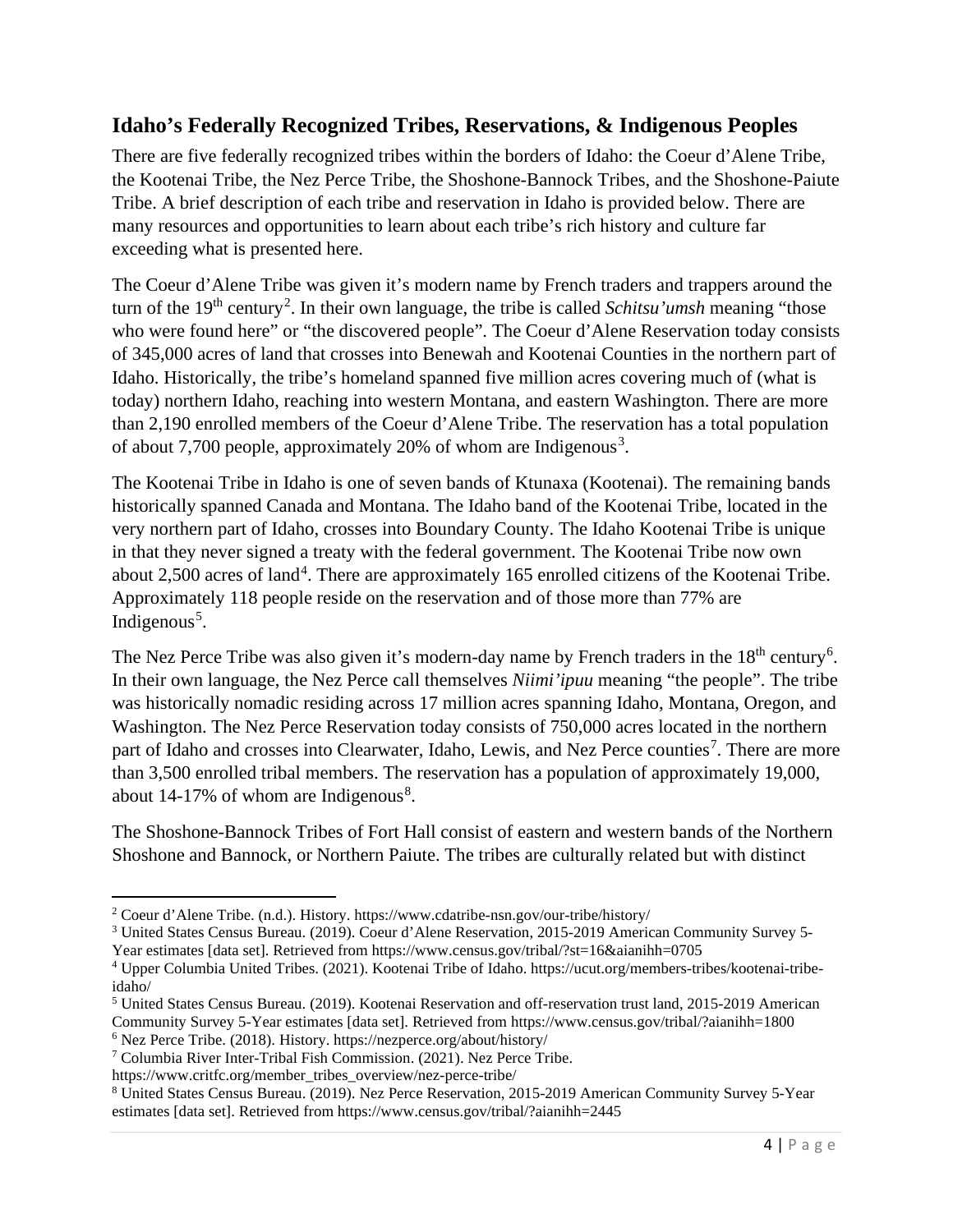ethno-linguistic dialects<sup>[9](#page-9-0)</sup>. The Northern Shoshone used many names but commonly referred to themselves as *Nemme sosoni'ihnee'e*, meaning "the people" or "us"[10](#page-9-1). The Bannock historically called themselves *Nimi'*, *Pan a'kwati*, or *Panaite*. The Fort Hall reservation is in southeast Idaho and shares borders with parts of Bannock, Bingham, Caribou, and Power Counties. The reservation comprises 544,000 acres of land, reduced from 1.8 million since the original 1868 treaty, and there are approximately 5,900 enrolled citizens of the Shoshone-Bannock tribes. There are about 5,850 people residing on the Fort Hall reservation and of those approximately 60% are Indigenous<sup>11</sup>.

The Shoshone-Paiute Tribes of the Duck Valley Reservation hold a geographically unique space compared with Idaho's other tribes, as the reservation's borders reside in both the southern part of Idaho and the northern part of Nevada. The Western Shoshone and Northern Paiute originally inhabited lands spanning across Idaho, Nevada, and Oregon<sup>[12](#page-9-3)</sup>. The Duck Valley reservation is approximately 290,000 acres and crosses Owyhee County (Idaho) and Humboldt County (Nevada). There are a little over 2,000 enrolled citizens of the Shoshone-Paiute Tribes. There are approximately 1,312 people residing on the Duck Valley reservation, of which about 96% are Indigenous<sup>[13](#page-9-4)</sup>.

In addition to the 8,500 plus Indigenous persons living on reservations in Idaho, approximately 78% of Idaho's Indigenous population resides elsewhere in the state. According to U.S. Census data, the total population of individuals identifying as American Indian and Alaska Native (AI/AN) alone (23,136) or in combination with other racial identities (18,993) is 42,129. This is approximately 2.5% of the state's population  $(1,717,750)^{14}$ . When looking at the demographic categories for 'race alone or in combination with one or more other races,' American Indian and Alaska Natives make up the second largest racial minority group in Idaho (only second to the collective category 'some other race'). Trends in Census data indicate that the percentage of individuals identifying as AI/AN has steadily increased over the past decade.

Each of Idaho's tribes are unique in their language, culture, beliefs, and history. Federally recognized tribes retain sovereignty with the rights to establish their own forms of government, determine membership requirements, enact legislation, and establish justice systems<sup>15</sup>. Each of the five tribes has a governing body: the Coeur d'Alene Tribe have a seven-member Tribal Council elected by tribal membership; the Kootenai Tribe have a nine-member council; the Nez

<span id="page-9-1"></span><span id="page-9-0"></span><sup>9</sup> Shoshone-Bannock Tribes of the Fort Hall Reservation. (2021). About. http://www.sbtribes.com/about/ <sup>10</sup> Digital Atlas of Idaho. (n.d.). Original Tribal and Band Names of Idaho's Native Peoples.

https://digitalatlas.cose.isu.edu/geog/native/text/names.htm

<span id="page-9-2"></span><sup>&</sup>lt;sup>11</sup> United States Census Bureau. (2019). Fort Hall Reservation and off-reservation trust land, 2015-2019 American Community Survey 5-Year estimates [data set]. Retrieved from https://www.census.gov/tribal/?aianihh=1185 <sup>12</sup> Shoshone-Paiute Tribes of the Duck Valley Indian Reservation. (2021). Our history.

<span id="page-9-3"></span>https://www.shopaitribes.org/spculture/

<span id="page-9-4"></span><sup>&</sup>lt;sup>13</sup> United States Census Bureau. (2019). Duck Valley Reservation, 2015-2019 American Community Survey 5-Year estimates [data set]. Retrieved from https://www.census.gov/tribal/?aianihh=0965

<span id="page-9-5"></span><sup>&</sup>lt;sup>14</sup> Based on the U.S. Census' American Community Survey (ACS) 5-year estimates for 2015-2019. 2020 Census data was released after estimates for this report were calculated.

<span id="page-9-6"></span><sup>15</sup> National Conference of State Legislatures. (2013). An issue of sovereignty. https://www.ncsl.org/legislatorsstaff/legislators/quad-caucus/an-issue-of-sovereignty.aspx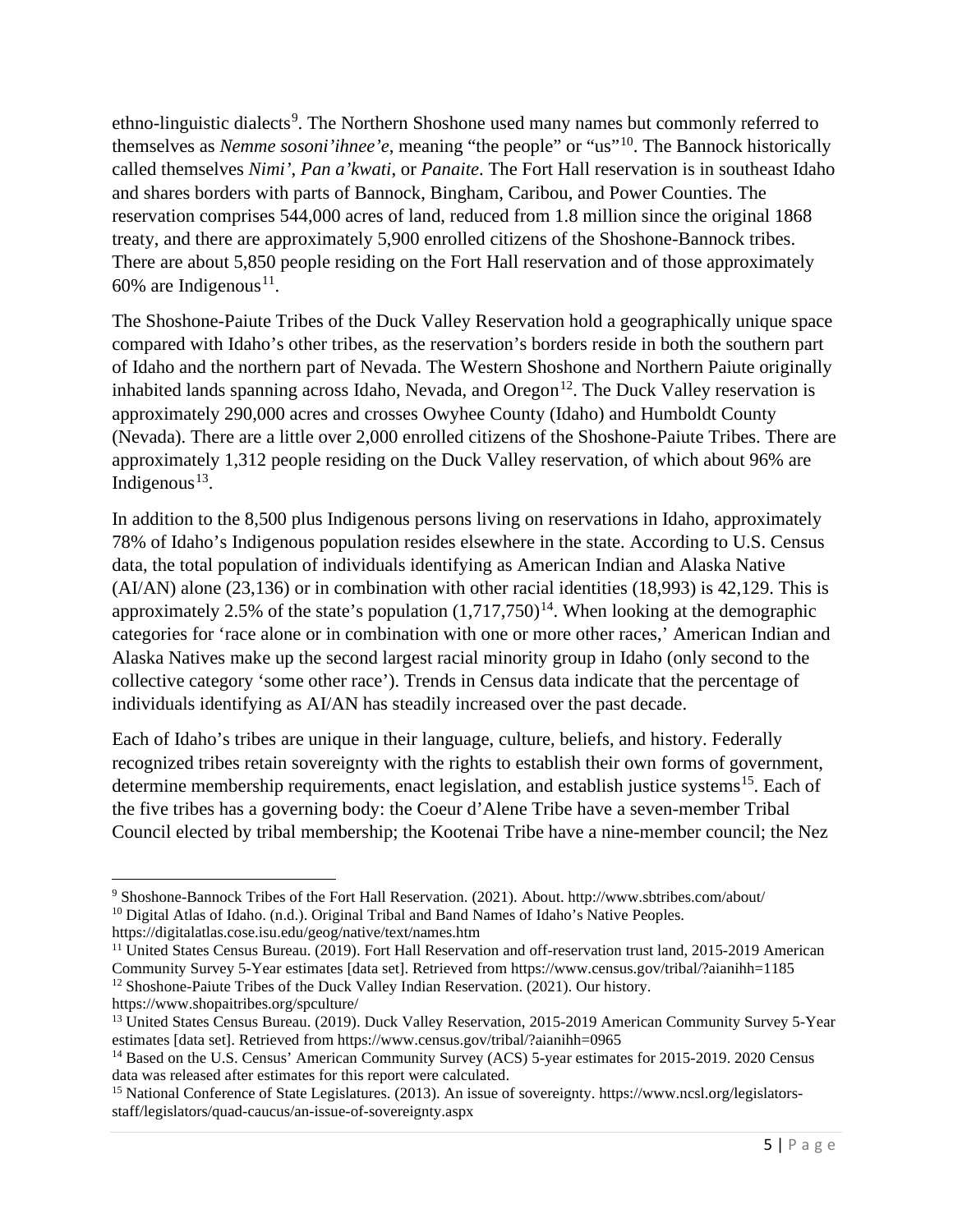Perce Tribe have a nine-member Tribal Executive committee who are elected by all voting age members of the tribe; the Shoshone-Bannock Tribes have a constitutional form of government with a seven-member Business Council who are elected by tribal members; and the Shoshone-Paiute Tribes have a constitutional government with a seven-member business council. Each council selects a member to serve on the Idaho Legislature's Council on Indian Affairs. The Council on Indian Affairs is intended to ensure that both governments cooperate and advise the governor, legislature, and state departments on policies, programs, and procedures that focus on the unique relationship between tribal and state government  $16$ .

#### **Criminal Jurisdiction and Reservations in Idaho**

In Idaho, depending on the crime, location, and racial identities of those involved, tribal law enforcement, municipal police, county sheriffs, ISP, and/or the BIA or FBI may have jurisdiction. Idaho does not recognize tribal police officers as 'peace officers' without deputization by a sheriff or police chief<sup>[17](#page-10-1)</sup>. Tribal police codes require non-tribal officers to be cross-deputized to have authority on reservation land<sup>[18](#page-10-2)</sup>. Unless agreements are in place, jurisdictional problems can arise when (1) a crime is committed by a non-tribal person on the reservation and tribal police are the first to respond, or (2) a tribal member commits a crime on the reservation and a non-tribal officer is the first to respond<sup>19</sup>. In both situations, the responding officer would not be able to arrest without an existing inter-agency agreement or crossdeputization. On several of Idaho's reservations, there is a high likelihood of crime involving non-tribal persons given the high percentage of non-tribal citizens who live on reservation land (for Coeur d'Alene and Nez Perce most residents are not Indigenous, see the previous section for percentages across reservations). The Kootenai Reservation serves as an example of inter-agency agreements where tribal police, the county sheriff, border patrol, and forest service are all cross-deputized<sup>[20](#page-10-4)</sup>. The Kootenai Tribe is not the only tribe with agreements in place with municipal or county agencies, but these agreements are not universal across all relevant jurisdictions. To further complicate matters turnover among chiefs of police and sheriffs can impact consistency in inter-agency agreements.

The FBI and the U.S. Attorney's Office for the District of Idaho (USAO) play a significant role in criminal justice response on reservations. Public Law 280 (1953) gave jurisdiction over criminal offenses involving Indigenous people on reservations to certain states and allowed others to assume jurisdiction. In 1973, Idaho assumed Public Law 280 jurisdiction in seven areas (including 'juvenile delinquency and youth rehabilitation', 'dependent, neglected, and abused children', and 'operation and management of motor vehicles upon highways and roads

https://legislature.idaho.gov/statutesrules/idstat/title19/t19ch51/sect19-5101/

<span id="page-10-2"></span><sup>18</sup> Whelan, T. J. (2020). Practical realities of criminal enforcement in Indian Country. ISB Indian Law Section.

https://isb.idaho.gov/wp-content/uploads/IND-Section-Meeting-Material-May-1-2020.pdf

<span id="page-10-0"></span><sup>16</sup> State-Tribal Relations Act, Id. Stat. § 67-4006 (1999).

https://legislature.idaho.gov/statutesrules/idstat/Title67/T67CH40/SECT67-4006/

<span id="page-10-1"></span><sup>&</sup>lt;sup>17</sup> Peace Officer Standards and Training Council, Id. Stat.  $$19-5101$  (1981 & Am. 2017).

<span id="page-10-3"></span> $19$  Ibid

<span id="page-10-4"></span><sup>20</sup> Ibid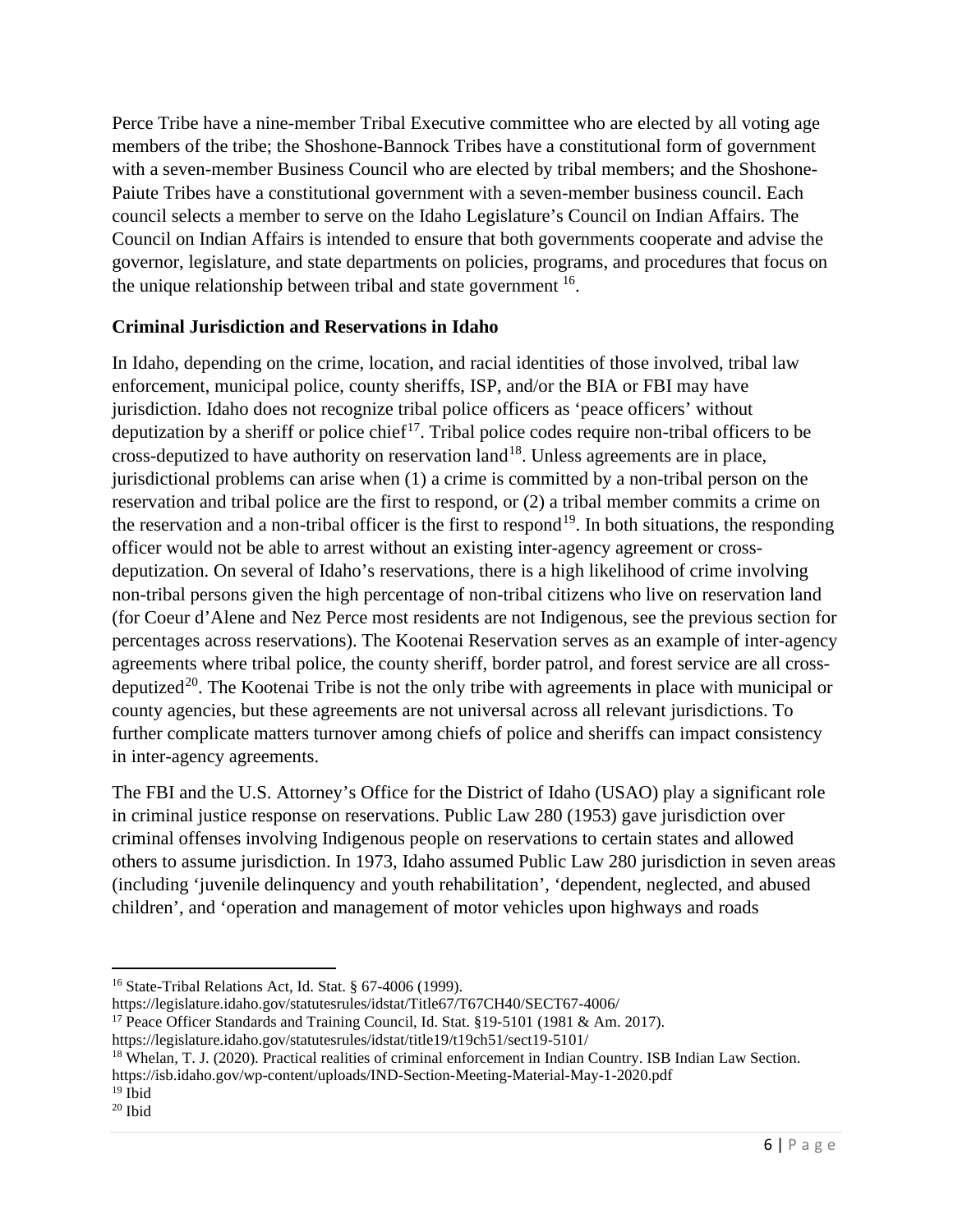maintained by the county or state or their political subdivisions<sup>21</sup>), but not for general crimes<sup>[22](#page-11-2)</sup>. Idaho's partial adoption of PL 280 combined with the longstanding General Crimes Act and Major Crimes  $Act^{23}$  $Act^{23}$  $Act^{23}$  (extending certain federal laws to Indian Country and granting federal jurisdiction over Indians who commit major felonies), results in the USAO holding jurisdiction over major crimes committed on reservations<sup>[24](#page-11-4)</sup>. The USAO has published (in 2011) and updated (in 2018) their Indian Country Community Safety Strategy outlining six core elements: effective communication between the office and each tribe; efficient and speedy collaboration on investigations and prosecutions; meaningful victim services; informative training and outreach; prioritized focus on violence against women, children and human trafficking; and  $accountability<sup>25</sup>$ .

While most major crimes are handled by the federal government, the tribes do have their own justice systems. The Coeur d'Alene, Kootenai, Nez Perce, and Fort Hall Reservations have their own tribal police departments funded through the tribes, Department of Justice (DOJ) grants, and Public Law  $638^{26}$  $638^{26}$  $638^{26}$  contracts with the Bureau of Indian Affairs (BIA). Duck Valley contracts with the BIA for law enforcement services. All five tribes operate tribal courts with jurisdiction over misdemeanors, civil infractions, and offenses perpetrated by tribal residents with a maximum penalty of 1 year in prison and/or \$5,000 fine. The passage of the Tribal Law and Order Act (TLOA) in 2010 does allow for expanded prosecution, including over non-indigenous persons who commit crimes on reservations, for tribal courts that satisfy certain requirements. Idaho's tribal courts (like many in the nation) have not enacted TLOA provisions at this time<sup>27</sup>.

#### <span id="page-11-0"></span>**Violent Victimization and MMIP**

Historically, when research on crime and victimization considered race, it most commonly did so by examining Whites compared to 'non-Whites', or Whites compared to Blacks. This led to a lack of research that spoke to the impact of crime and victimization among Indigenous peoples (and others). Recent research at the national, state, and local levels has begun to build our understanding of racial disparities in victimization as they pertain to Indigenous persons. Studies have found that Indigenous persons suffer from the highest rate of victimization compared to any

https://www.bia.gov/sites/bia.gov/files/assets/bia/ois/pdf/idc017333.pdf

<span id="page-11-1"></span><sup>&</sup>lt;sup>21</sup> Jurisdiction in Indian Country, Id. Stat.  $§$  67-5101 (1963).

https://legislature.idaho.gov/statutesrules/idstat/title67/t67ch51/sect67-5101/

<span id="page-11-2"></span> $^{22}$  For an in-depth examination of PL 280 in Idaho see: Office of Performance Evaluations. (2017). State jurisdiction in Indian Country. https://legislature.idaho.gov/wp-content/uploads/OPE/Reports/r1702.pdf

<span id="page-11-3"></span><sup>&</sup>lt;sup>23</sup> The General Crimes Act, 18 U.S.C. § 1152 (1948) https://www.justice.gov/archives/jm/criminal-resource-manual-678-general-crimes-act-18-usc-1152; The Major Crimes Act, 18 U.S.C. § 1153 (1948 Am. 2013)

https://www.justice.gov/archives/jm/criminal-resource-manual-679-major-crimes-act-18-usc-1153

<span id="page-11-4"></span><sup>&</sup>lt;sup>24</sup> United States Attorney's Office District of Idaho (2018). Indian Country community safety strategy 2018 update. https://www.justice.gov/usao-id/file/1376071/download

<span id="page-11-5"></span> $25$  Ibid

<span id="page-11-6"></span><sup>26</sup> The Indian Self-Determination and Education Assistance Act of 1975, Pub. L. No. 93-638 (2004)

<span id="page-11-7"></span><sup>&</sup>lt;sup>27</sup> United States Attorney's Office District of Idaho (2018). Indian Country community safety strategy 2018 update. https://www.justice.gov/usao-id/file/1376071/download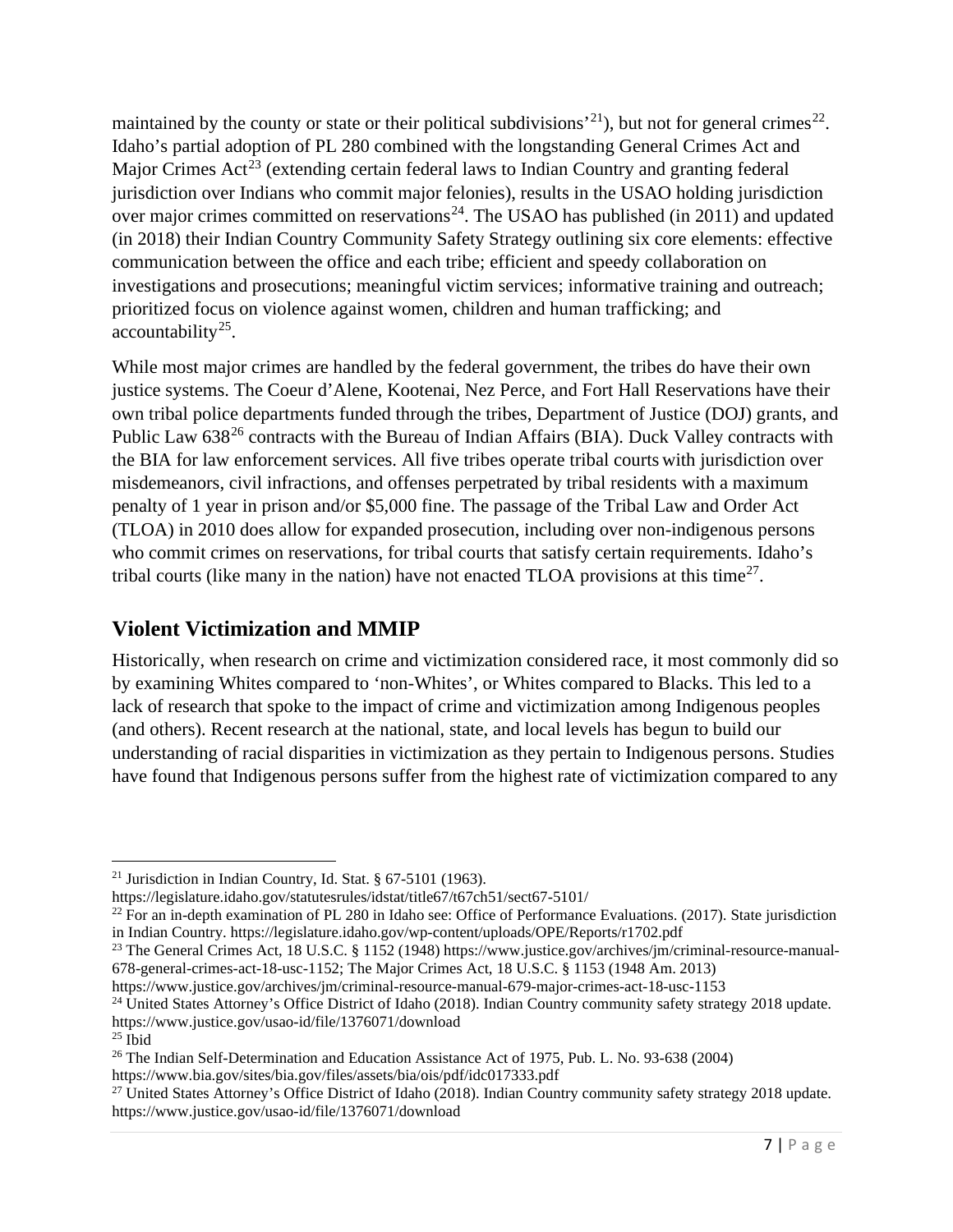other race/ethnicity<sup>28</sup>, with victimization rates higher than state and national averages<sup>29</sup>. Victimization is prevalent for both Indigenous men and women: more than 4 in 5 have experienced violence in their lifetime and more than 1 in 3 in past year measures<sup>30</sup>. Data from the 2010 National Intimate Partner and Sexual Violence Survey (NISVS) indicate that 81.6% of Indigenous men and 84.3% of Indigenous women have experience violence in their lifetime<sup>31</sup>. Furthermore, compared to non-Hispanic White women, Indigenous women are 1.2 times more likely to be victimized in their lifetime; and compared to non-Hispanic White men, Indigenous men are 1.3 times more likely to be victimized in their lifetime.

Indigenous women may also be at an increased risk of intimate partner homicide compared to other race/ethnicities. Research in New Mexico found that the rate of intimate partner homicide for Indigenous women was 4.9 per 100,000, more than double the rate for Hispanic and non-Hispanic White women<sup>[32](#page-12-4)</sup>. Indigenous children also experience child abuse at a higher rate compared to other races. The per capita rate of substantiated child abuse has been reported as 1 in 30 for Indigenous children compared to 1 in 58 for the general population<sup>[33](#page-12-5)</sup>.

Violent victimization is relevant to understanding MMIP as often there are links between experiences of abuse, neglect, and/or manipulation and risk of going missing or experiencing lethal violence. State reports on MMIP have found the rate of homicide for Indigenous people to be eight times higher than the rate for White people<sup>[34](#page-12-6)</sup>, that a disproportionate number of female homicide victims are Indigenous (8 times their proportion in the population)<sup>35</sup>, that Indigenous people may stay missing longer than their White counterparts, and that a disproportionate

<span id="page-12-0"></span><sup>28</sup> Rosay, A. B. (2016). Violence against American Indian and Alaska Native women and men: 2010 findings from the National Intimate Partner and Sexual Violence Survey. National Institute of Justice. https://www.ojp.gov/pdffiles1/nij/249736.pdf

<span id="page-12-1"></span><sup>29</sup> Bubar, R., & Thurman, P. J. (2004). Violence against Native Women. *Social Justice*, 31(4(98)), 70–86. http://www.jstor.org/stable/29768276

<span id="page-12-2"></span><sup>30</sup> Rosay, A. B. (2016). Violence against American Indian and Alaska Native women and men: 2010 findings from the National Intimate Partner and Sexual Violence Survey. National Institute of Justice. https://www.ojp.gov/pdffiles1/nij/249736.pdf

<span id="page-12-3"></span> $31$  Ibid

<span id="page-12-4"></span><sup>32</sup> Arbuckle, J., Olson, L., Howard, M., Brillman, J., Anctil, C., Sklar, D. (1996). Safe at home? Domestic violence and other homicides among women in New Mexico. *Annals of Emergency Medicine*, 27(2), 210-5. doi:10.1016/s0196-0644(96)70325-6

<span id="page-12-5"></span><sup>&</sup>lt;sup>33</sup> Fox, K. A. (2003). Collecting data on the abuse and neglect of American Indian children. Child Welfare, 82(6), 707-726.

<span id="page-12-6"></span><sup>34</sup> Grant, E. A., Dechert, L., Wimbish, L., & Blackwood, A. (2021)*. Missing & murdered Indigenous people: Wyoming statewide report.* https://wysac.uwyo.edu/wysac/reports/View/7713

<span id="page-12-7"></span><sup>35</sup> MartinRogers, A., & Pendleton, V. (2020). *A report to the Minnesota Legislature.* Missing and Murdered Indigenous Women Task Force.

https://operationladyjustice.usdoj.gov/sites/g/files/xyckuh281/files/media/document/oljmissingwomenreport.pdf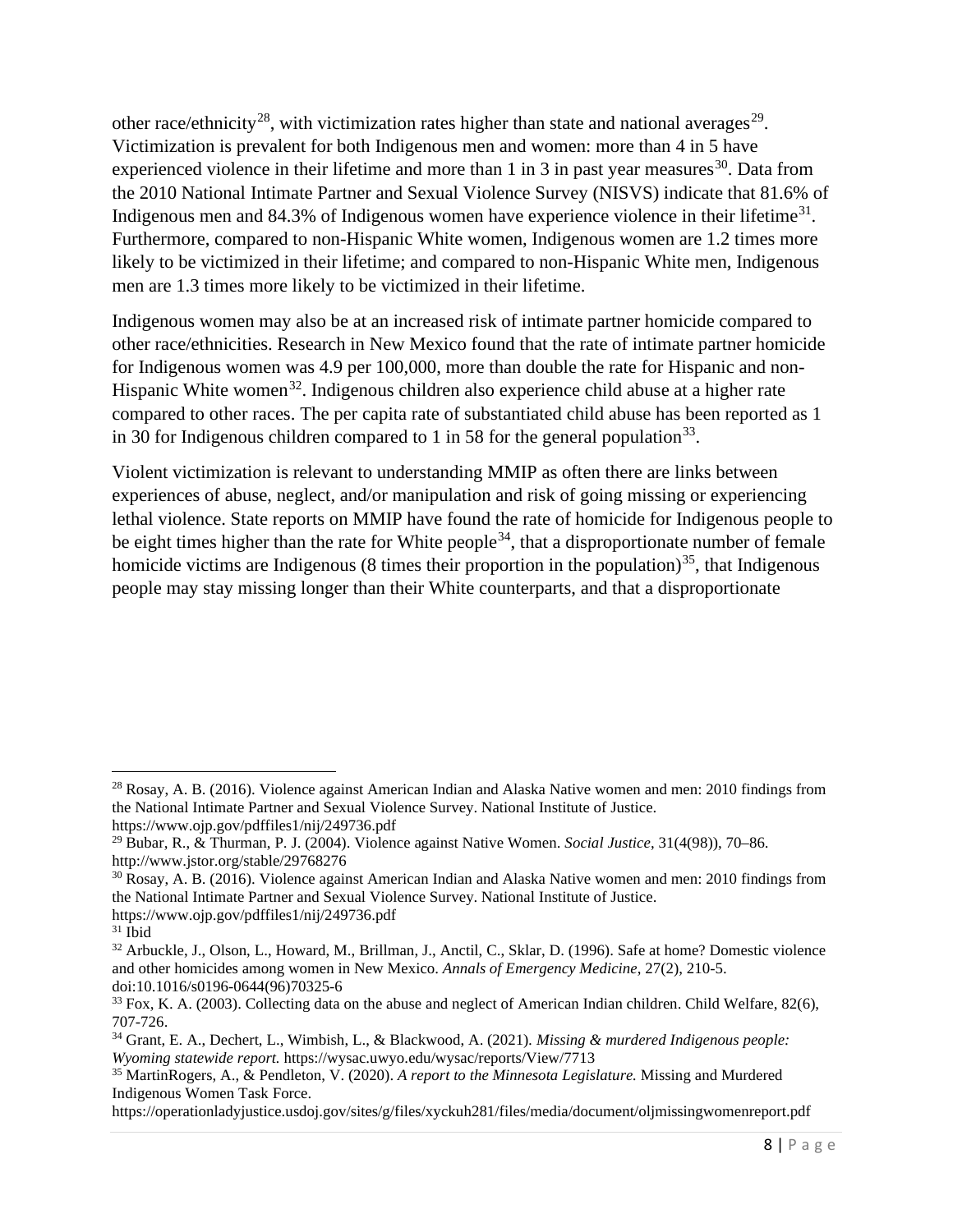number of reported missing persons are Indigenous  $(3.1^{36}$  $(3.1^{36}$  $(3.1^{36}$  to 3.9 times<sup>[37](#page-13-2)</sup> their proportion in the population).

Because identifying and describing a problem often results in a deficit-only focus – highlighting risk factors and challenges – it is important to acknowledge the *resiliency* and *strength* in Indigenous communities and among Indigenous peoples. Tribes in Idaho and across the country have been actively involved in responding to these problems, creating community response plans, providing support groups, organizing community awareness campaigns, engaging in traditional healing practices, and collaborating with state and federal agencies.

#### <span id="page-13-0"></span>**Missing Persons and Missing Persons Policies**

In the context of criminal justice, missing persons cases are unique. Going missing is not a crime on its own, however when someone is suspected to have gone missing, a family member, friend or loved one can report them missing to police. The level of police involvement and the procedures that are followed will depend on the circumstances of the case (including age of the missing person), and the department's policies or procedures for response. People may go missing in a variety of circumstances including (but not limited to): voluntarily choosing to begin their life anew without past ties; going missing in the aftermath of an accident or natural disaster; going missing because they are victimized or lured into victimization (e.g., human trafficking, domestic violence, kidnapping); going missing as a result of wandering or "elopement" (e.g., individuals with dementia); and going missing in the context of running away (juveniles).

One avenue for understanding missing persons response is through institutional policies. Many police agencies and sheriff's offices have policy manuals to guide their response to a wide range of cases. Whether an agency has a policy manual, and the content of those manuals, can vary agency to agency. In Idaho, there are  $107$  non-tribal law enforcement entities<sup>[38](#page-13-3)</sup>, plus five federally recognized tribes with police/law enforcement departments. Approximately five years ago, the Law Enforcement Policy Center developed the *Idaho Policing Policy* manual which was adopted by 52 agencies. This policy manual includes policies for missing juveniles and missing adults[39](#page-13-4). A few years prior to the development of the *Idaho Policing Policy* manual the Idaho Counties Risk Management Program (ICRMP) facilitated the development of policy manuals through Lexipol with some agencies<sup>[40](#page-13-5)</sup>. Lexipol policy manuals also include policies for missing persons. Remaining agencies may have developed their own policy manual or may not have a

<span id="page-13-1"></span><sup>36</sup> Sutter, M., gaiashkibos, J., Shafer, S., Weidner, E., Richards, T. N., Wright, E., & Nystrom, A. (2020). LB 154 Report: Prevalence of missing and murdered women and children in Nebraska; Barriers to reporting and investigating; and opportunities for partnerships.

<span id="page-13-2"></span>https://operationladyjustice.usdoj.gov/sites/g/files/xyckuh281/files/media/document/lb154report.pdf <sup>37</sup> Montana Department of Justice. (2020). Looping in Native communities: Report to the State-Tribal Relations Interim Committee.

<span id="page-13-3"></span>https://operationladyjustice.usdoj.gov/sites/g/files/xyckuh281/files/media/document/Montana\_LINC\_Report.pdf <sup>38</sup> Idaho State Police, Bureau of Criminal Identification, Uniform Crime Reporting (UCR) Section. (2021). Crime in Idaho 2020. https://nibrs.isp.idaho.gov/CrimeInIdaho/Publication/Active/Crime%20in%20Idaho%202020.pdf <sup>39</sup> G. Raney, personal communication, May 5, 2021

<span id="page-13-5"></span><span id="page-13-4"></span><sup>40</sup> Ibid; Idaho Counties Risk Management Program, personal communication, May 18, 2021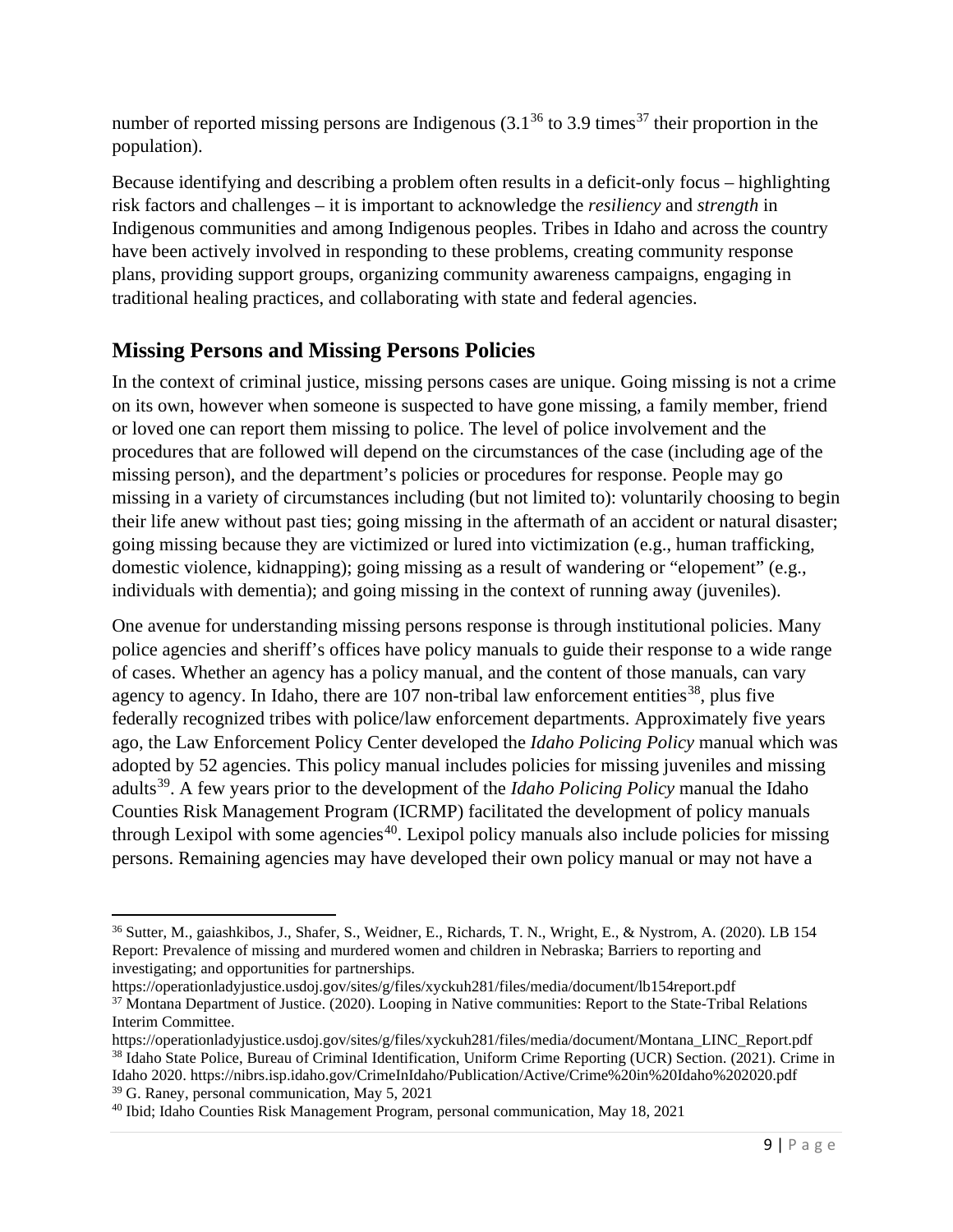policy manual<sup>[41](#page-14-4)</sup>. Policy manuals developed through external organizations typically have associated costs and require maintenance to keep them up to date. These factors may pose a challenge for smaller or lower resource agencies, resulting in some agencies developing a manual internally or not having one. The Clearinghouse and the International Association of Chiefs of Police (IACP) serve as resources for missing person policy development, response, and model policies. Missing persons policies, when shared with the public, are one avenue for helping families of missing persons understand what the steps in the process may be and what actions they can expect.

## <span id="page-14-0"></span>**Research Description & Findings**

#### <span id="page-14-1"></span>**Missing and Murdered Persons Data**

There are several existing databases that capture missing persons records and homicide data. One of the challenges in describing MMIP numerically is that administrative data are often decentralized, inconsistent, and/or challenging to access. The data may not accurately reflect the true nature of the issue, with concerns about accurate racial identification in administrative datasets and the unknown number of cases that are not reported or that do not get entered in national policing databases. Jurisdiction can also contribute to complicated data, e.g., tribal police may report crime statistics to the BIA or FBI while non-tribal police may participate in state crime data collection efforts that are centralized.

Tribes may engage in their own data collection and monitoring, and tribal data sovereignty must be acknowledged as foundational to Indigenous–non-Indigenous collaborations. Tribes may also want to institute consistent data collection practices but lack the resources to do so (a challenge shared with many non-Indigenous local and state institutions, particularly rural ones). With these considerations in mind, several data sources were explored to provide initial evidence for the occurrence of MMIP in Idaho. The sources of missing persons data and findings are presented first, followed by sources of homicide data and findings.

#### <span id="page-14-2"></span>**Missing Persons Databases**

#### <span id="page-14-3"></span>**National Crime Information Center (NCIC)**

NCIC is a computerized database accessible to criminal justice agencies, available 24 hours a day 365 days a year, containing criminal justice information regarding criminal record history, fugitives, stolen properties, and missing persons<sup>42</sup>. The NCIC system defines six categories of missing persons:

<span id="page-14-4"></span><sup>41</sup> Ibid

<span id="page-14-5"></span><sup>42</sup> Department of Justice. (2008). National Crime Information Center (NCIC). http://www.fas.org/irp/agency/doj/fbi/is/ncic.htm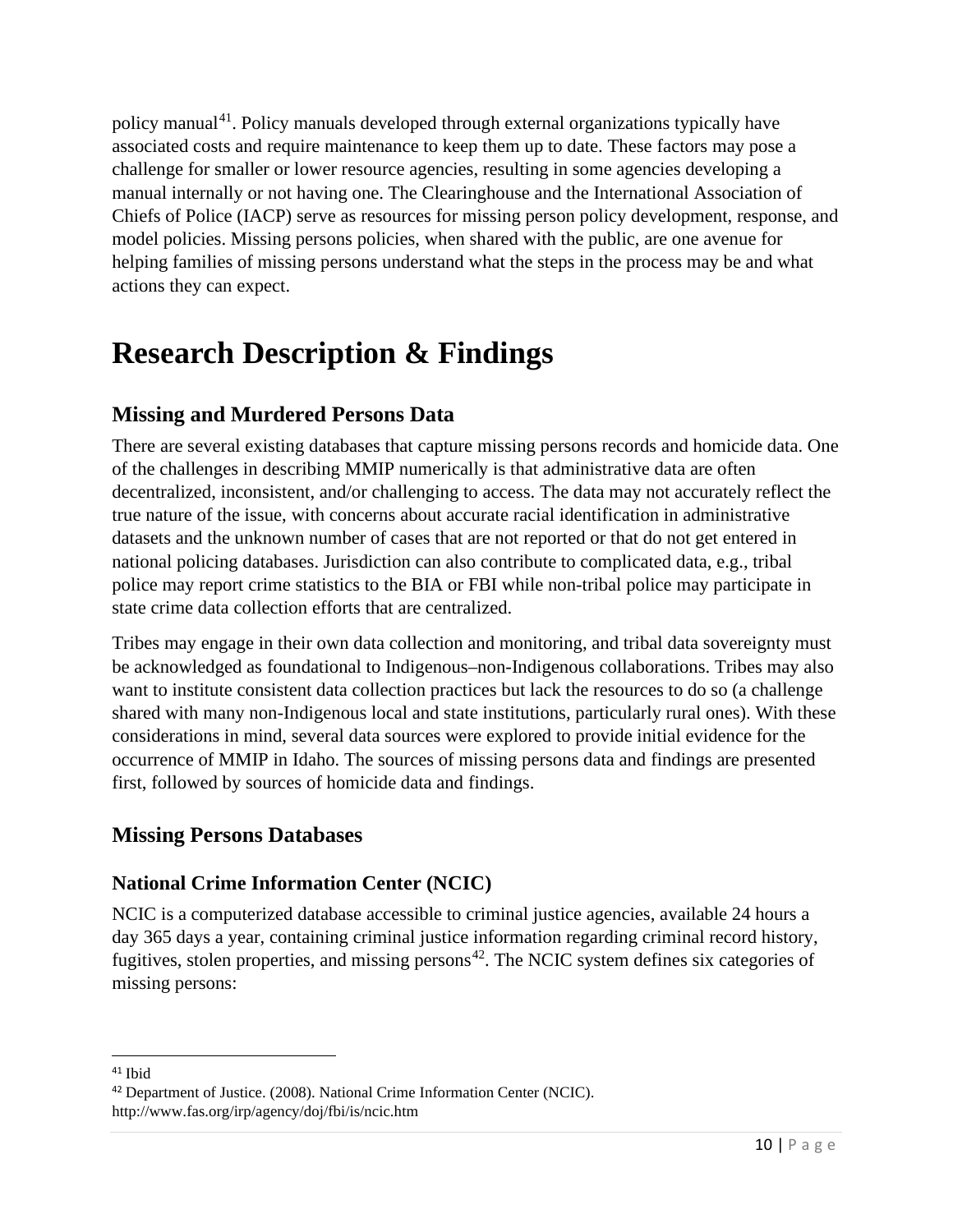1. A person of any age who is missing and who is under proven physical/mental disability or is senile, thereby subjecting that person or others to personal and immediate danger (Disability Records)

2. A person of any age who is missing under circumstances indicating that the disappearance was not voluntary (Involuntary Records)

3. A person of any age who is missing under circumstances indicating that that person's physical safety may be in danger (Endangered Records)

4. A person of any age who is missing after a catastrophe (Catastrophe Records)

5. A person under the age of 21 that does not meet any of the above criteria (Juvenile Records)

6. A person who is 21 or older and does not meet any of the criteria above but there is reasonable concern for their safety (Other Records)

The NCIC is accessible by federal, state, and local law enforcement; and in Idaho is also accessible by tribal police. National summary reports on the missing and unidentified persons files are published annually per the Crime Control Act of 1990.

Per federal law, when a child is reported missing to police that child must be entered into the NCIC system within two hours. Once entered, that record is assigned a unique identification number. There is not a similar time requirement for missing adults, and thus agencies have discretion in developing their own policies for inputting reports of missing adults.

#### <span id="page-15-0"></span>**Idaho Missing Persons Clearinghouse (Clearinghouse)**

The Missing Persons Clearinghouse was established in Idaho statute  $$18-4512^{43}$ . This statute directs the Idaho State Police (ISP) to develop a missing person clearinghouse as a resource center to collect and maintain computerized data; establish access to NCIC; distribute information to assist in missing persons cases; operate a toll-free hotline; publish a directory of missing persons; and conduct training and compile statistics on missing persons in the state. In 1999, ISP established the Clearinghouse to provide a central location of resources to help identify and assist state and national entities locate missing persons in Idaho. The Clearinghouse emphasizes there is **no waiting period to report someone as missing**, which can be done by contacting the local police department or sheriff's office. The Clearinghouse maintains statistical data on Idaho's missing; develops and provides training to law enforcement on topics relevant to missing persons; creates and provides forms for law enforcement and members of the public to use; as well as maintains available resources to assist during a missing person event. The Clearinghouse manager verifies the entry of Idaho missing persons in NCIC and liaises with the National Center for Missing and Exploited Children (NCMEC) and the National Missing and Unidentified Persons System (NamUs). The Clearinghouse categorizes missing persons based on

<span id="page-15-1"></span><sup>43</sup> Kidnapping, Id. Stat. §18-4512 (1996 & Am. 2000).

https://legislature.idaho.gov/statutesrules/idstat/title18/t18ch45/sect18-4512/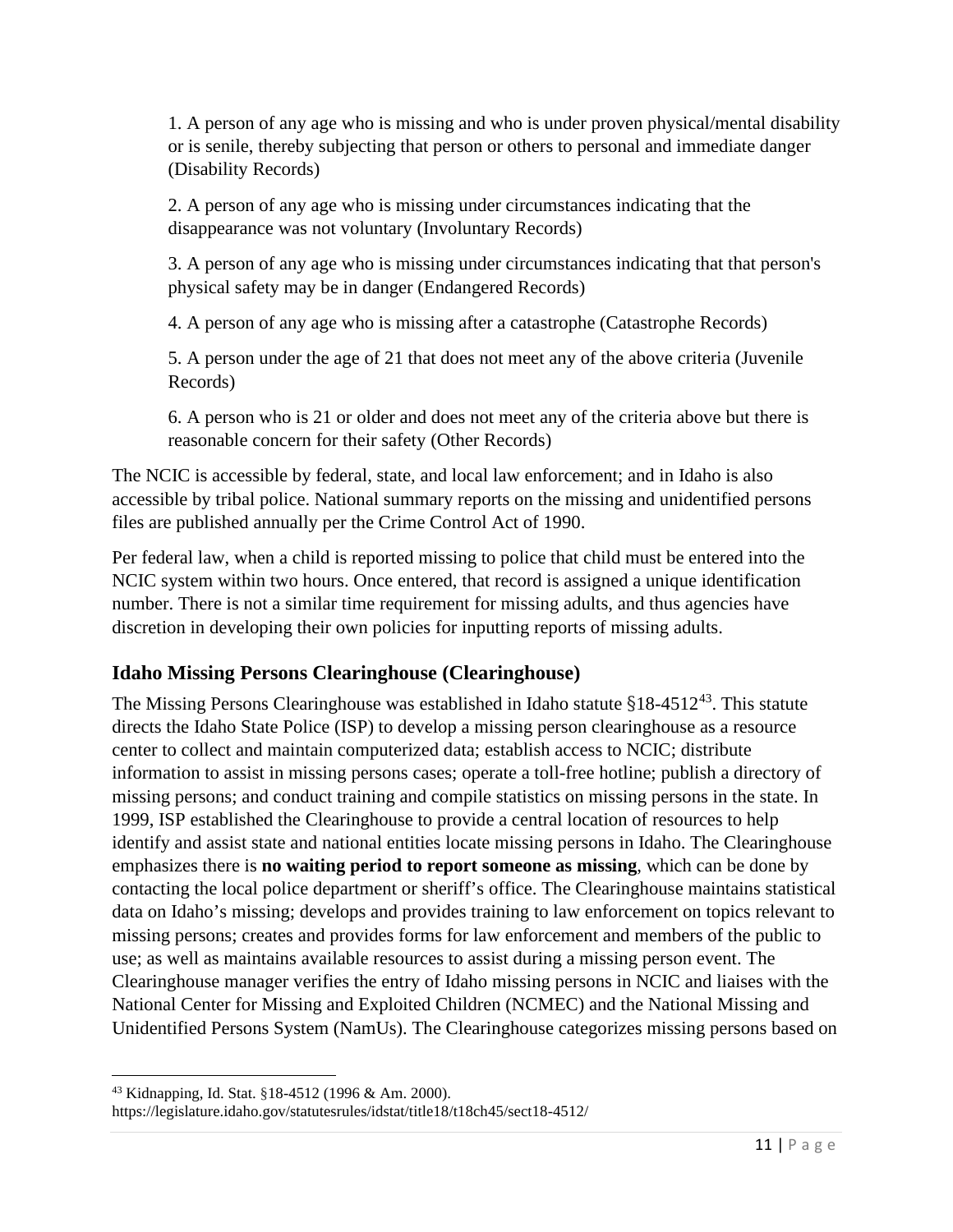the NCIC definitions. The Clearinghouse is run by a single manager who is responsible for all of the above outlined activities.

#### <span id="page-16-0"></span>**National Center for Missing and Exploited Children (NCMEC)**

NCMEC is a non-profit corporation that works with justice agencies, families, victims, private industry, and the public to "assist with preventing child abductions, recovering missing children, and providing services to combat child sexual exploitation<sup>3[44](#page-16-2)</sup>. The mission of NCMEC is to serve as a national clearinghouse and resource center. NCMEC operates a national toll-free hotline, as well as offers services and support to the families of missing children. NCMEC will take reports of missing children through their hotline from family/loved ones, state clearinghouse liaisons, and law enforcement. Depending on the circumstances, NCMEC case management teams will provide a range of services and resources, including creating and disseminating posters, communicating with federal agencies, and providing families with referrals for counseling needs.

#### <span id="page-16-1"></span>**National Missing and Unidentified Persons System (NamUs)**

The National Missing and Unidentified Persons System (NamUs) database is owned by the U.S. Department of Justice and managed by the University of North Texas Health Science Center's Center for Human Identification<sup>45</sup>. NamUs was originally launched as two separate systems (unidentified persons and missing persons) in sequential years and connected as one system in 2009 (NamUs, 2021). NamUs operates as a nationwide clearinghouse, provides free-of-charge forensics services to assist with identification, provides investigative support, and offers training and outreach services. NamUs has two categories of users: professional and public. Professional users include criminal justice professionals whose employment status and credentials are vetted by NamUs Regional Program Specialists. Public users may include families of missing persons, missing persons advocates, and the general public. Both sets of users can enter a case, but public user case entries are only published after being vetted with the investigating agency for that case. Anyone can search the database, however secure case information, such as biometric data, are only accessible to professional users. NamUs has Regional Program Specialists who can be contacted for assistance with case entries, trainings, and resources. Idaho is part of Region 2 along with eight other states.

NamUs provides free database technology, forensic services, victim services, and investigative support for Indigenous missing persons cases specifically<sup>46</sup>. NamUs is involved in outreach to tribal communities and participates in conferences and summits related to Indigenous missing persons. In addition to fields for race and ethnicity, NamUs also includes fields for tribal enrollment, tribe recognition, tribe state, and tribe; as well as fields for indicating if the person went missing from tribal land and if the missing person's residence was on tribal land.

<span id="page-16-2"></span><sup>44</sup> National Center for Missing & Exploited Children. (2021). *About us*. https://www.missingkids.org/footer/about

<span id="page-16-3"></span><sup>45</sup> National Missing and Unidentified Persons System. (n.d.) *About*. https://namus.nij.ojp.gov/about

<span id="page-16-4"></span><sup>46</sup> National Missing and Unidentified Persons System. (n.d.). *NamUs support for missing Indigenous person cases.*  https://namus.nij.ojp.gov/missing-indigenous-persons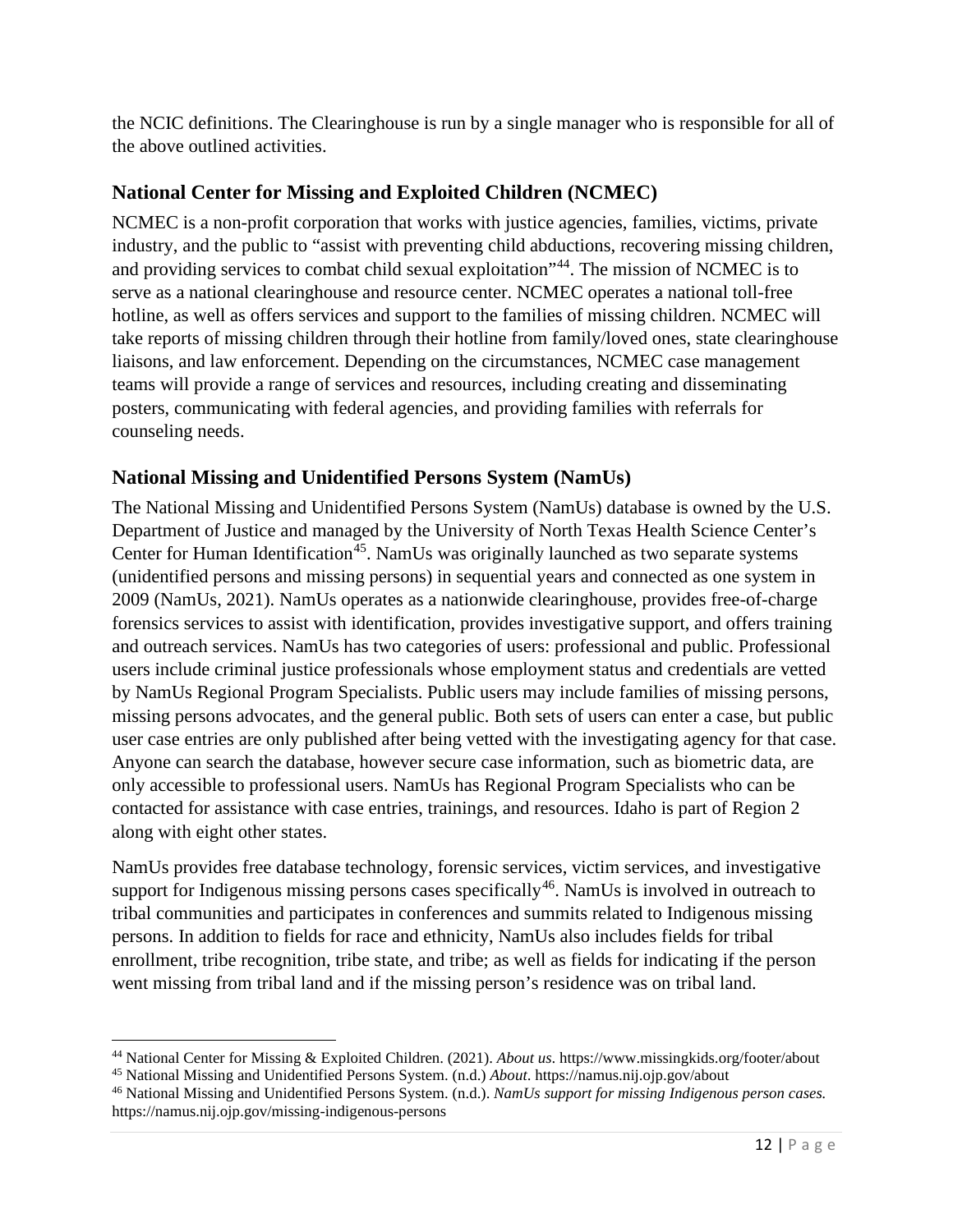#### <span id="page-17-0"></span>**Idaho Missing Persons Data: Clearinghouse, NCMEC, & NamUs**

As described above missing persons records can be accessed via four primary sources, three of which are accessible to the public (Clearinghouse, NCMEC, NamUs), and one of which is restricted access (NCIC) for which only summary statistics are made publicly available. Given access differences, differences in the level of detail in the data, and differences in the unit of analysis, the three publicly available missing persons lists were used in combination (findings presented first) and NCIC summary data are described separately as a complement (findings presented second).

It is imperative to understand the time dimension of missing persons data because cases are *dynamic*: there is a difference between missing persons records at one point-in-time, missing persons as unique individuals (regardless of how long or how many times that person may go missing), and total missing persons entries over time. Across time, there tend to be more missing persons reports than unique missing persons because a portion of people go missing multiple times. Missing persons may change daily as many cases are resolved quickly, while others are prolonged. Prior studies have presented point-in-time data by identifying all reported missing persons cases on singular day(s) across missing persons data sources<sup>[47](#page-17-1),[48,](#page-17-2)49</sup>. With these considerations in mind, missing persons records from the Clearinghouse, NCMEC, and NamUs were captured on three days at two-month intervals during the study period, to represent three point-in-time missing persons estimates for 2021: February  $24<sup>th</sup>$  (Time 1), April  $24<sup>th</sup>$  (Time 2), and June 23rd (Time 3). Time 1 consisted of 184 missing persons reports, Time 2 consisted of 184 missing persons reports, and Time 3 consisted of 178 missing persons reports. The number of unique missing *persons* across the three time periods was 220, as many individuals appear at multiple time points (remain missing across time periods or go missing more than once).

According to 2019 U.S. Census ACS 5-year population estimates, Idaho's population was estimated at 1,717,750. **At Time 1 and Time 2 the active missing person report rate for Idaho was 10.71 per 100,000 persons. At Time 3 it was 10.36 per 100,000 persons.** The oldest case has a date of last contact as 6/6/1947, with cases spanning a range of less than 1 year to 74 years. Specific findings pertaining to demographic and case characteristics are presented below. Some findings are presented for each point-in-time to illustrate the range and dynamic nature of missing persons cases, while other findings are presented using averages across the three pointsin-time or based on the total unique missing persons during the collective points-in-time

<span id="page-17-1"></span><sup>47</sup> Oregon State Police. (2020). *Report on missing and murdered Native American women.*  https://operationladyjustice.usdoj.gov/sites/g/files/xyckuh281/files/media/document/oljmissingwomen.pdf Richards, T. N., Wright, E. M., Nystrom, A., Gilbert, S. L., Branscum, C. (in press). On assessing the scope of missing Native Americans in Nebraska: Results from a state-wide study and recommendations for future research. https://www.crimrxiv.com/pub/jhwsbez1/release/1

<span id="page-17-2"></span><sup>48</sup>Sutter, M., gaiashkibos, J., Shafer, S., Weidner, E., Richards, T. N., Wright, E., & Nystrom, A. (2020). *LB 154 Report: Prevalence of missing and murdered women and children in Nebraska; Barriers to reporting and investigating; and opportunities for partnerships.*

<span id="page-17-3"></span>https://operationladyjustice.usdoj.gov/sites/g/files/xyckuh281/files/media/document/lb154report.pdf <sup>49</sup> Richards, T. N., Wright, E. M., Nystrom, A., Gilbert, S. L., Branscum, C. (in press). On assessing the scope of missing Native Americans in Nebraska: Results from a state-wide study and recommendations for future research. https://www.crimrxiv.com/pub/jhwsbez1/release/1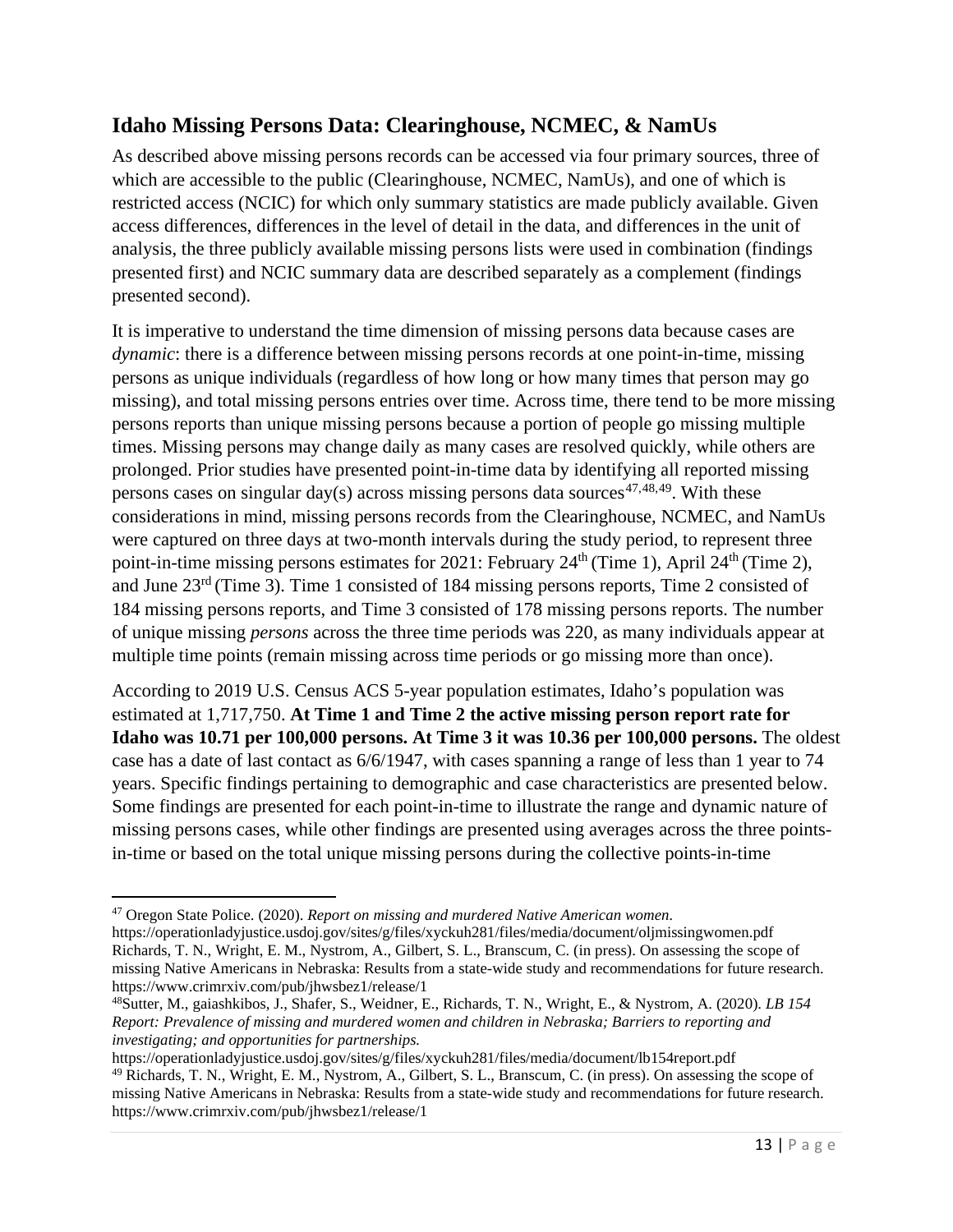(N=220). A table summarizing these statistics at each point-in-time and for unique individuals is in Appendix A.

#### <span id="page-18-0"></span>**Race**

The majority of Idaho's missing persons reports are for individuals identified as White (including those of Hispanic and non-Hispanic ethnicity), followed by those identified as American Indian and Alaska Native, and Black. For all three time points a portion of missing persons reports list the race as "unknown" (5-6 reports at each time point). **A disproportionate percentage of Idaho's missing persons are American Indian and Alaska Native (as much as 2.1 times their proportion in the population) or Black (as much as 1.85 times their proportion in the population)**.



Figure 1. Comparison of Race Distribution for Idaho's Missing Persons and Idaho's Population

**The rate of missing persons by race (per 100,000 people) indicates that American Indian and Alaska Natives have a rate higher than the state's overall rate** and higher than the rate for other racial groups at two of the time points and when looking at unique individual missing persons across times.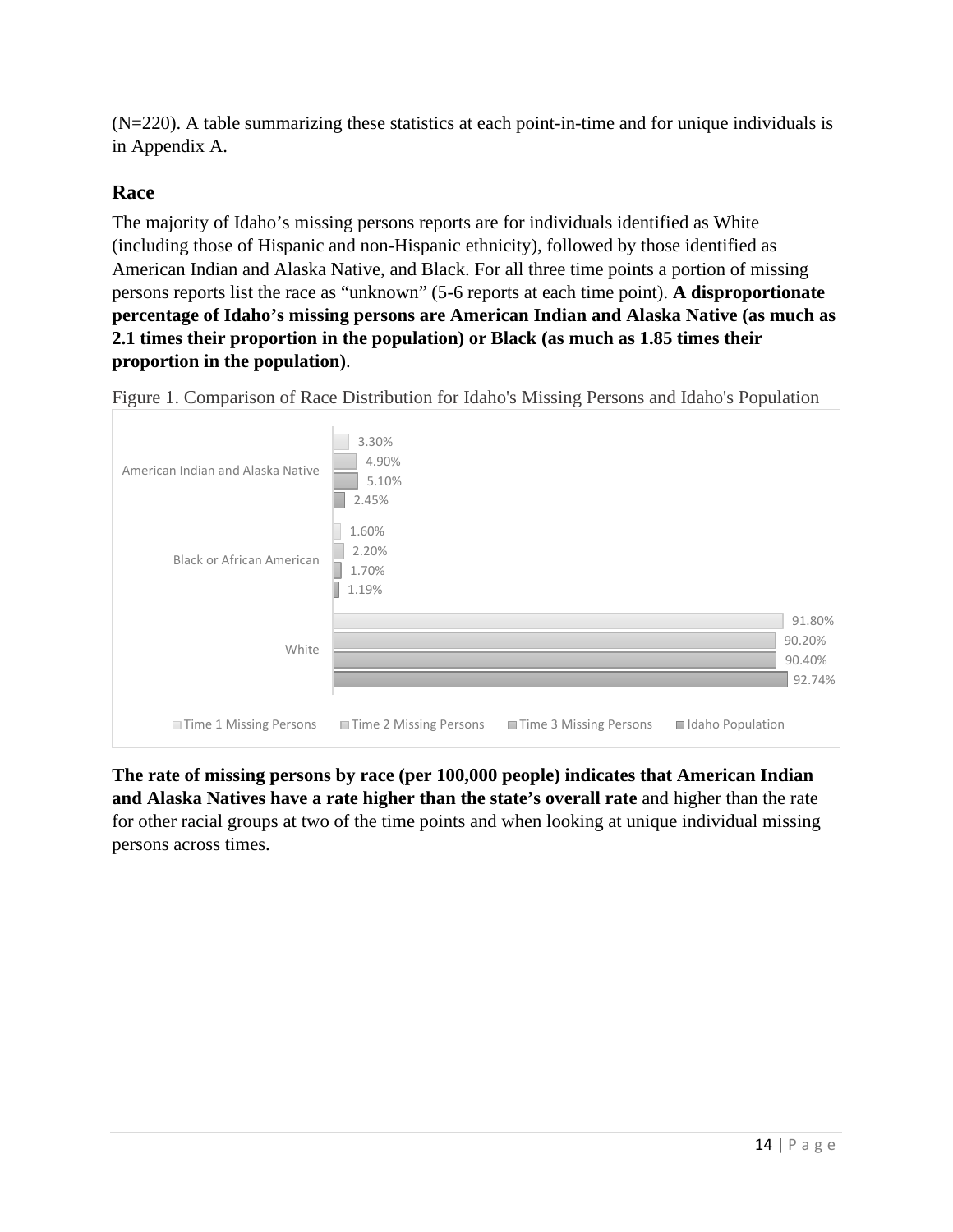

Figure 2. Comparison of Missing Persons Rates by Race at each Time Point and for Unique Missing Persons Across Times

#### <span id="page-19-0"></span>**Sex**

Across all three points-in-time, the majority of Idaho's missing persons are male compared to female. The sex distribution for Idaho's population is a near even split. A disproportionate percentage of Idaho's missing persons are male (1.43 times their population). Studies in Nebraska and New Mexico also find a higher proportion of missing reports for males $50,51$  $50,51$ .

Nebraska; Barriers to reporting and investigating; and opportunities for partnerships.

<span id="page-19-1"></span><sup>50</sup> Sutter, M., gaiashkibos, J., Shafer, S., Weidner, E., Richards, T. N., Wright, E., & Nystrom, A. (2020). LB 154 Report: Prevalence of missing and murdered women and children in

https://operationladyjustice.usdoj.gov/sites/g/files/xyckuh281/files/media/document/lb154report.pdf

<span id="page-19-2"></span><sup>51</sup> New Mexico Missing and Murdered Indigenous Women & Relatives Task Force. (2020). Report to the Governor and Legislature on the task force findings and recommendations. https://www.iad.state.nm.us/wpcontent/uploads/2020/12/NM\_MMIWR\_Report\_FINAL\_WEB\_v120920.pdf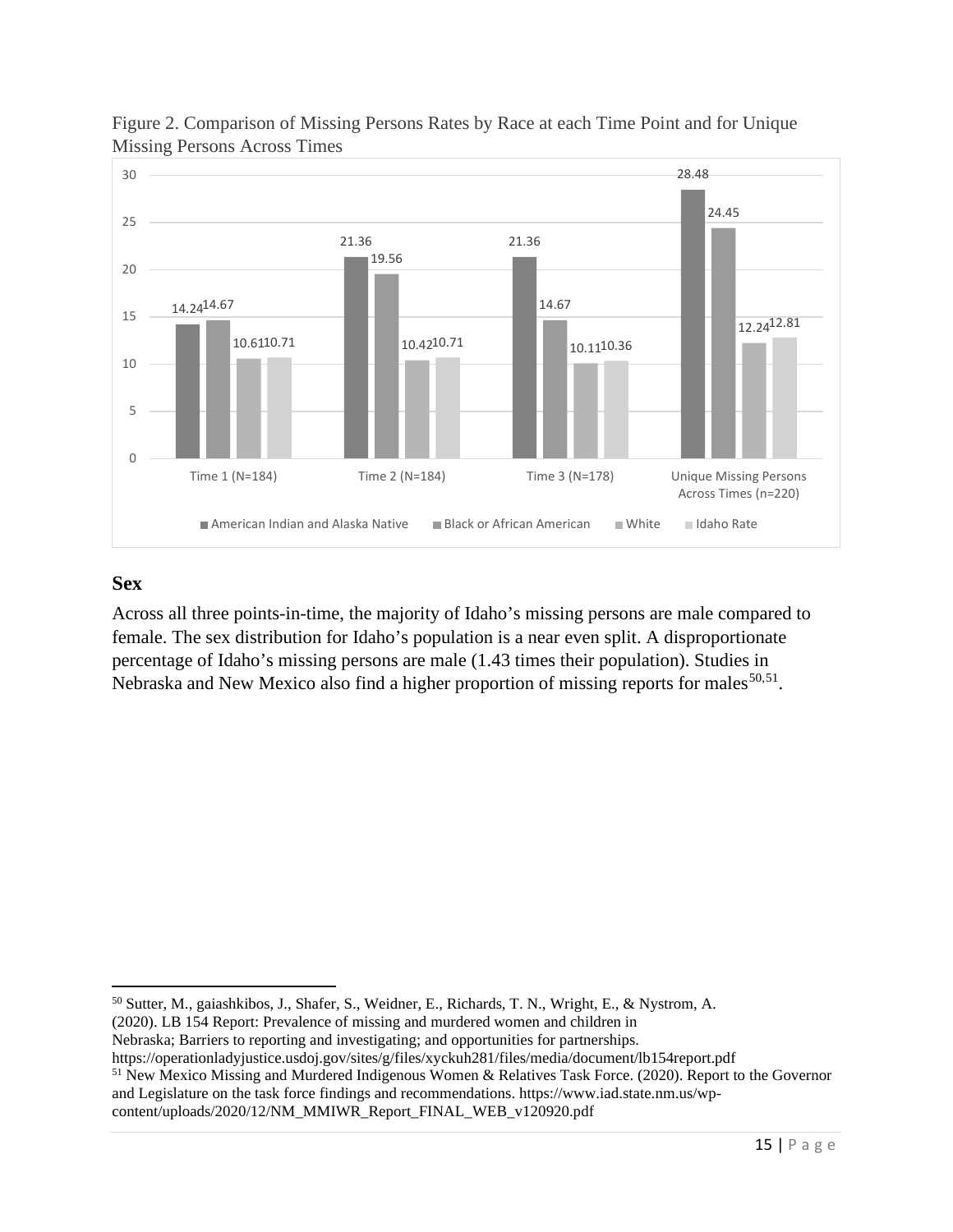

Figure 3. Comparison of Sex Distribution for Idaho's Missing Persons and Idaho's Population

#### <span id="page-20-0"></span>**Age**

Federal requirements for mandatory missing person record entry were set at under 18 in the Crime Control Act of 1990 and revised to under 21 with Suzanne's Law in 2003. To mirror NCIC's missing person file, both definitions of juveniles are presented<sup>[52](#page-20-1)</sup>.

Across the three points-in-time, the average age of missing persons and range of ages was consistent: the average age was 32.59 years (SD=18.64) at Time 1, 32.29 years (SD-18.64) at Time 2, and 32.79 years (SD=18.89) at Time 3; and the ages when missing ranged from 2 years old – 92 years old for all three dates. The majority of Idaho's missing persons were adults (21 years or older) when they were reported missing. Idaho's population is approximately 70% persons 21 and older and 30% under 21. Juveniles are overrepresented among missing persons reports at 1.12 times their representation in the population. It is also noteworthy that, while overrepresented compared to their proportion in the population, juveniles are a lower portion of the overall missing persons reports across time points in Idaho. This finding is in contrast with other states' missing persons demographics and national missing person's demographics that have more commonly shown the majority of reported missing persons to be juveniles. Idaho's trend has also been publicly discussed by the Clearinghouse manager, describing this phenomenon as a post COVID-19 pandemic trend shift<sup>53</sup>.

<span id="page-20-1"></span><sup>52</sup> National Crime Information Center. (2020). 2020 Missing person and unidentified person statistics.

<span id="page-20-2"></span>https://www.fbi.gov/file-repository/2020-ncic-missing-person-and-unidentified-person-statistics.pdf/view <sup>53</sup> Thompson, L. (2021, August 9). The latest on missing persons in Idaho; Nearly 1/3 are juveniles. *Argus Observer*. https://www.argusobserver.com/news/the-latest-on-missing-persons-in-idaho-nearly-1-3-arejuveniles/article\_d6bae3e2-f7bd-11eb-a18a-63b29fe76c0f.html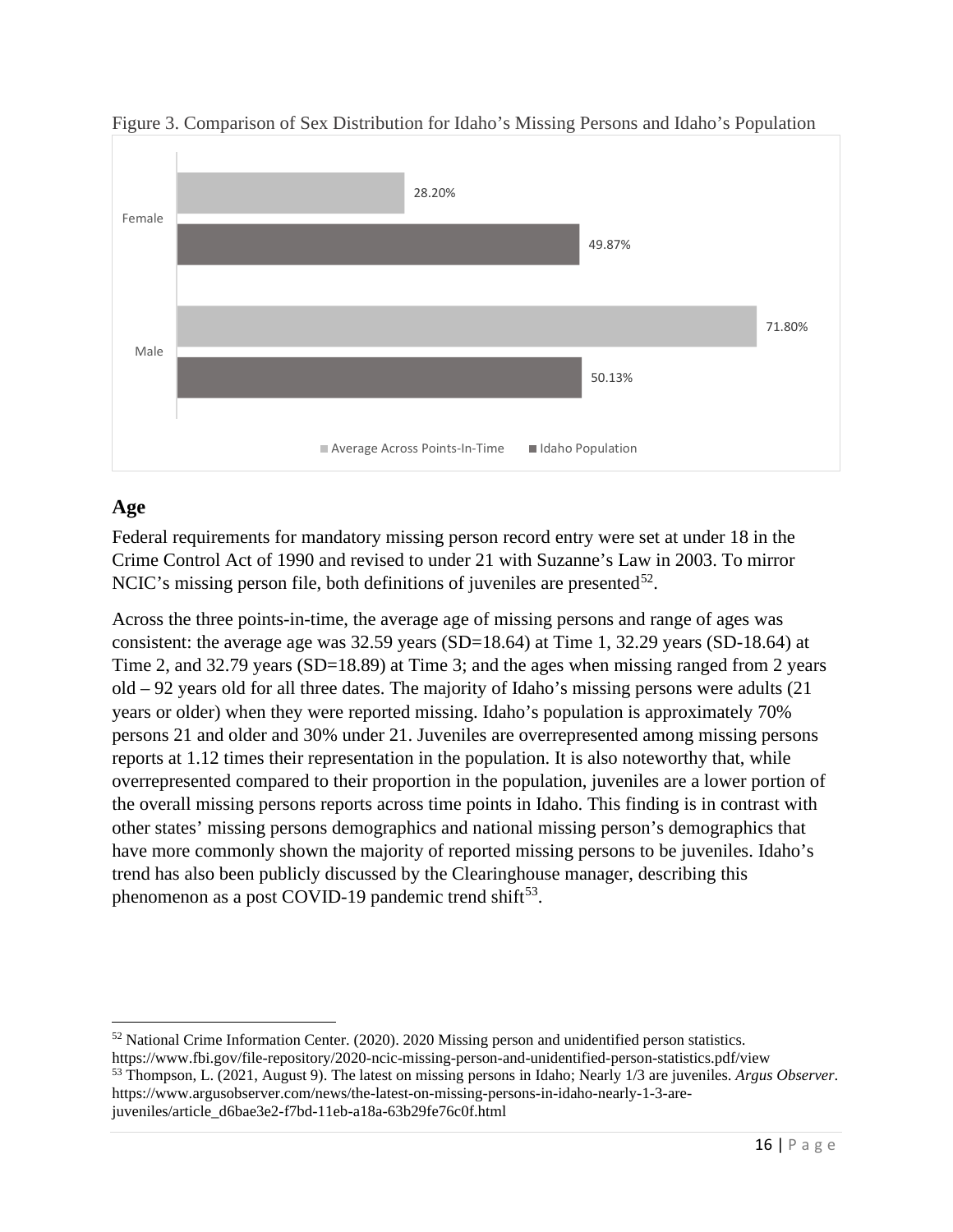

Figure 4. Comparison of Juvenile/Adult Distribution for Idaho's Missing Persons (averaged) and Idaho's Population

Figure 5 represents the age distribution focusing on adolescent juveniles. When examining all ages (not shown), the modal, or most frequently occurring, age was 17 years old at Time 1, 16 years old at Time 2, and 16 years old at Time 3.

Figure 5. Age Distribution of Idaho Missing Persons



Note: There were no 13-year-old missing persons at any of the points-in-time.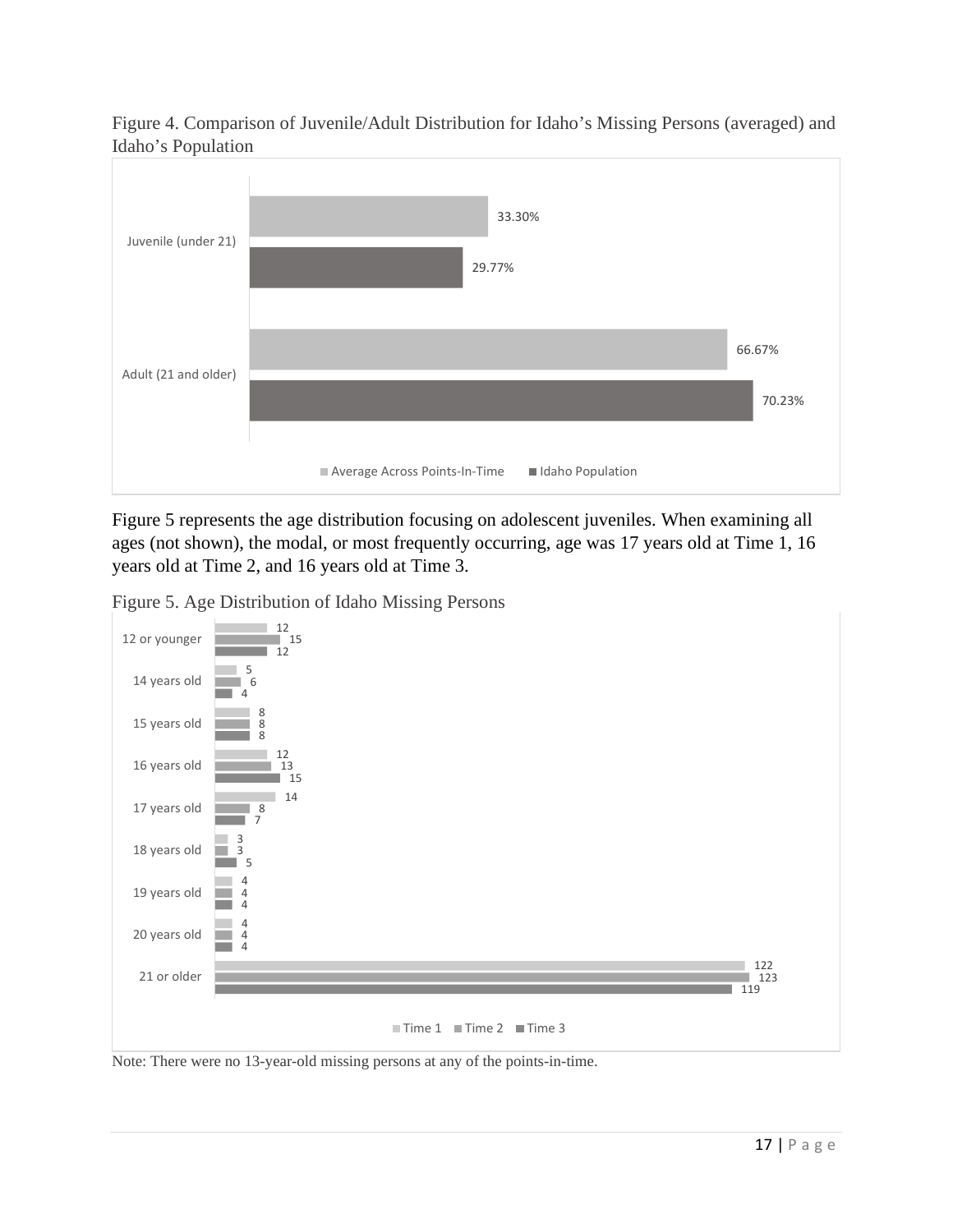#### <span id="page-22-0"></span>**Time Missing**

Across the three points-in-time, the average amount of time missing was approximately 16 years, with a range of less than 1 year to 74 years missing. The percent of missing persons reports where the person went missing within the past year averaged 44 (24.33%) (n=49 for Time 1, n=44 for Time 2, and n=40 for Time 3). Approximately one-quarter of missing persons reports pertain to individuals who went missing within the past year.



Figure 6. Percent of Idaho Missing Persons Reports by Year Missing

Figure 7. Percent of Missing Persons Cases by Time Missing (Average Across Time Points)

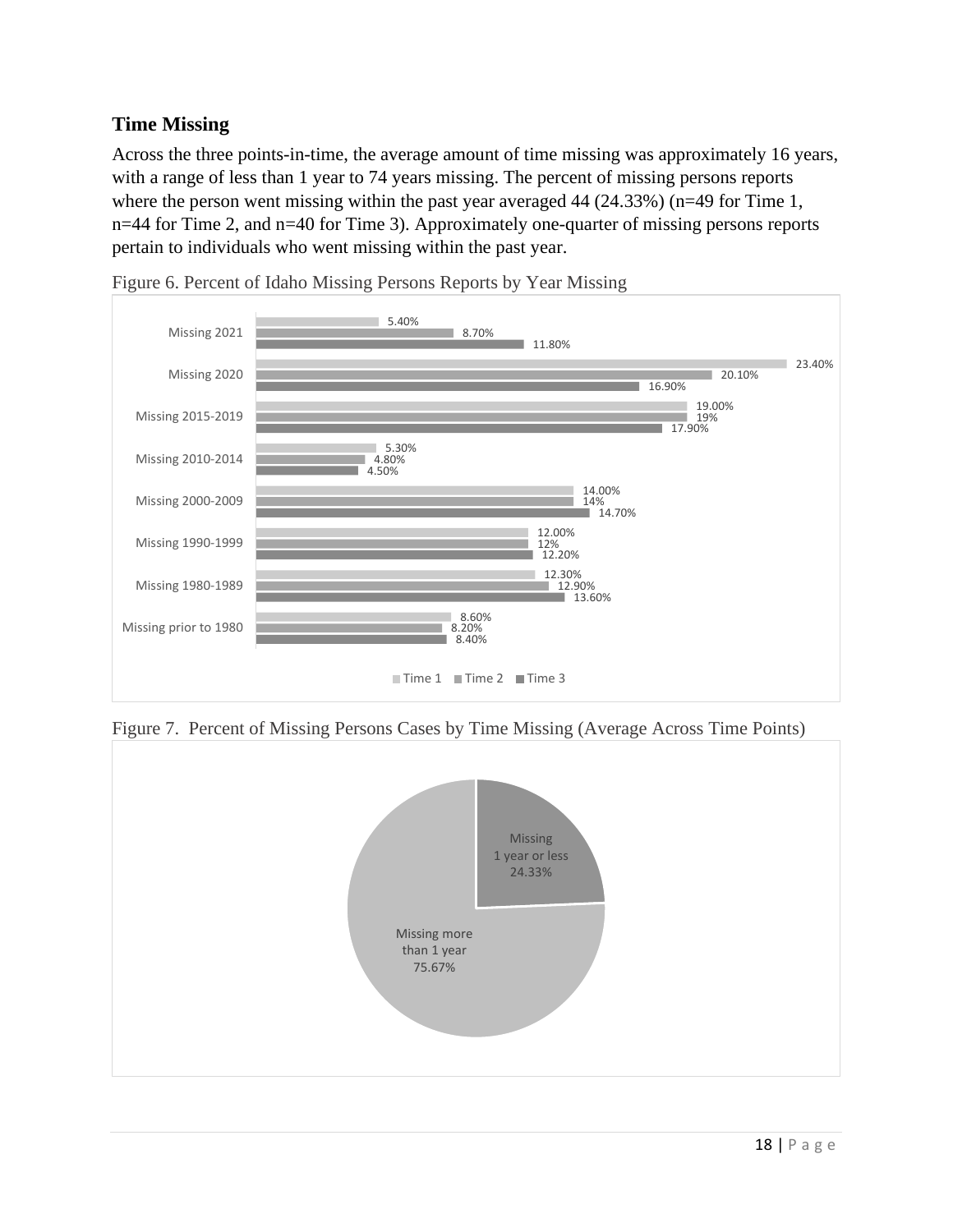#### <span id="page-23-0"></span>**Record Categorization**

As described previously, the Clearinghouse utilizes the NCIC's record categorizations to share active missing persons reports with the public. Those reports appearing on the Clearinghouse have a known NCIC record categorization. The majority of cases appeared on the Clearinghouse (90.8% at Time 1, 90.8% at Time 2, 91.6% at Time 3). The categorization of 'Other' was the most common: persons who are 21 or older and do not meet criteria for any of the other categories, but there is reasonable concern for their safety.





#### <span id="page-23-1"></span>**Idaho's Indigenous Missing Persons**

Individuals identified as American Indian and Alaska Native in missing persons reports are overrepresented compared to their representation in Idaho's population. Across the three time points in 2021, there were 12 unique American Indian and Alaska Native ('Native') missing persons and 208 unique non-American Indian and Alaska Native ('non-Native') missing persons. All 12 Native missing persons appear(ed) on the Clearinghouse site, four of the 12 were on the NamUs site, and two appeared on NCMEC. Given restrictions/criteria for inclusion in NamUs and NCMEC, the Clearinghouse should provide the most comprehensive list of missing persons. Descriptive differences between Native missing persons and non-Native missing persons are presented below.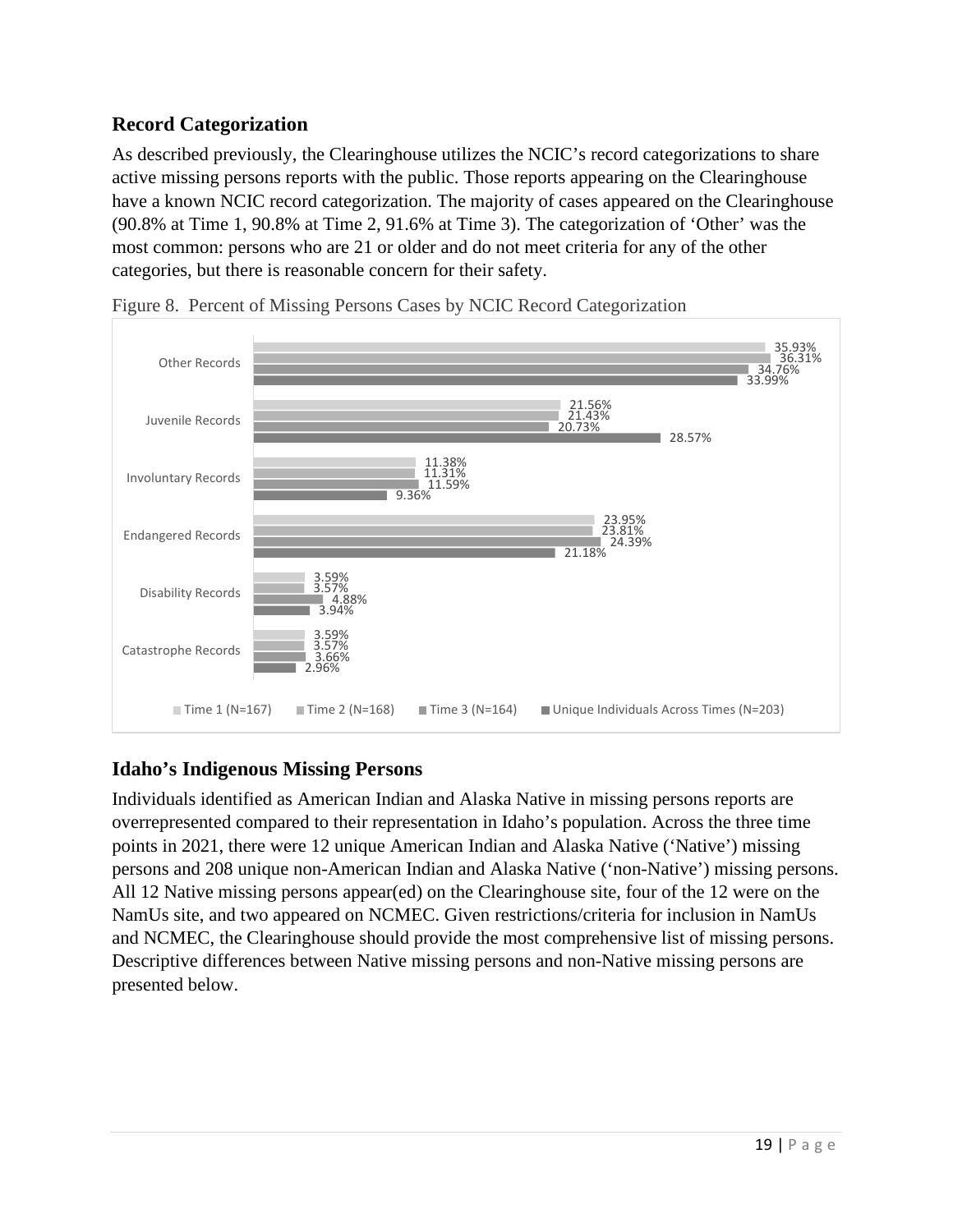#### **Sex**

**The majority of Idaho's Native missing persons are female (75%)**, in contrast with Idaho's non-Native missing persons (females=28.8%).





#### **Age**

The average age of Idaho's Native missing persons at date of last contact was 23.25 years (SD=7.944), with a range of 14 years to 34 years (n=12). **Examining Native missing persons reports as a group indicates that 50% went missing as adults and 50% went missing as juveniles.** Among non-Native unique missing persons cases (cumulative across time periods, n=208), 61.5% went missing as adults and 33.5% as juveniles.



Figure 10. Comparison of Native and non-Native Missing Persons by Age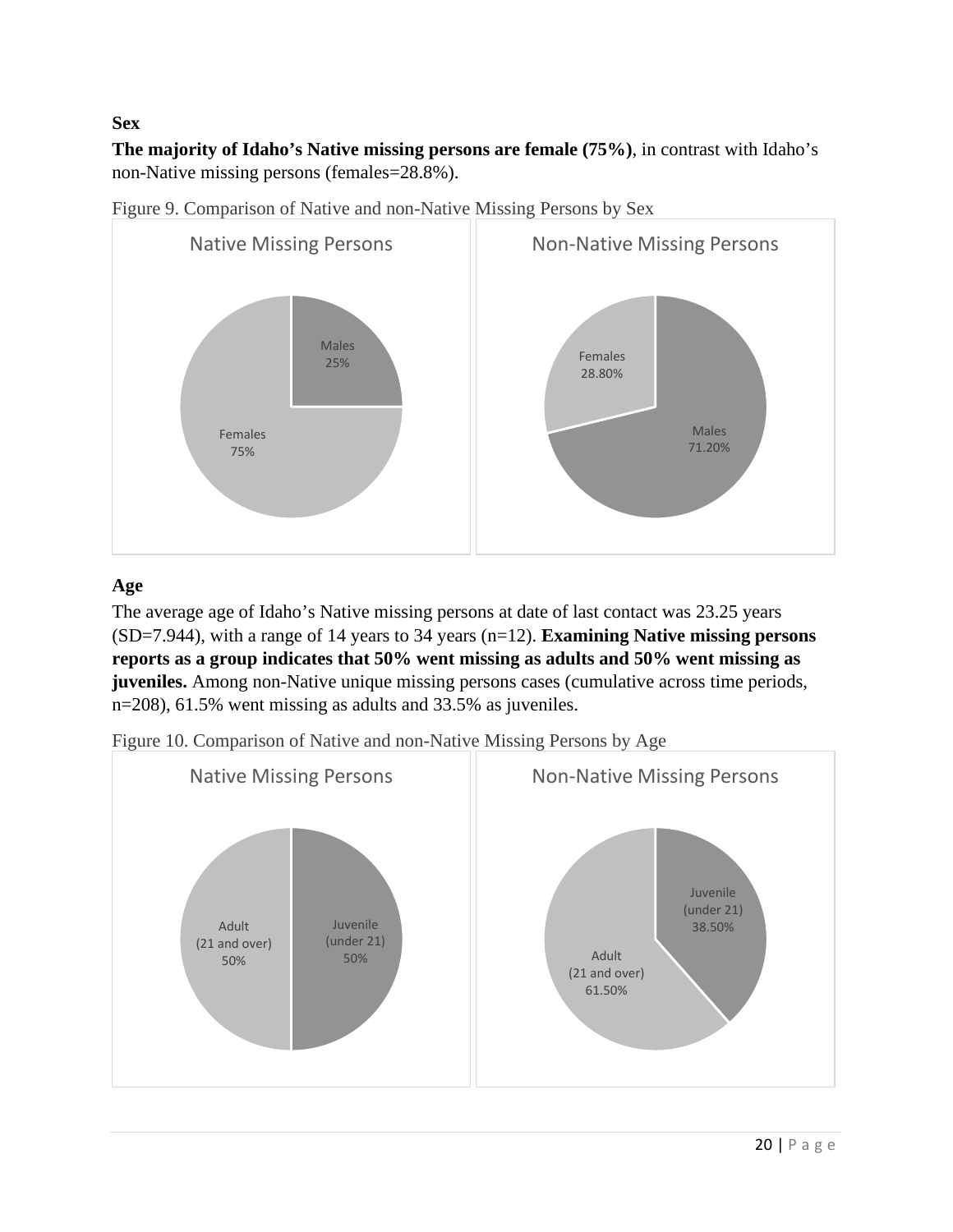#### **Time Missing**

**There is variation between Native and non-Native missing persons as a higher percentage of Native missing persons are more recently missing** (within the year prior to data collection at each point-in-time) compared with non-Native missing persons.



Figure 11. Comparison of Native and non-Native Missing Persons by Time Missing

#### **Record Categorization**

As described previously, the Clearinghouse utilizes the NCIC record categorizations to share active missing persons reports with the public. For the sample of unique individuals across time periods (n=220), 203 appeared on the Clearinghouse site and thus have a publicly known NCIC record categorization. A higher portion of Native missing persons appear on the Juvenile and Disability Records compared with non-Native missing persons.

Figure 12. Comparison of Native and non-Native Missing Persons based on Record Category

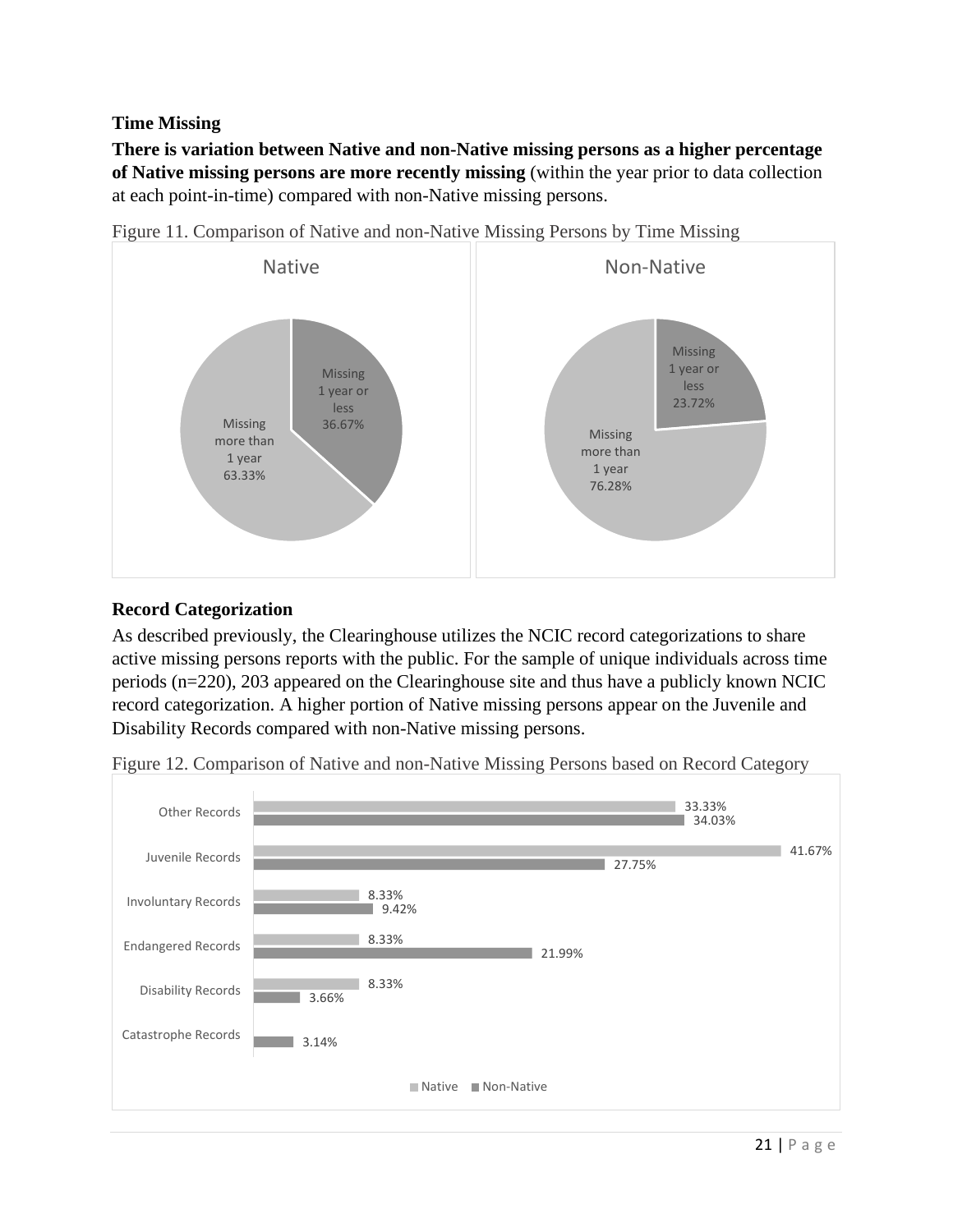#### **Location Missing**

The Idaho Clearinghouse system does not currently have a field for last known location, however the law enforcement agency handling the report is provided, serving as a proxy for location (city, county, or reservation). NamUs records include fields for last known location including city, county, and whether missing from a tribal land. NCMEC includes a field for "missing from" which indicates city, state. Based on last known location and/or contact agency jurisdiction, the maps below depict county-based locations of missing persons reports for the state and for Native missing persons in the state (Figure  $13$ )<sup>[54](#page-26-0)</sup>. Among the 12 Native missing persons, the contact agency was a Tribal police department for 7, and a city or county agency for 5. This indicates that not all Native missing persons are missing from Tribal jurisdictions, as well as indicating that Native persons who go missing in Idaho may not all be members of one of Idaho's federally recognized tribes.

<span id="page-26-0"></span><sup>54</sup> Maps created using MapChart.net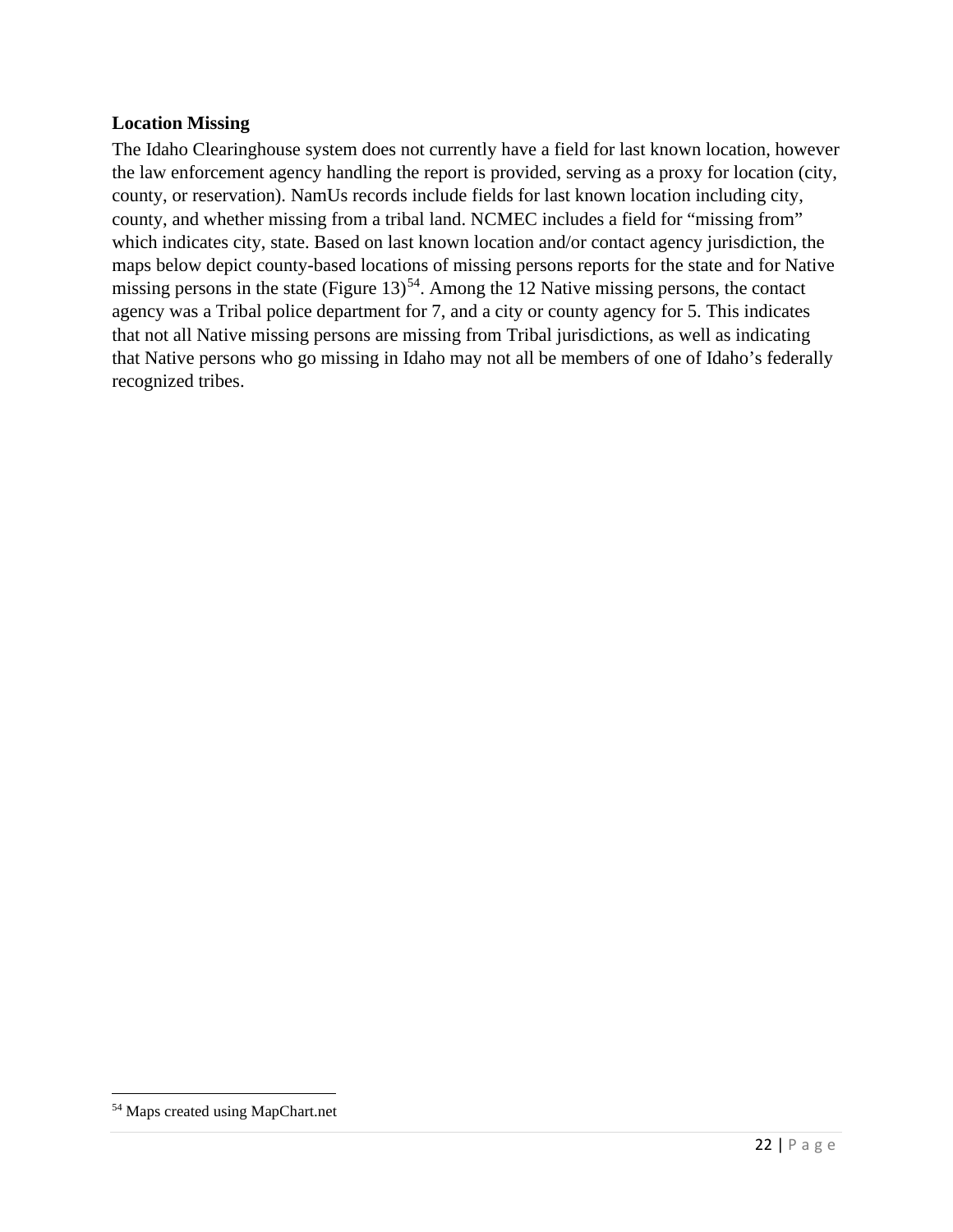

Figure 13. Comparison of Missing Persons in Idaho (n=220) and Missing Native Persons in Idaho (n=12) by County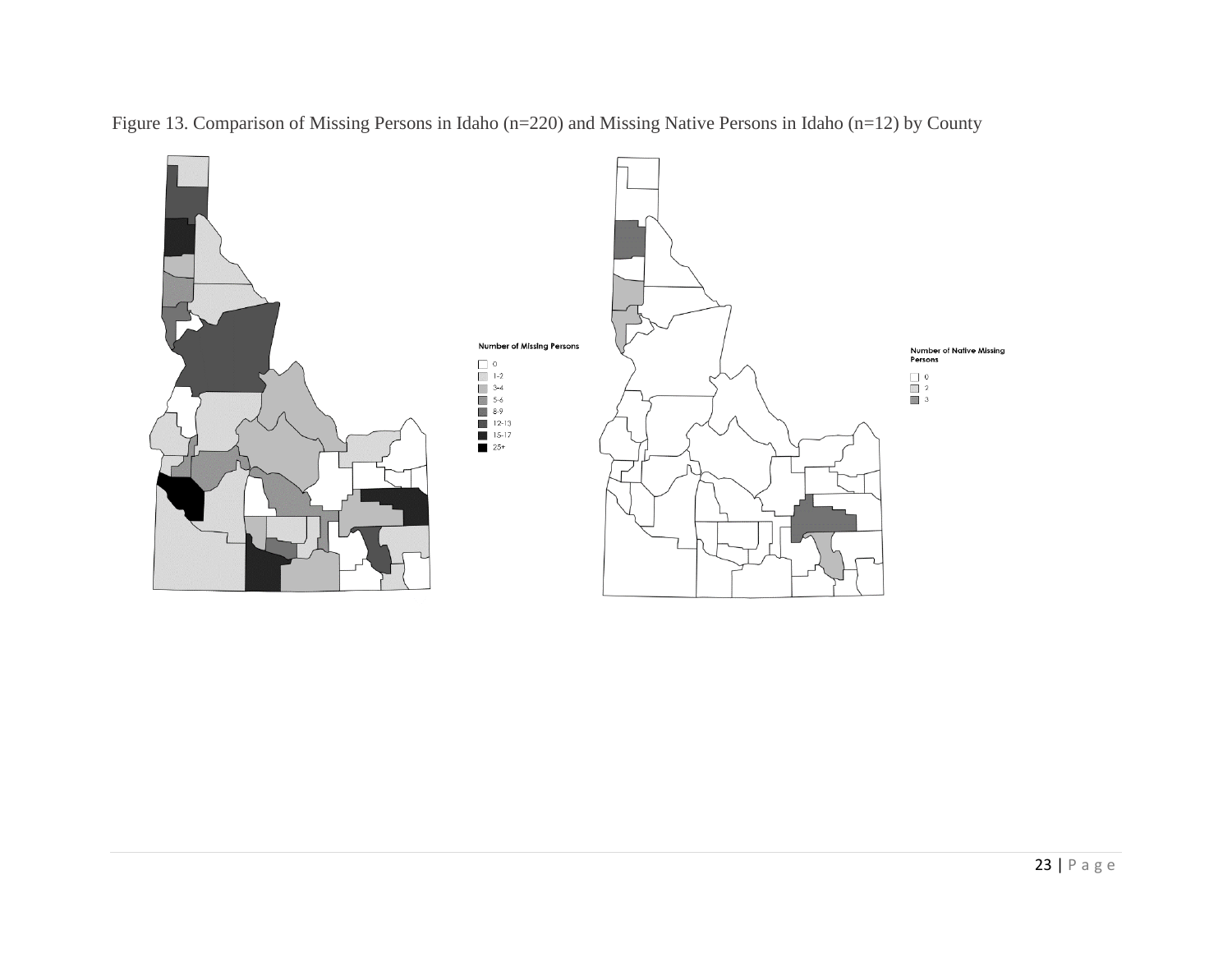#### <span id="page-28-0"></span>**Idaho Missing Persons Data: NCIC Summary Data**

The NCIC summary data presented here reflect the number of missing persons **entries** during 2016, 2017, 2018, 2019, and  $2020^{55}$  $2020^{55}$  $2020^{55}$ . These data provide information on race, sex, and juvenile/adult age categories for missing persons entries in the state. The number of entries do not correspond with individual people, as a portion of missing persons entries over time pertain to singular individuals who go missing more than once (i.e., three entries may be for one person). These data are not directly comparable with the point-in-time data presented above because they are measuring different things and at different time periods (2016-2020 totals compared to three days in 2021). A table summarizing these statistics for each year is in Appendix A.

**On average in Idaho, there are 81.6 entries for American Indian and Alaska Native missing persons each year (average 3.39% of annual missing persons entries)**; 75.4 entries for Black missing persons each year (average 3.14% of annual missing persons entries); 17.8 entries for Asian missing persons each year (average 0.74% of annual missing persons entries); and 1,960.4 entries for White missing persons each year (average 81.56% of annual missing persons entries). Importantly, there is an average 268.4 missing persons entries for which race is 'unknown' each year (average 11.17% of annual missing persons entries). Idaho averaged a total of 2,404.8 missing persons entries between 2016-2020.



Figure 14. Percent of NCIC Missing Persons Entries by Race (5-year average)

<span id="page-28-1"></span><sup>55</sup> Summary statistics were provided by the Idaho Missing Persons Clearinghouse through a public records request.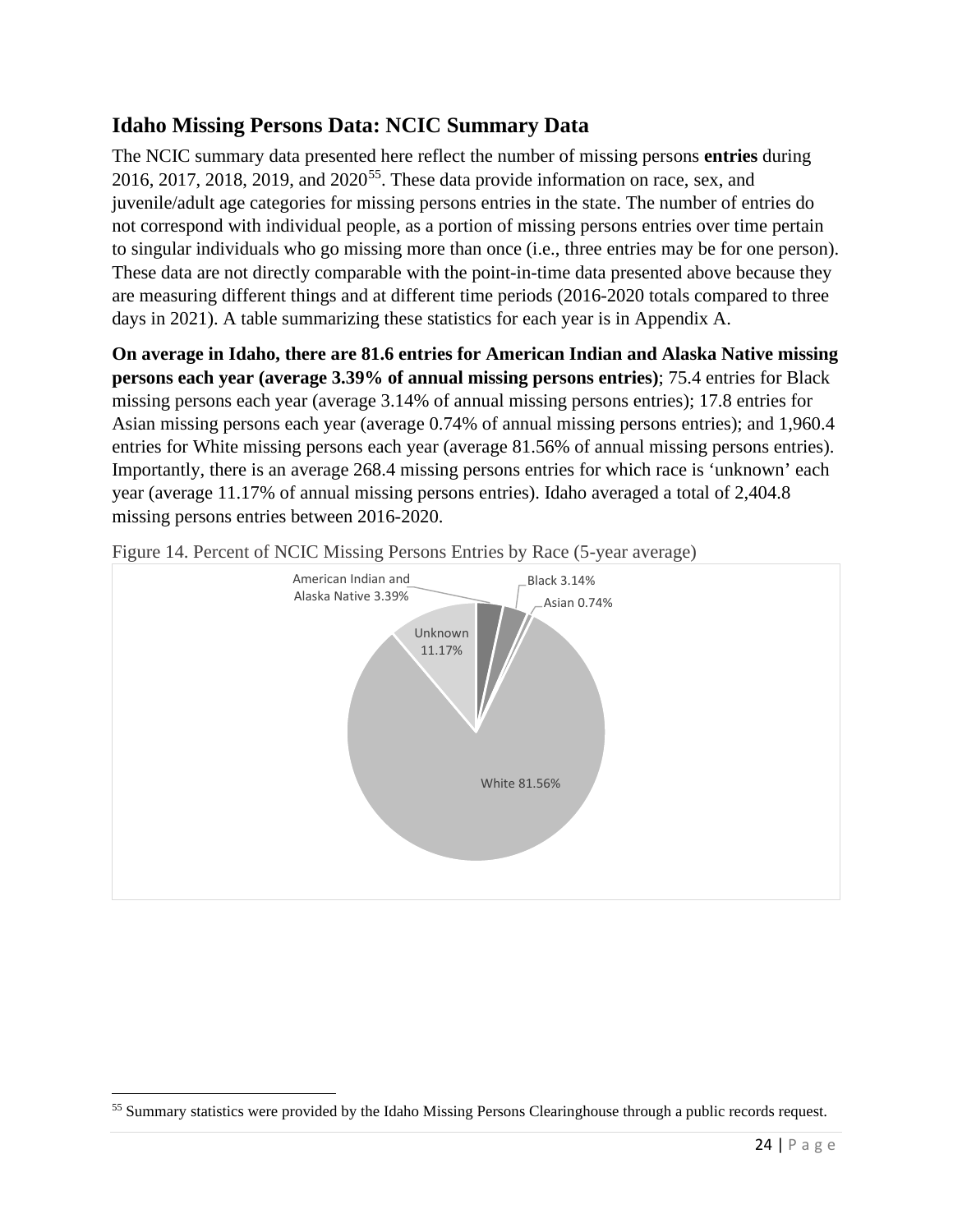The range of entries for American Indian and Alaska Native across the five years is 72-93, with the highest number of entries in 2019.



Figure 15. NCIC Entries for American Indian and Alaska Natives, 2016-2020

The number of entries for female and male American Indian and Alaska Natives ('Native') varies across years, with most years having a higher portion of entries for females. In comparison, entries for all other races, including 'unknown', alternate between slightly higher portions of females and slightly higher portions of males.

Figure 16. Comparison of Native and Non-Native Missing Persons Entries by Sex (5-year average)



Averaging across years, entries for Natives and non-Natives both have a higher portion of juveniles compared to adults. This is even more pronounced for Native entries.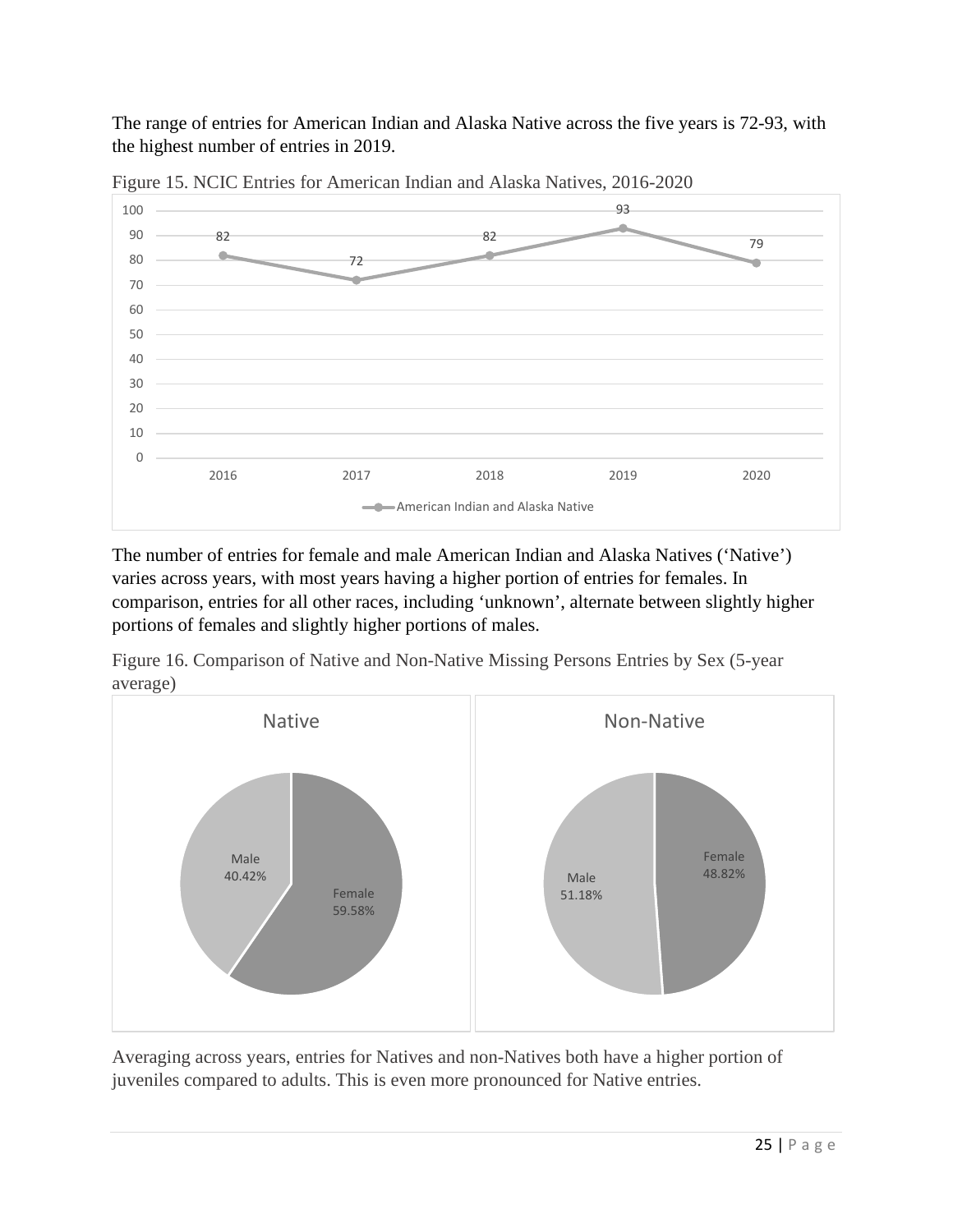



NCIC missing persons data (nationwide) is published annually by the U.S. Attorney General and is accessible through the Federal Bureau of Investigation's (FBI) website<sup>56</sup>. This allows for comparisons between entries for Idaho with entries for the country. **In 2020, American Indian and Alaska Natives were 3.38% of total entries in Idaho, compared to 1.76% of total entries nationwide.** Idaho also has a higher portion of entries for White and 'unknown' race missing persons.



Figure 18. Comparison of Idaho and National Missing Persons Entries by Race in 2020

<span id="page-30-0"></span><sup>56</sup> National Crime Information Center. (2020). 2020 Missing person and unidentified person statistics. https://www.fbi.gov/file-repository/2020-ncic-missing-person-and-unidentified-person-statistics.pdf/view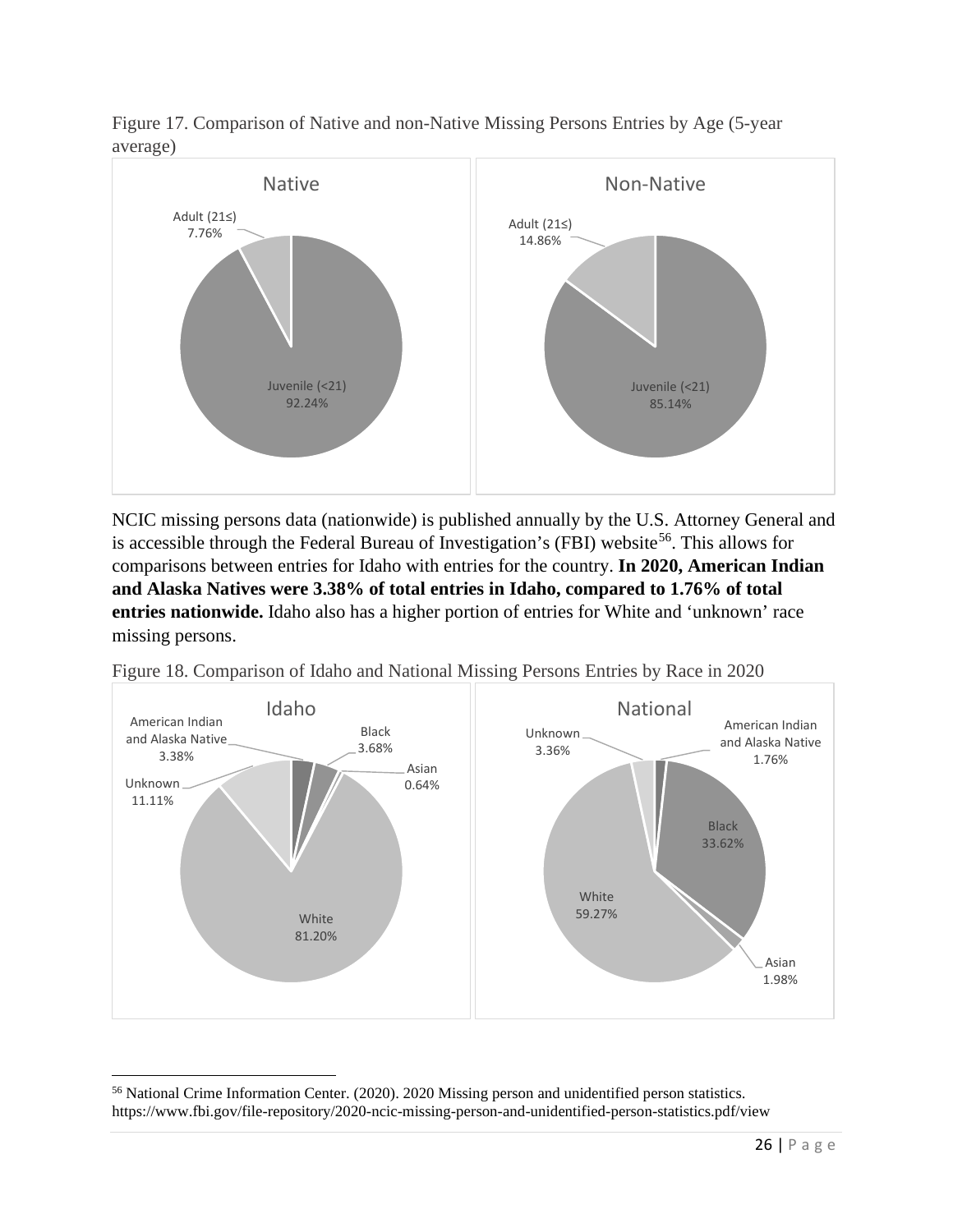#### <span id="page-31-0"></span>**Idaho Murder/Homicide Data**

To provide a preliminary assessment of homicides involving Indigenous victims in the state, three sources of data were explored: the Centers for Disease Control and Prevention's (CDC) Wide-ranging OnLine Data for Epidemiologic Research (WONDER) database, the Idaho Uniform Crime Reporting (UCR) program, and the FBI's UCR program. Due to 2020 data not yet being released for the CDC WONDER program and the FBI UCR Program at the time of analyses, all analyses presented below include years 2010 through 2019. A range of years is utilized because homicide is a statistically rare event, especially in lower population states.

The variations in murders/homicides across data sources are indicative of variations in how and from where data are collected as well as of the challenges of collecting centralized and accurate statistics on Indigenous homicides. Challenges with accurate racial identification impact homicide data just as in missing persons data. Homicide data, like missing person's data, include a portion of race 'unknown' cases; and individuals' racial identity may be inaccurately identified. This may be particularly influential in cases involving an Indigenous victim who is not on a reservation. Additionally, UCR data reporting is not mandatory, meaning that all participating agencies are doing so on a voluntary basis and may elect to report directly to the FBI or through the state's program (managed by the Idaho State Police). For these reasons, homicide data are more likely to be underestimates than overestimates.

#### <span id="page-31-1"></span>**CDC WONDER Data**

The CDC's WONDER data include Underlying Cause of Death data based on death certificates for U.S. residents<sup>57</sup>. Sub-national data representing 0-9 deaths are suppressed for privacy purposes, and as such only data for Whites and American Indians and Alaska Natives are presented in this report (data for Blacks and Asian or Pacific Islanders are suppressed)<sup>58</sup>. Deaths are classified using the Tenth Revision of the International Classification of Disease (ICD-10) for the dates 2010-2019. The cause of death classification used is *ICD-10 Code X85-Y09 Deaths Attributable to Assault*. Information regarding race of the decedent is reported by the funeral director as provided by an informant, usually next of kin. The CDC dataset documentation cautions "studies have shown that persons self-reported as American Indian, Asian, or Hispanic on Census and survey records may sometimes be reported as White or non-Hispanic on the death certificate, resulting in an underestimation of deaths and death rates for the American Indian, Asian, and Hispanic groups,"[59](#page-31-4). Thus, the numbers for American Indians and Alaska Natives may well be undercounts. The population estimates used for calculating rates in WONDER data

<span id="page-31-2"></span><sup>57</sup> Centers for Disease Control and Prevention, National Center for Health Statistics. Underlying Causes of Death 1999-2019 on CDC Wonder Online Database, released 2020. Data are from the Multiple Causes of Death Files, 1999-2019, as compiled from data provided by the 57 vital statistics jurisdictions through the Vital Statistics

<span id="page-31-3"></span>Cooperative Program. Accessed at http://wonder.cdc.gov/ucd-icd10.html on Sep 6, 2021.<br><sup>58</sup> Suppression is also why there is no presentation of deaths by year, as individual years would contain less than 10 deaths and are not accessible as such.

<span id="page-31-4"></span><sup>59</sup> Centers for Disease Control and Prevention. (2021). Underlying causes of death 1999-2019. https://wonder.cdc.gov/wonder/help/ucd.html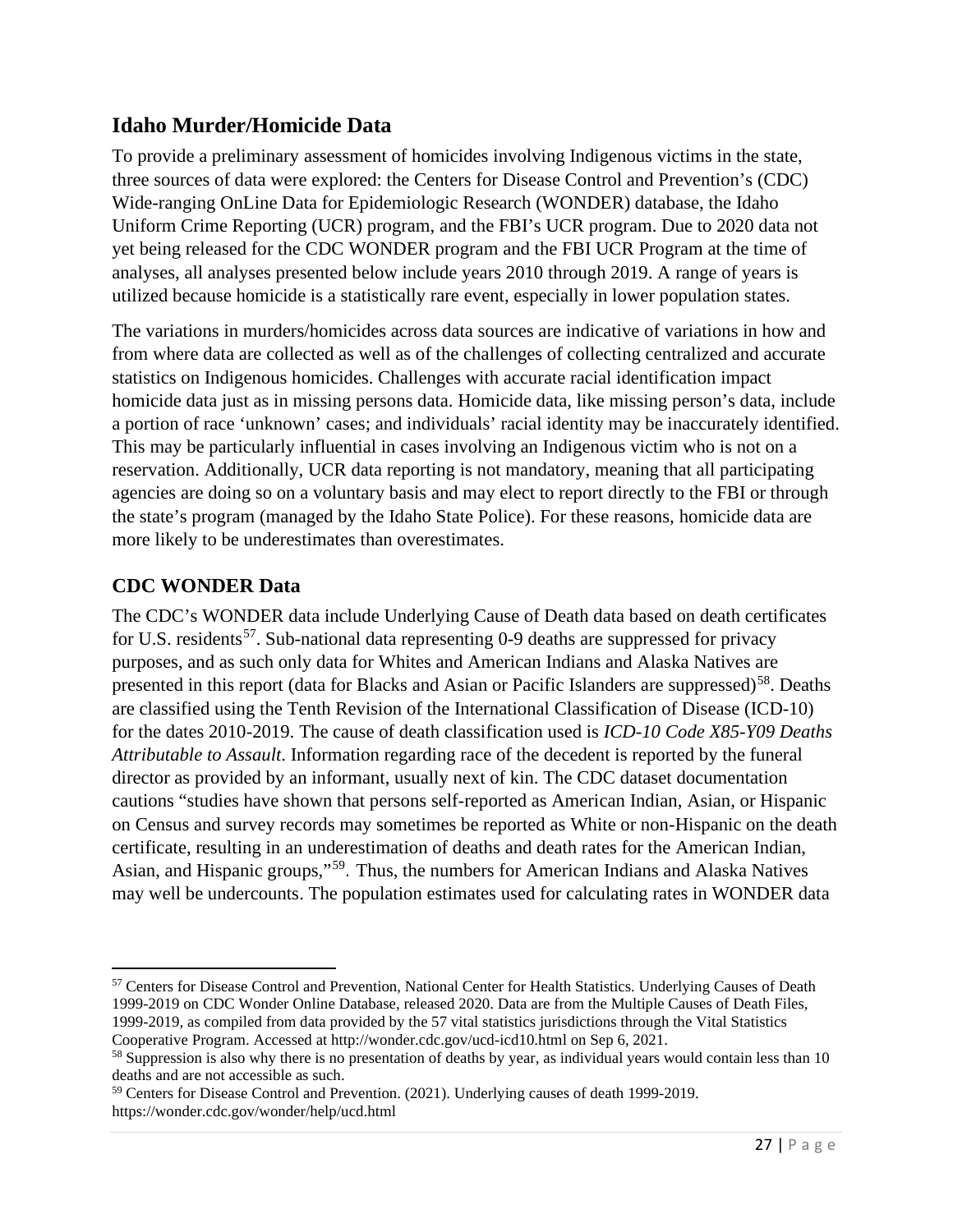are bridged-race estimates based on U.S. Census Bureau data of total U.S., State, and county resident populations $60$ .

The rate of deaths attributable to assault for American Indian and Alaska Native for 2010-2019 was 6.06 per 100,000 persons (N=20). In comparison, the rate for Whites was 1.89 (N=298). The statewide rate was 1.98 per 100,000 persons. **American Indian and Alaska Natives are disproportionately represented in deaths attributable to assault (3.05 times their proportion in the population)**.

Figure 19. Comparison of Assault Death Rates Among American Indian and Alaska Natives, Whites, and Idaho's Rate (N=329)

<span id="page-32-0"></span>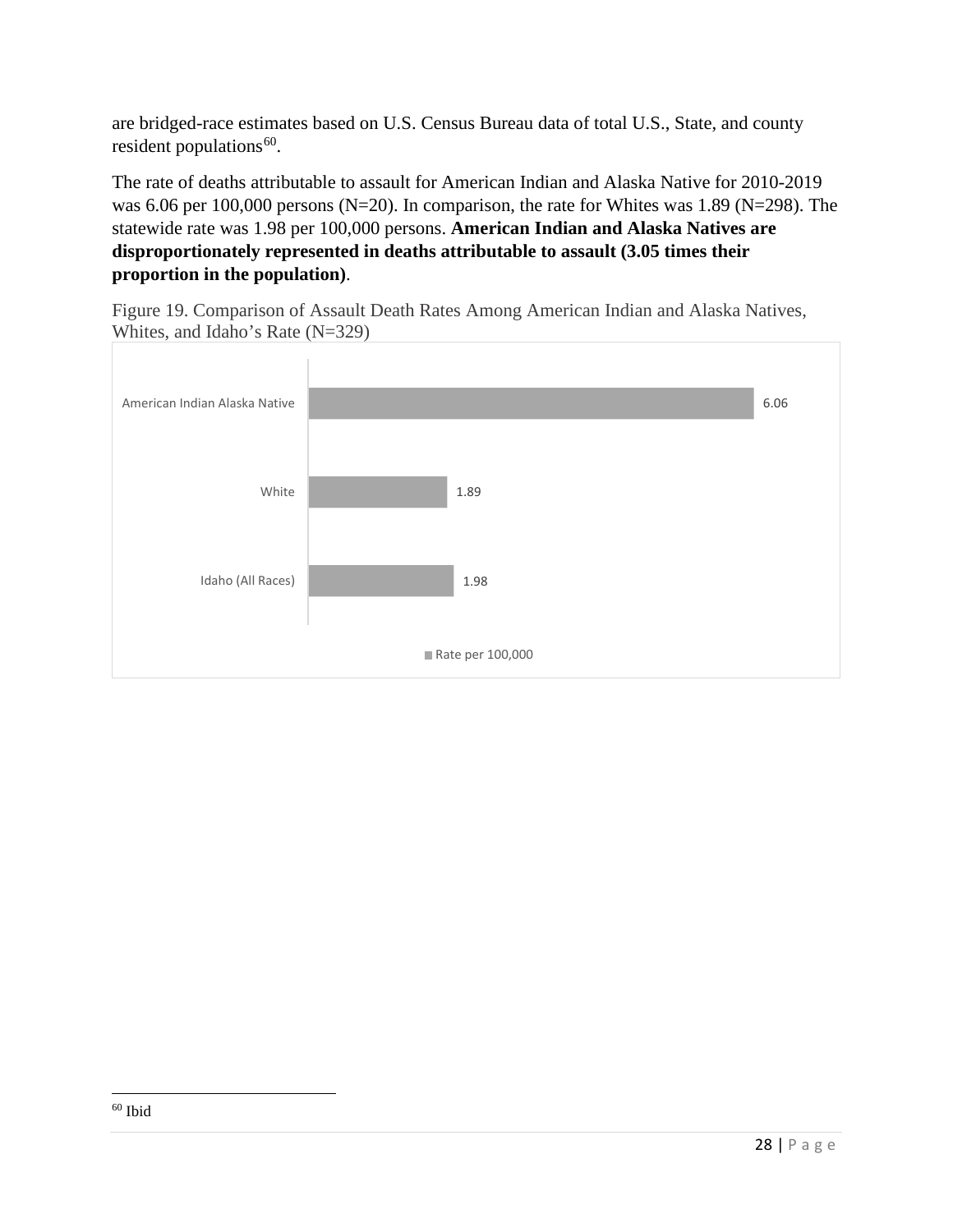



#### <span id="page-33-0"></span>**Idaho UCR Program Data**

The Idaho UCR program serves as the state's repository for the collection of crime statistics. As with the Clearinghouse, the program is managed by Idaho State Police. The Idaho UCR program began in 1974 as part of a nationwide crime data collection effort and was one of the first statewide adopters of the National Incident Based Reporting System (NIBRS) in 1991. One of the benefits of NIBRS is that data are collected on the victim, in addition to the offender. Thus, Idaho's adoption of this system allows for the examination of crime victim data, for crimes that come to the attention of police. In compliance with Idaho statutes § 67-3006 and §67-2915, the Idaho State Police and fellow law enforcement agencies throughout Idaho submit crime data under the Idaho Uniform Crime Reporting Program<sup>61</sup>. Nearly all policing agencies in the state participate in submitting incident-based reporting data to Idaho's UCR program on an annual basis. ISP then compiles the data submitting it to the FBI's UCR program for the state and making it publicly available through data query tools on their website<sup>[62](#page-33-2)</sup> and in an annual report.

Tribal police agencies in Idaho have elected to submit data directly to the FBI's program. Thus, the data presented below *do not* include tribal police reports relating to murder/manslaughter (tribal police reporting to the FBI's UCR program is presented subsequently). **Based on these data the murder/manslaughter rate per 100,000 persons across 2010-2019 was 1.82 (N=6) for American Indian and Alaska Natives, 4.69 (N=9) for Blacks, and 1.90 (N=299) for Whites.** The population bases used for rate calculations mirror the CDC WONDER data.

<span id="page-33-2"></span><span id="page-33-1"></span><sup>&</sup>lt;sup>61</sup> Idaho State Police, Bureau of Criminal Identification, Uniform Crime Reporting (UCR) Section. (2021). Crime in Idaho 2020. https://nibrs.isp.idaho.gov/CrimeInIdaho/Publication/Active/Crime%20in%20Idaho%202020.pdf <sup>62</sup> Idaho Official Government Website. (2020). *Uniform Crime Reporting program*. https://isp.idaho.gov/bci/ucr/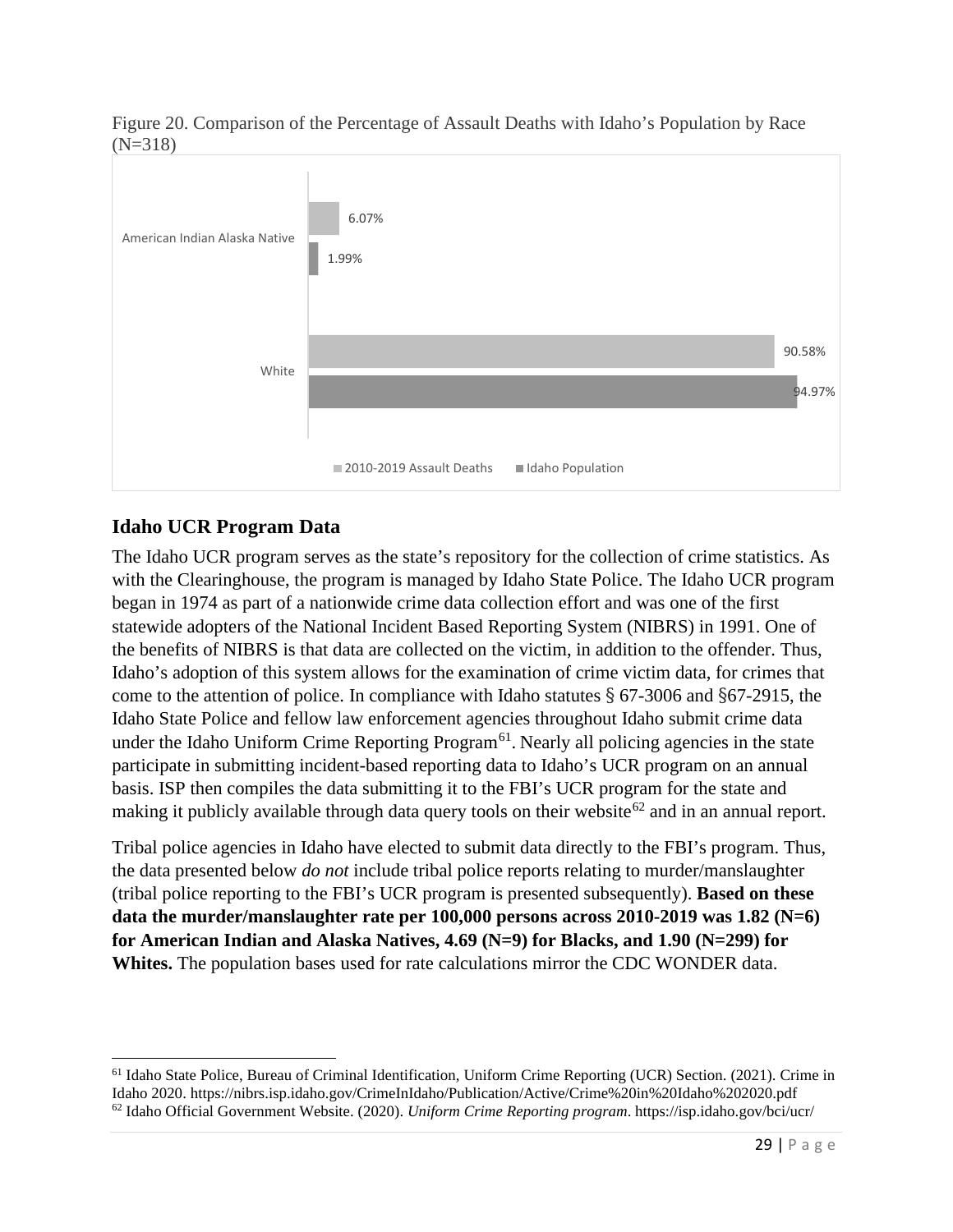#### Figure 21. Comparison of Race Distribution Among Homicides and Idaho's Population Using Idaho UCR Program Data, 2010-2019 (N=314)



#### <span id="page-34-0"></span>**FBI UCR Program Data**

Though not represented in the Idaho UCR data, the FBI UCR Program contains data from some of Idaho's tribal police departments. Not all departments have submitted data every year so there is some variation in which tribal police jurisdictions are represented year-to-year. Coeur d'Alene Tribal Police reported in years 2010-2019, Fort Hall Tribal Police reported in 2010-2019, Kootenai Tribal Police reported data in years 2014-2015 and 2017-2019, and Nez Perce Tribal Police reported data in years 2010-2018. Another important distinction between these data and the Idaho UCR Program data above is that these data represent reported murders/manslaughters, rather than murder *victims* specifically. Only one of the 20 homicide records included expanded homicide data specifically indicating the victim's race (American Indian Alaska Native). Given tribal police jurisdiction, these homicide events would involve an Indigenous offender and/or Indigenous victim. Although racial classification is not confirmed, the numbers represented here parallel the numbers in the CDC data.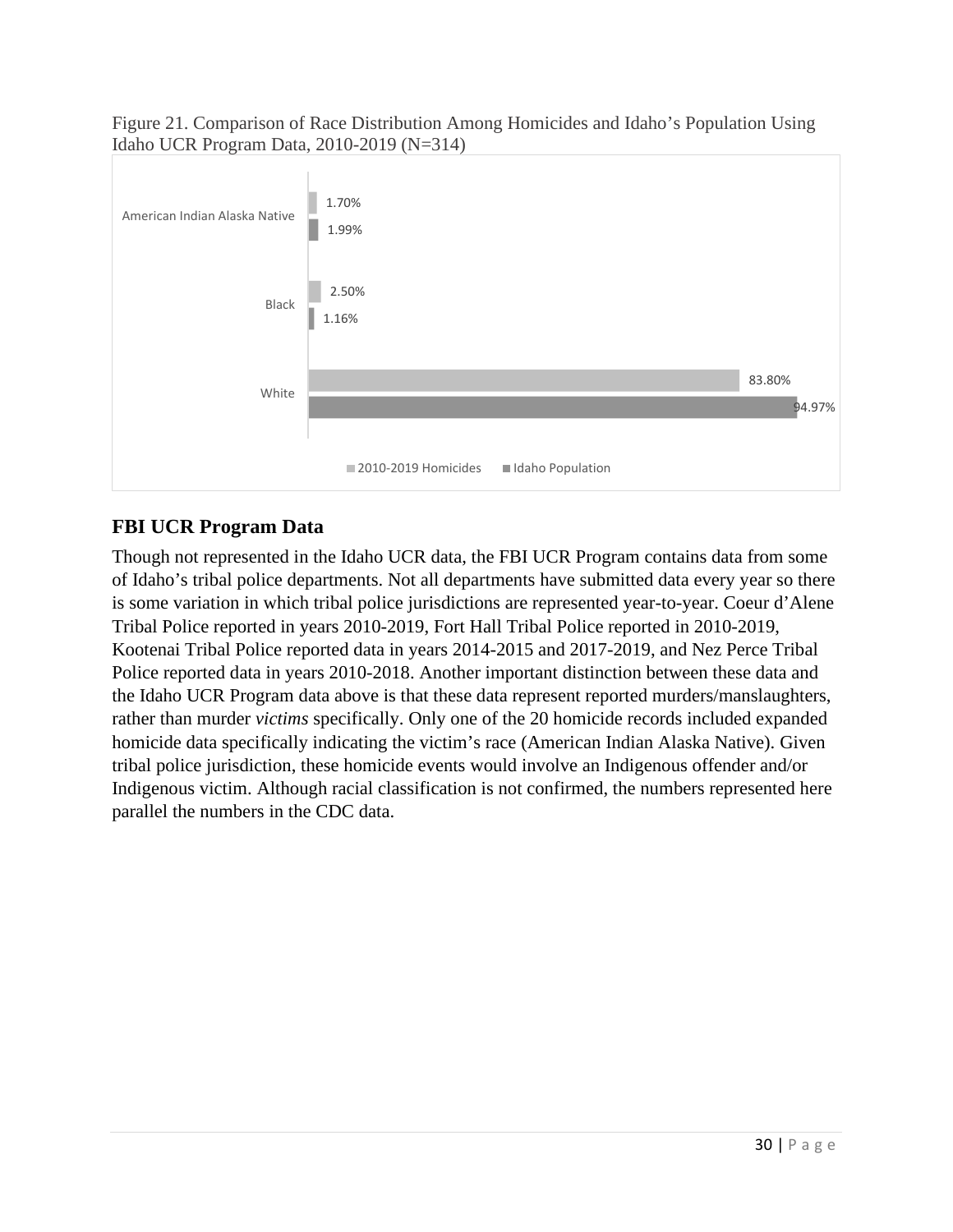

Figure 22. Homicides Reported by Tribal Police Departments in FBI UCR Program, 2010-2019  $(N=20)$ 

Given that tribal police department reports are not in Idaho UCR data, and that the FBI UCR data do not have data on victim race specifically, the CDC data (though potentially still an undercount) provides a good foundation for examining rates of homicide among Idaho's Indigenous population. Comparisons of Idaho's UCR program data and the FBI's UCR program data for Idaho tribal policing agencies does indicate that Indigenous persons are murdered in tribal and non-tribal jurisdictions. These two data sources indicate that there were as few as 7 and as many as 26 Indigenous homicide victims between 2010 and 2019. Considering the CDC data, the number of violent deaths is likely (at a minimum) between 20 and 26.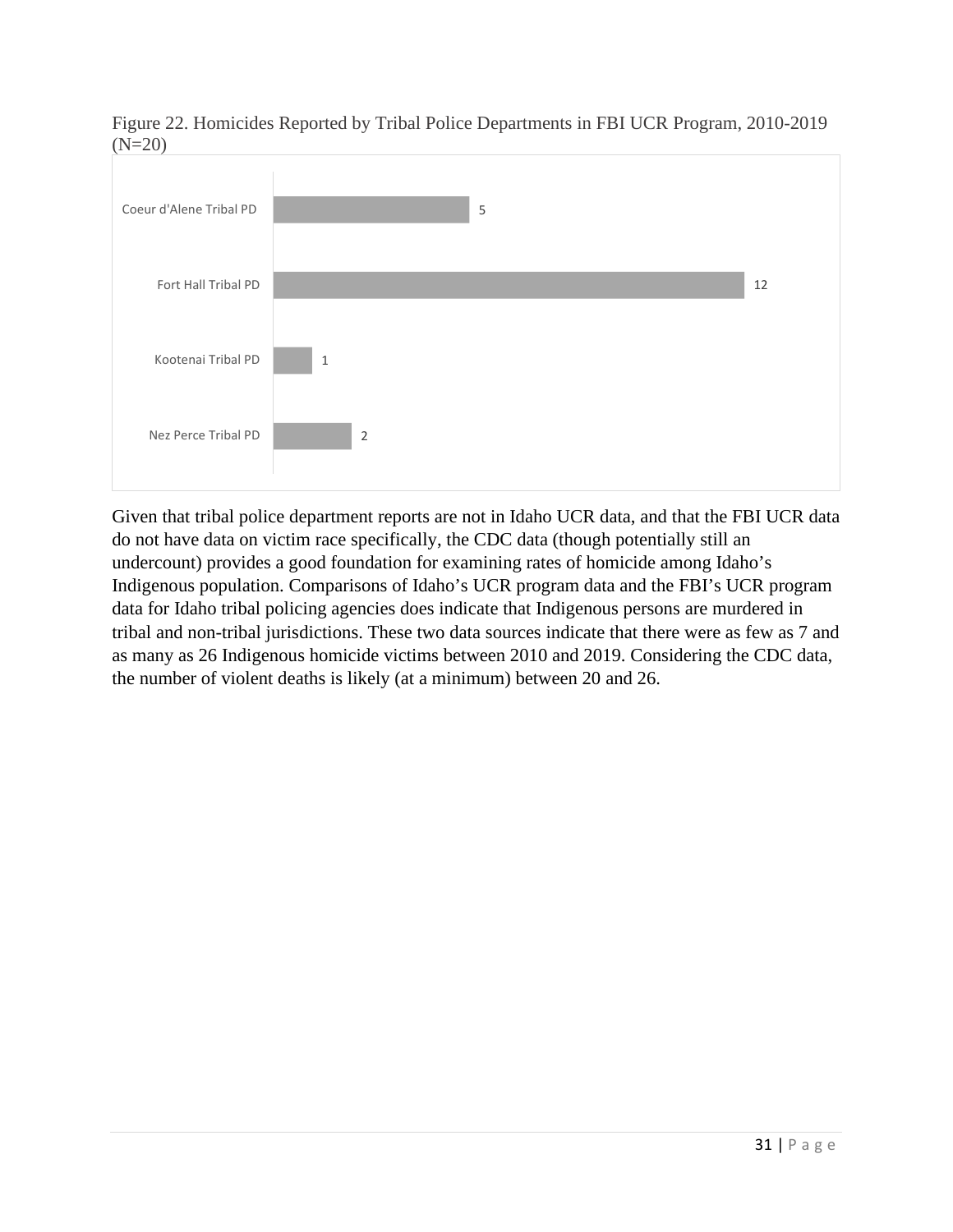#### <span id="page-36-0"></span>**Stakeholder Interviews**

This report combines quantitative administrative data on missing persons with qualitative interviews to provide context and perceptions of the current response to missing and murdered Indigenous persons (MMIP) in Idaho. The qualitative findings presented here come directly from interviews with relevant stakeholders and public legislative testimony. Based on the enumerated emphases in HCR33 the interviews focused on exploring themes related to three topical areas:

- Definitions, policies, and procedures
- Cross-jurisdictional collaborations and challenges
- Needs and recommendations

#### <span id="page-36-1"></span>**Methods**

Given the emphasis on data, definitions, resource needs, jurisdictional considerations, and law enforcement recommendations in HCR33, stakeholder interviews were determined to be an important and necessary means of gathering data about these topics from those involved (or potentially involved) in aspects of MMIP response. In other words, individuals were interviewed as representatives of their agency, organization, office, or community. The categories of relevant stakeholders included tribal victim service providers and/or advocates, tribal community leaders, tribal police, tribal prosecutors, and tribal judges, as well as non-tribal victim service providers/advocates, law enforcement (local, county, state and federal), prosecutors, and judges. Once stakeholder groups were identified, interview questions were developed based on (1) relevant lines of inquiry derived from the language in HCR33 and the resolution's public testimony, and (2) review of the methodologies and findings of other statewide reports related to MMIP<sup>63</sup>. Ouestions centered on several key topical areas including how criminal jurisdiction is determined, what the response procedures for homicide and missing persons cases are, barriers or issues in responding to Indigenous homicide or missing persons cases, relationships among key stakeholders, and opportunities for improving response.

Stakeholder interview proposals were sent to the governing committees of Idaho's five tribes. Subsequent council hearings were granted with three of the tribes, resulting in approval. The study design and methodology were subsequently approved by Boise State's Institutional Review Board (IRB)<sup>64</sup>. Tribal council resolutions identified a point of contact for stakeholder interviews. Non-tribal participants were identified through their positions and publicly available contact information. All interviewees provided informed consent, with tribal participants' informed consent containing reference to approval of both Boise State's IRB and Tribal Council. Using a combination of purposive and snowball sampling, fourteen participant stakeholders were interviewed. Represented among stakeholders were:

- Community leaders, police/law enforcement, prosecutors, and victim service providers
- Three of Idaho's five federally recognized Tribes
- Half (n=7) of the stakeholders are affiliated with Tribal agencies/organizations/offices

<span id="page-36-3"></span><sup>64</sup> IRB Protocol Number 000-SB21-028

<span id="page-36-2"></span> $63$  In particular, Richards, T.N., & Wright, E. (2019). Descriptive analysis of missing and murdered Native women and children in Nebraska. NIJ project 75-CX-0014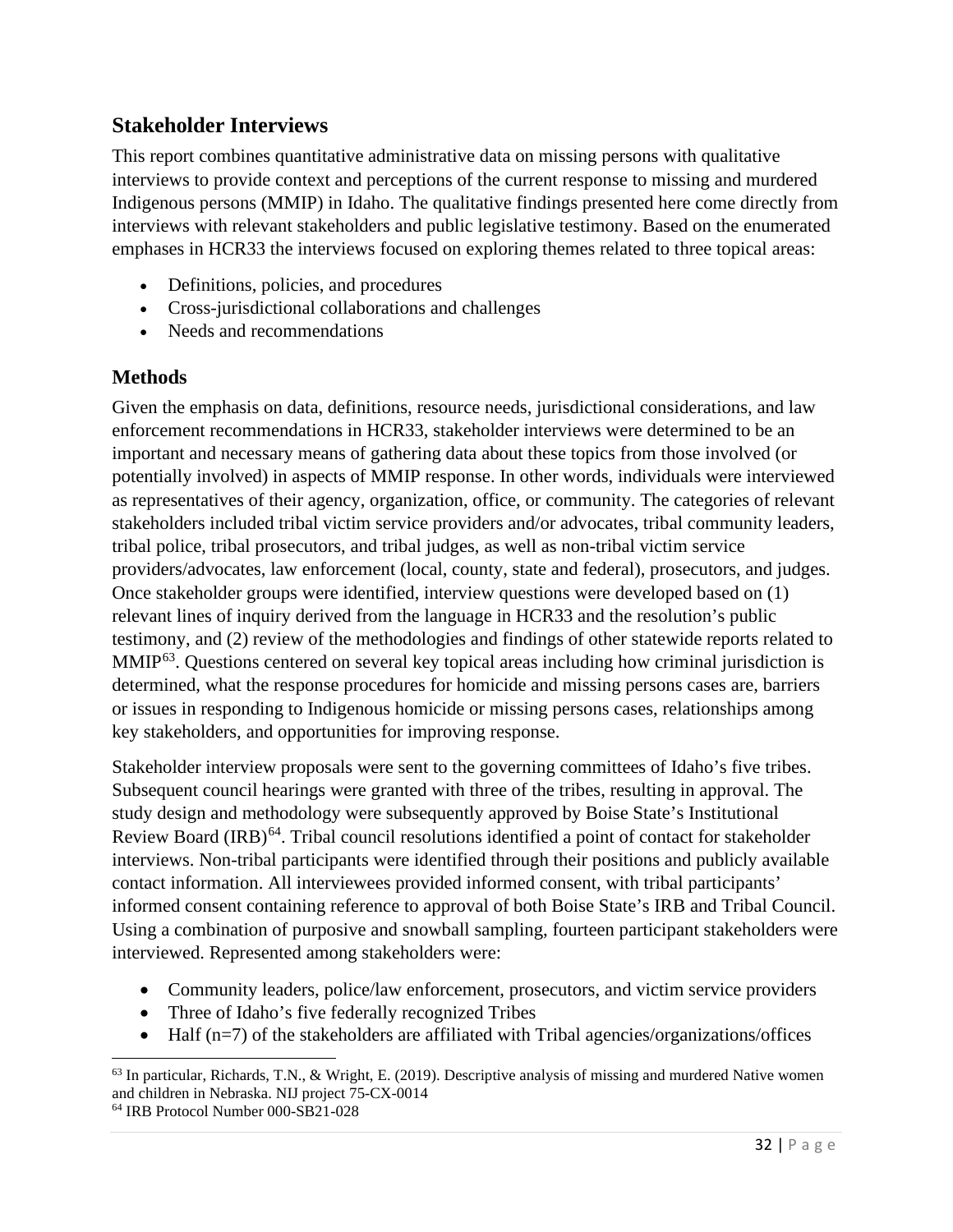- Half (n=7) with non-Tribal agencies/organizations/offices
- Two stakeholders were located in Southwest Idaho, five stakeholders in southeast Idaho, five in North Idaho, and two work for agencies that are not regionally specific

Due to the COVID-19 pandemic, all interviews took place remotely through the Boise State Zoom platform with data stored on a secure server. Each of the interviews lasted approximately 1 hour and was transcribed by a single researcher taking the lead in the qualitative study. Thematic coding was applied to both stakeholder interviews and public legislative testimony based on the topical areas identified above. An additional layer of process tracing analysis was applied to the descriptive findings from the interview data. This allows for study of individual actions taken by stakeholders working in agencies responding to missing persons cases. Process tracing highlights critical scenarios that require problem solving or additional resources to aid in collective response to MMIP in Idaho.

#### <span id="page-37-0"></span>**Results**

#### **Topical Area 1: Definitions, Policies, and Procedures**

Stakeholder interviews suggest definitions and response protocols for missing *juveniles* are fairly uniform across agencies. This is in part due to federal requirements pertaining to reports of missing juveniles. However, interview responses revealed definitions and subsequent procedures for missing *adults* vary across agencies in Idaho.

Nearly all stakeholders identified missing minors or juveniles as under 18 years of age. Some stakeholders also identified changing mentality over time in responding to young missing adults (ages 18-21) as similarly at-risk should they go missing. Stakeholders noted additional classifications may be available upon meeting specified criteria. If a missing juvenile meets abduction criteria, an Amber Alert may be issued through the Clearinghouse<sup>65</sup>. Internal agency or regional alerts can be made when criteria are met for labeling a missing juvenile case as 'endangered' due to a documented medical or mental health conditions requiring medication or disability status. Stakeholders, including those representing victim services, are aware that federal law requires law enforcement agencies to enter missing juveniles into NCIC within two hours.

Stakeholder agencies indicated that defining and responding to adult cases can be more nuanced. When an adult is reported missing, stakeholders explained that the circumstances surrounding the missing person may lead to a prioritized response. These circumstances may include known medical or mental health diagnosis, known threat or former threat of self-harm, or evidence of domestic violence. Stakeholders also repeatedly noted adults can go missing of their own free will. As such, policing stakeholders in particular spoke to the challenge of balancing Fourth Amendment rights (protection against search and seizure) with the need to determine if a crime

<span id="page-37-1"></span><sup>&</sup>lt;sup>65</sup> Recent updates to the Amber Alert system allow officers to select a check box to request an Alert when entering a case in NCIC. The Clearinghouse manager receives the request and, if approved, initiates the Alert; see The Amber Advocate. (2021). *Faces of the AMBER Alert network: Idaho*. https://www.amberadvocate.org/amber-speaks/idahoaa40/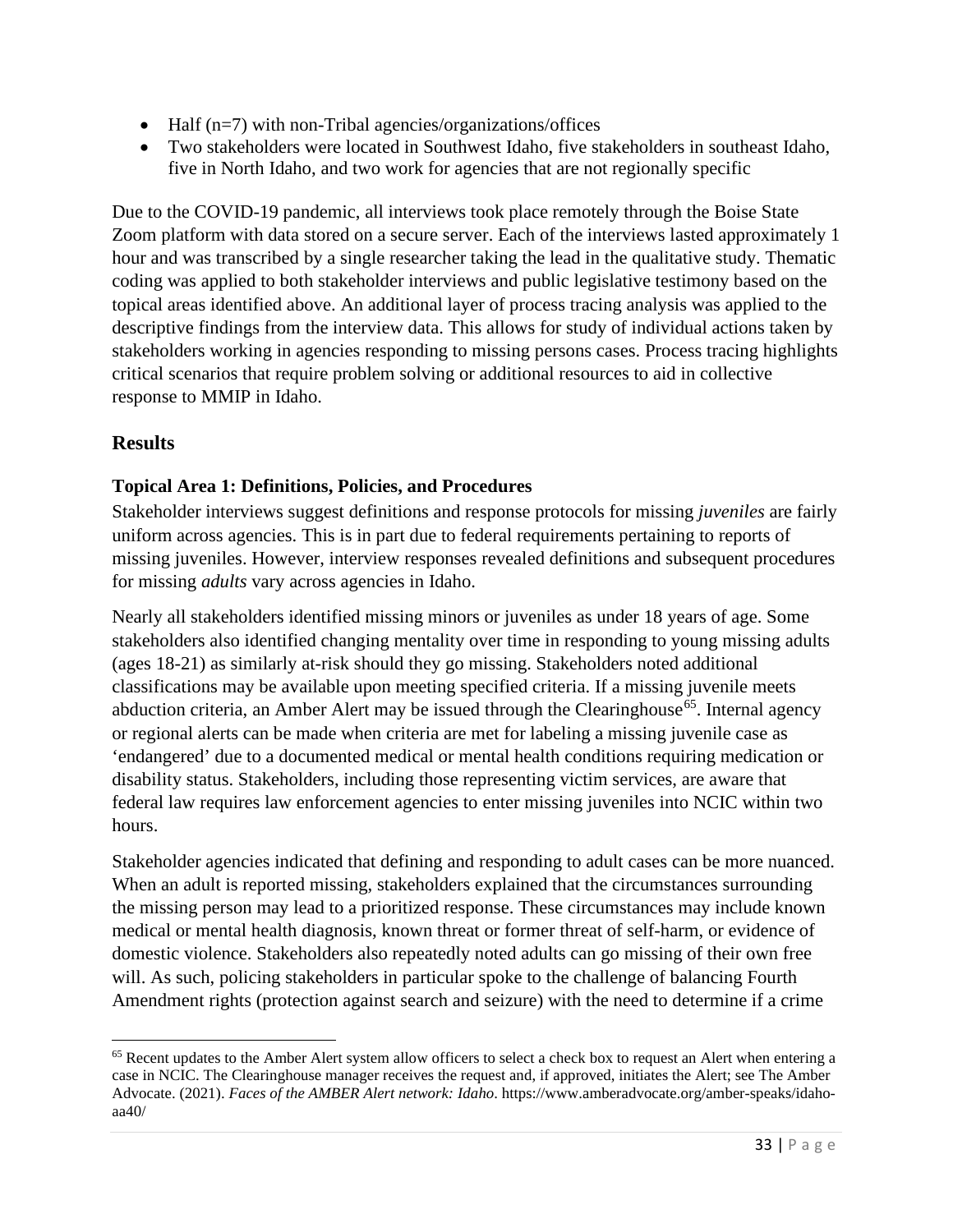has occurred or if a missing adult is at heightened risk for negative outcomes for other reasons. Some agencies have policies or procedures to help strike this balance. If an adult reported missing is located by police and determined to be safe, police may confirm to the person who made the report that the missing individual may not want to be found and/or may confirm they have been in contact with that person and are not concerned for their well-being. Unlike missing juveniles, stakeholders explained there is no specific time requirement for entering missing adults into NCIC. Some stakeholders indicated department practices regarding expeditious NCIC entries for adults – mirroring the time requirements for entering juveniles – but these practices are not universal.

Tribal stakeholders, acknowledging policy or law enforcement definitions of 'missing persons' also spoke to a more cultural and communal definition of missing:

#### **"I think in English, the definition of missing is any extended period of time […] where a person goes without their family or community knowing their whereabouts. And I say family and community, because that's important, right? We are the embodiment of our own, of our people, and it's not just singular relationships that we have to determine who is and who isn't missing. The community knows when somebody is and isn't missing." Stakeholder #13**

Policing stakeholders described the following typical response process for missing persons reports: dispatch receives a missing persons call, dispatch routes the call to a patrol officer, the officer takes an initial report, then (depending on circumstances) the report details may be entered into NCIC by dispatch or an officer and/or investigation occurs. In larger agencies, reports are viewed by the policing agency supervisor to ensure consistent investigation of cases. Cases may be assigned to different officers or investigators within the agency over time. Rural agencies, which are typically smaller, may not have the capacity to undertake the same level of investigative work, and thus may request assistance or support from larger jurisdictions. Tribal stakeholders who could speak to this described a similar process: an initial report is taken by a Tribal patrol officer, with report data potentially being given back to dispatch for NCIC entry. Tribal or federal investigators may continue the investigation. Stakeholders agreed that the initial report of a missing juvenile or adult is critical in assessing the circumstances surrounding their case and their missing status.

**"We have what we call our missing person packet, and in it has a checklist on it to remind the officer of what […] we need to collect. But then there's a portion of it that we sit down and fill out with the family. That lists, I mean, it's 20 pages long that we try and get as much information up front of it as we possibly can [...] All of our dispatchers are certified to enter that information and so our policy states that will be done immediately upon receiving a missing person report. And so that's taken to a dispatcher to enter. A second dispatcher will […] then put eyes on it to make sure everything is correct, and then it's entered into NCIC." Stakeholder #9**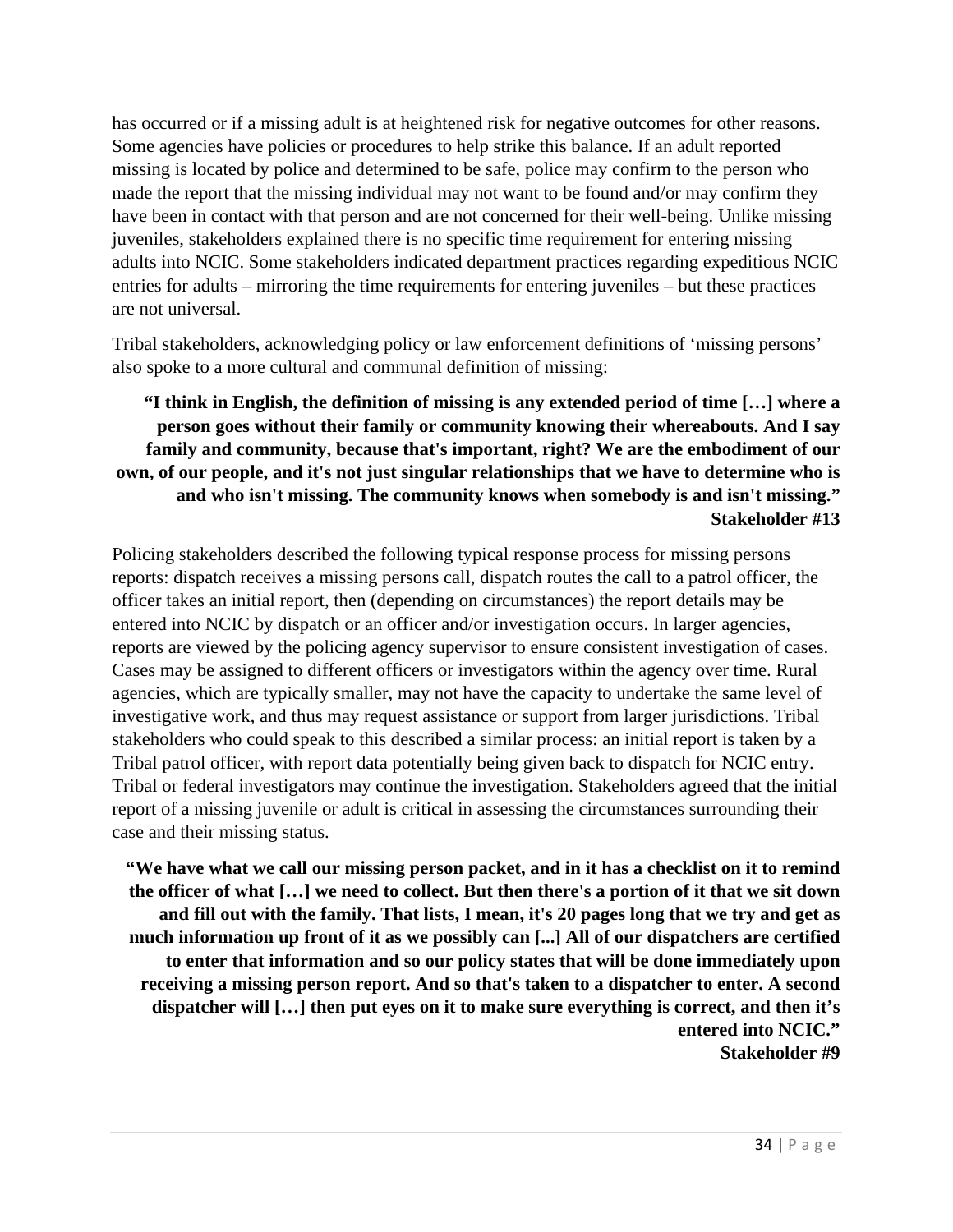For cases that may result in the identification of a suspect (missing persons cases or murder cases), which agency retains jurisdiction depends in large part on the nature of the crime and the identities of the suspect and victim. If both the suspect and victim are tribal members, and the offense is not a major crime, tribal prosecutors may take the case. If it is a major crime, the case gets moved up to the federal court system. Stakeholders indicated having less access to case information when crimes occur between non-tribal perpetrators and tribal victims on either county land or tribal land.

Stakeholders identified several logistical challenges in responding to missing persons cases, including the role of policies, level of training and investigative detail, and resource constraints. Our sample of policing stakeholders represented agencies with a range of policies: agencies with policies for juveniles *and* adults, agencies with policies only for juveniles, and agencies with no written policies. Some stakeholders noted concerns with adoption of formal missing persons policies (particularly for adult cases) as they felt adopting a formal policy limits potentially necessary discretion in investigating the circumstances of the missing adult and/or would be so vague as to lose its utility.

#### **"I think that would be hard to define in policy as well. Part of the reason is that I'm sure that the reason it's not a mandated policy is that wide spectrum, right? You would have to write a policy so vague that it becomes- what value is very vague policy?" Stakeholder #3**

On the other hand, other stakeholders felt it important to have clear and detailed policies to standardize responses, reduce the burden of risk management, and to avoid mistakes or fill gaps in response processes. Several stakeholders expressed frustration with outdated and inaccurate narratives regarding required wait times of 24-48 hours to file a missing person's report. Stakeholders sometimes read through parts of their missing persons policy in interviews to clarify their agency response is immediate. Multiple policing stakeholders indicated the importance of treating every missing person case with the same urgency as juvenile cases, regardless of the circumstances. These stakeholders reiterated the necessity of timely reporting while simultaneously noting potential confusion among agencies over who has responsibility for entering a case into NCIC (e.g., last known location jurisdiction or residence jurisdiction).

**"We will take a report, we don't care where it's at. If you're calling from California and you're wanting to report someone missing and we're not sure what jurisdiction's responsible, we take the report and we start our process. And then, at the same time that we're trying to do our investigation, we determine who is the agency responsible. Then we coordinate with getting that information to the agency that is responsible so these people don't have to try and, you know, find other agencies, or being told that they don't need to contact us they need to go contact somebody else. We just try, we wanted to eliminate that whole thing and get the ball rolling and time is of the essence on some of these cases." Stakeholder #11**

Several stakeholders perceived that differences in training and/or department policy can influence the level of detail in a missing person's report or investigation. Stakeholders noted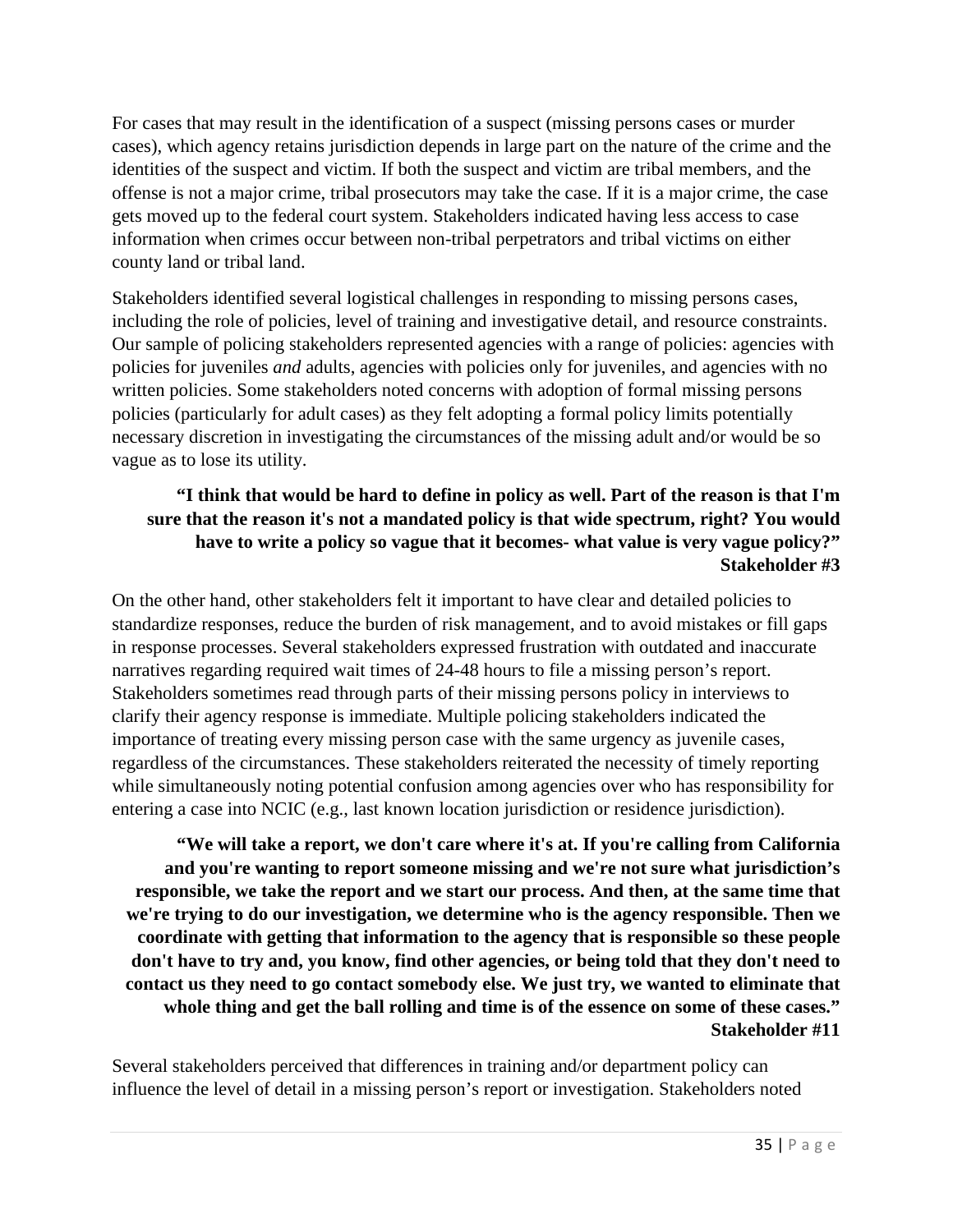initial missing persons reports take basic information, enough to enter in data that indicates missing person status. But trained investigators use more honed techniques and can capture details, such as risk for various forms of victimization, that provide a more complete understanding of why a juvenile or adult may have gone missing. Stakeholders noted awareness of the value of trained investigators, and those representing smaller agencies pointed to examples of times an outside agency was invited to assist with an investigation because they needed specialized experience. Training was also described as beneficial in responding to juveniles who repeatedly go missing. Because juveniles learn investigative techniques, they can become increasing difficult to locate extending the amount of time they are missing. Investigative training can assist in effectively responding to repeat cases, in part by trying to determine the causes for going missing.

Tribal stakeholders described that some tribes have their own dispatchers and can respond to cases quickly on reservation land, whereas others contract out-of-area for dispatch services and may have to wait longer for response, especially if they are in a remote area. Thus, for Indigenous communities, distance, resources, and weather (impacting accessibility) are important factors in missing persons response.

#### **Topical Area 2: Cross-Jurisdictional Collaborations & Challenges**

Nearly all stakeholders discussed cross-jurisdictional public safety challenges faced by their agencies. Stakeholders indicated that effective policing under Idaho's partial adoption of PL-280 relies on the strength of collaborations between tribal police and non-tribal police. PL-280 allows county agencies provisional jurisdiction on federally recognized tribal land and gives counties authority to respond to issues involving juveniles and in some instances of crime, such as crimes on highways<sup>66</sup>. In addition, Idaho's partial adoption means the federal government has jurisdiction in many instances of crime on tribal land or involving natives and non-natives. Jurisdiction is complicated and confusing, and stakeholders remarked that potential offenders can take advantage of this.

**"Tribes were havens for crimes, they were havens for drug trafficking, they were havens for crimes for murdered individuals, for domestic violence and sexual assault, because tribes were not equipped; and not just financially, but they didn't have the means either, or the infrastructure to hold other non-natives accountable for the crimes that were committed. And that was certainly something that criminals knew. That if they wanted to get away with something, and certainly with Native American women, they could do it right in front of the court's eyes and not be held accountable for their actions." Stakeholder #1**

Stakeholders noted informal and formal agreements have both guided the ways tribal and county agencies (in particular) have historically negotiated the role each agency takes on when responding to missing persons or criminal cases that involve non-native persons on federally recognized tribal land. Stakeholders from tribal and non-tribal agencies expressed a desire to

<span id="page-40-0"></span><sup>66</sup> ISP is also responsible for state criminal traffic law enforcement.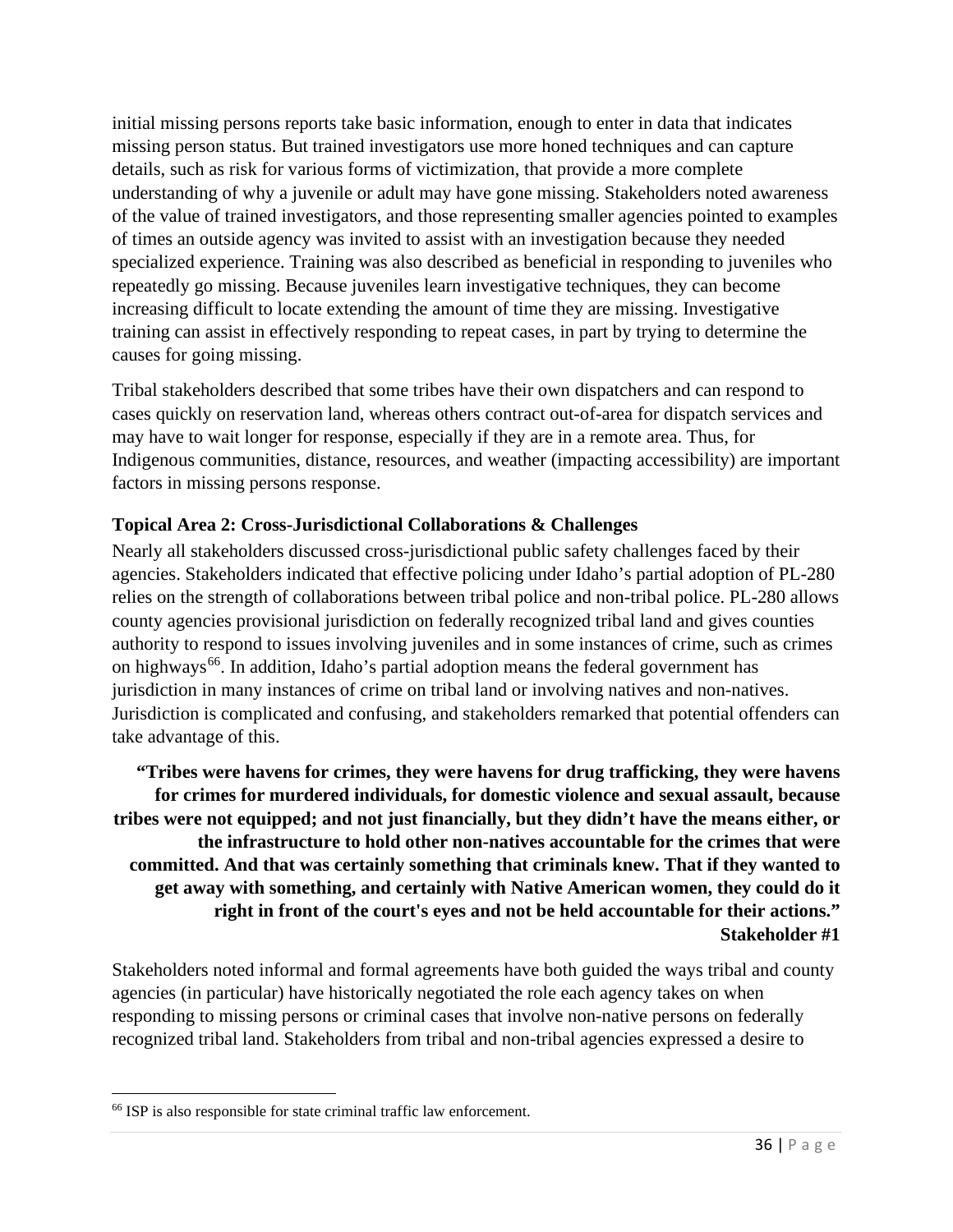explore options for collaborative efforts and to have a better sense of standard operating procedures.

#### **"I think that right now, the process determining who has jurisdiction is really informal. I don't know that our police have policies about how that happens or you know like a decision-making tree or anything to help guide how that's supposed to happen, which results in us just losing data and not being aware of what's even happening to our people a lot of times." Stakeholder #7**

Stakeholders, and public testimony, identified current and past initiatives incorporating 'memorandums of agreement' (MOAs) or 'memorandums of understanding' (MOUs) between tribal, city, and county agencies, but also indicated that not all jurisdictions have agreements in place. Under these agreements, tribal officers who are POST (Peace Officer Standards and Training) certified<sup>[67](#page-41-0)</sup> are recognized as having extended jurisdiction with a neighboring agency, per the language in the agreement. Cross deputization, or 'deputation' allows tribal officers to respond to incidents when a non-native individual perpetrates a crime on federally recognized tribal land. These agreements may allow a tribal officer to apprehend, hold and/or transport non-Native perpetrator to a county jail, to initiate a report, for a tribal police supervisor to be included on the report, and for the report to be shared with a tribal prosecutor and a county prosecutor. Stakeholders highlighted that MOU/MOAs and cross-deputation agreements decrease the likelihood of lost or inaccurate reporting. These agreements are seen as tools in preventing the loss of evidence in cases where both tribal and county agencies are involved.

#### **"It shouldn't matter which agency ends up prosecuting the person. If that person has committed a crime, and needs to be arrested, they should just be arrested, and it shouldn't matter who does it. We can sort out the jurisdictional issues later, which parallels what the Department of Justice has been saying for a long time." Stakeholder #14**

Stakeholders identified that, in addition to locales where MOAs/MOUs are in place, cooperation does occur in emergencies or situations where urgency necessitates collaboration. On the other hand, several stakeholders also expressed the need for more effective collaboration to efficiently solve cross-jurisdictional issues. In other words, when inter-agency agreements are not in place remaining informed on case developments is an issue for police, prosecutors, and families. Applying process tracing to stakeholder scenarios led to the identification of jurisdictional challenges with case processing: when a perpetrator is non-native and the victim is native, the tribal justice system may not have access - or ongoing access - to the police report and ensuing case developments. If the victim is a tribal member, a report may be taken by tribal police, but it is unclear what the role of the tribal agency is without access to ongoing case information (e.g., how do they keep the victim informed of case developments?). Interviewees expressed it is not always clear when cases are escalated to tribal supervisors or tribal prosecutors, or what cases

<span id="page-41-0"></span><sup>67</sup> see Idaho Official Government Website. (n.d.) *Welcome to Idaho peace officer standards and training (POST)*. https://post.idaho.gov/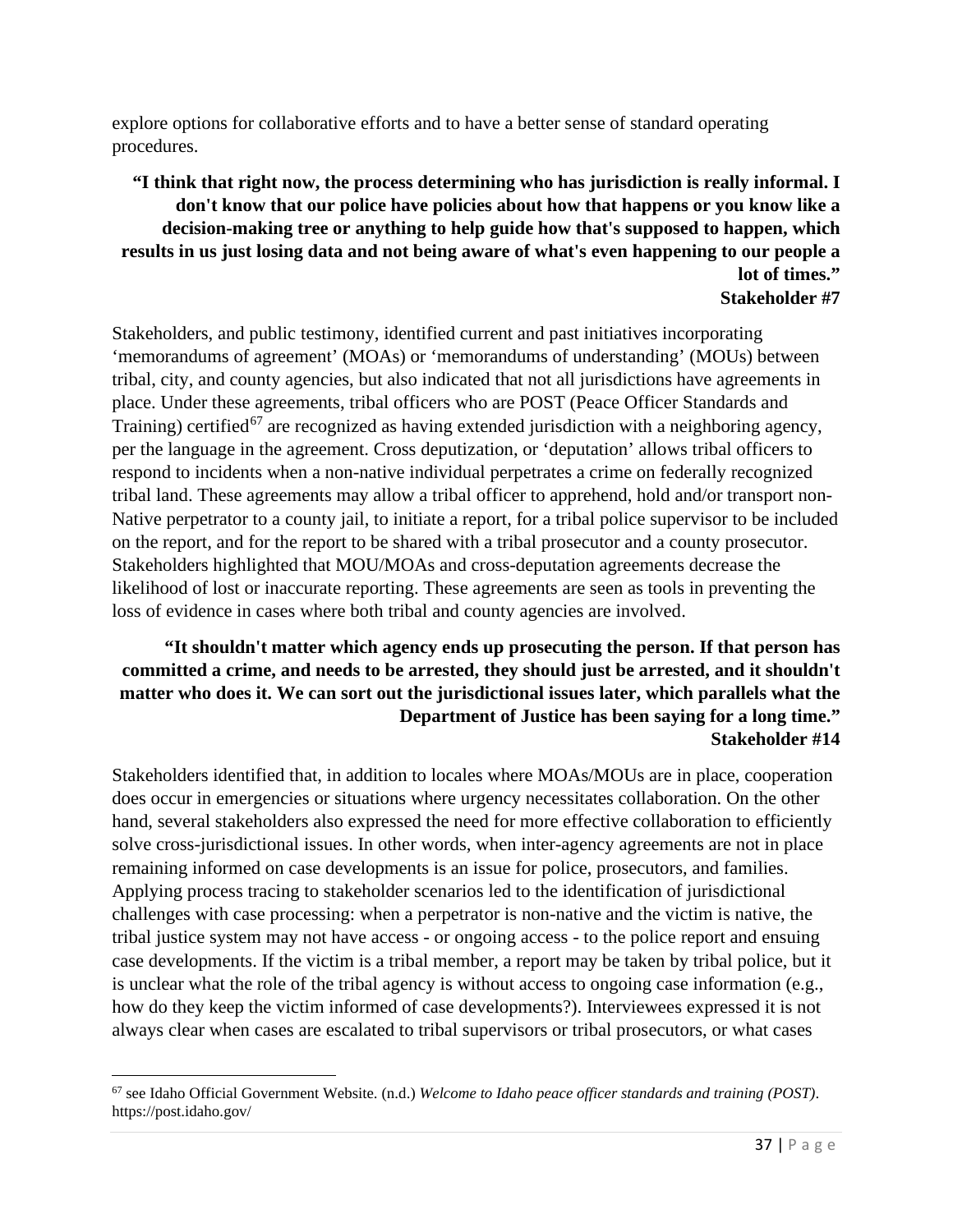may exist that the tribal prosecutor never learns of. In these situations, it is difficult to know if tribal victims can hold agencies or perpetrators accountable. Similarly, in homicide cases, if a native homicide victim is recovered in a city or county jurisdiction, the processes for how tribal agencies or the victim's family are notified of events or investigation progress is unclear and/or lacking consistency.

Interviewed stakeholders and public testimony on HCR33 expressed concern and challenges some tribal communities face being near major highways and the implications for jurisdiction and accessibility for potential criminal offenders. Stakeholders from both law enforcement and victim services agencies expressed the perception that because of highway proximity, missing persons from their communities will be more likely to cross multiple jurisdictions, including crossing state lines. Under these circumstances, the perception is cases take longer to investigate and are more likely to become long-term missing cases.

**"Let's say, somebody goes missing off of the [reservation]. The tribal police, you know, would be heavily engaged in conducting that investigation. But once the investigation leaves the [reservation], then the question becomes what kind of collaborative cooperative working relationships does the tribal police department have with, you know, the [county sheriff's office] or you know, wherever that may lead. And as soon as that leads to another state, it becomes further complicated because […] literally every day we are inundated with new problems and new things that require our immediate response. And so how seriously is the jurisdiction off of the reservation going to take that request? What steps are they going to take? And the tribal police has no ability to force them to investigate and the tribal police has no jurisdiction to go to their county or city and conduct their own investigation off of the reservation and so jurisdiction becomes important." Stakeholder #4**

#### **Topical Area 3: Needs and Recommendations**

Stakeholders were asked to identify needs they or their agency have relevant to MMIP; processes that were working well to increase the likelihood of successful outcomes for missing persons cases and/or criminal investigations; and to make recommendations moving forward. Responses are grouped into four categories: collaboration, jurisdiction, causes, and culturally relevant healing.

Regarding collaboration, these themes emerged across multiple stakeholders:

- Collaboration and communication between dispatch, patrol officers, and investigators is needed to close gaps between officers assigned as point of contacts on individual cases, especially as cases escalate in complexity or move forward to a different agency.
- Collaboration between police and prosecutors can enhance satisfactory report detail relevant to prosecutorial decision-making, making it less likely prosecutors will have to backtrack to address incomplete reports with tribal and non-tribal policing agencies.
- Enhanced collaboration between police, prosecutors, and victim witness coordinators and/or domestic violence service providers. Stakeholders identified this as a means of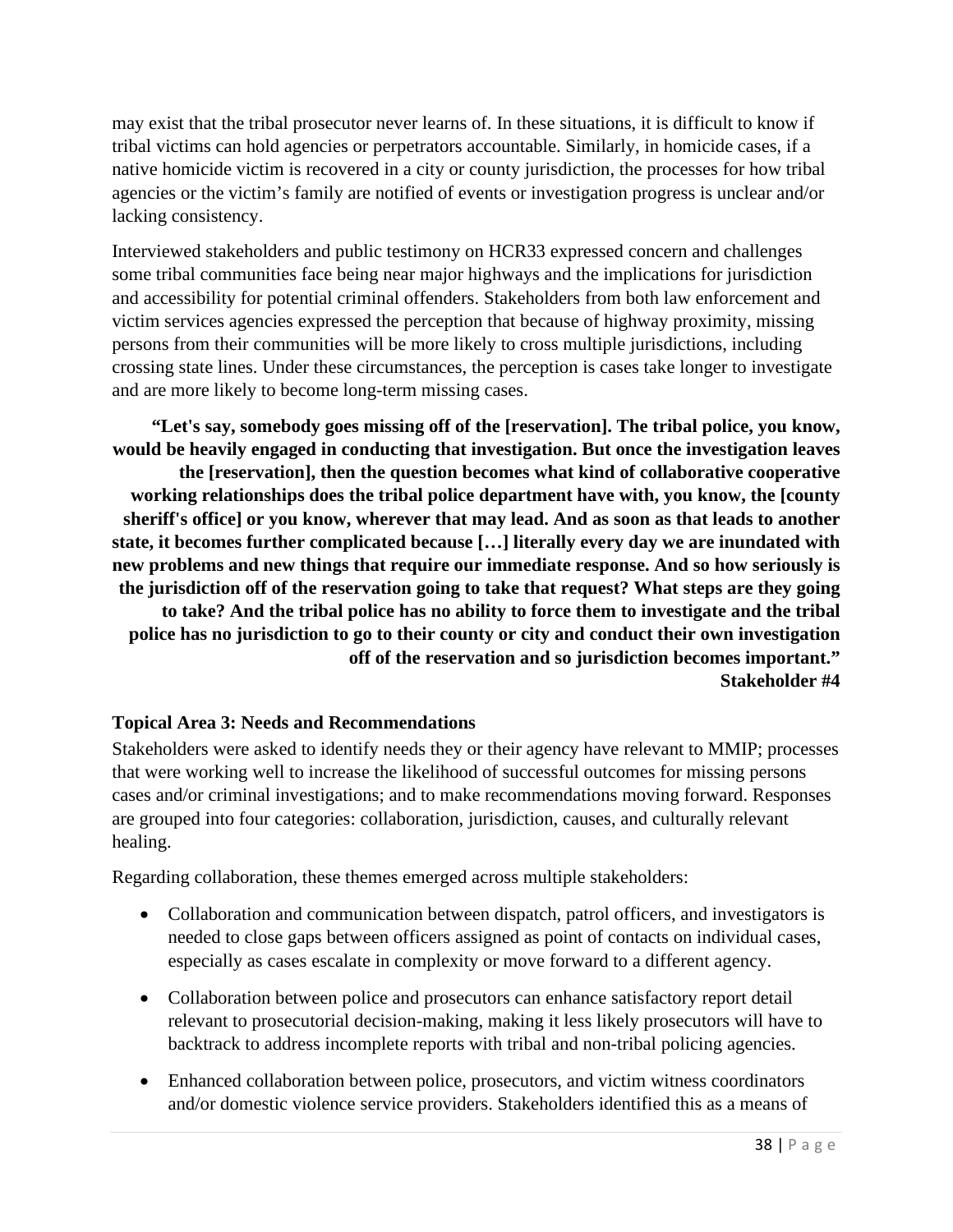preventing cases from falling through the cracks as cases proceed through the criminal justice process. Enhanced collaboration also increases access to services for persons impacted by MMIP and offenses associated with MMIP (e.g., domestic violence, trafficking). Examples include identifying tribal liaisons, tribal victim services specialists, and/or tribal victim-witness coordinators. There are examples in the state of these types of relationships and positions in cities (not tribal specific), within some tribal jurisdictions, and in the U.S. Attorney's Office.

**"I feel the relationship with the prosecutor has really helped my program grow. Help my staff. I tried to get like, CCR meetings: coordinated community response meetings going. He's more successful than I am. He actually has meetings to where they go through domestic violence cases." Stakeholder #6** 

• Leveraging collaboration to develop creative solutions and expand resources.

**"One of the things that we do in the drug world, is we have, what's called, OCDETF cases, which is an organized crime drug enforcement task force and if we've opened an OCDETF case, then our city and county partners will pay their overtime out of federal money. So it enables them and it frees them up to do extra work because the federal government is paying for that over time. Now if you have an MMIP or MMIW issue, is there a potential to create a similar pot of money, that's a good question because, you know, a lot of law enforcement officers are more than happy to work overtime. But they are not going to do it just, you know, for free and they're also utilizing you know, department resources when they're doing that. But there are multiple mechanisms in place to provide overtime funds. In like the drug and narcotics world and maybe that's a similar template in terms of a resource question that could be brought to bear and these types of cases." Stakeholder #4**

Regarding jurisdiction, stakeholders provided the following recommendations and considerations:

• Cross-deputation/inter-agency agreements to (a) increase tribal partners access to information related to crimes on tribal land involving non-tribal suspects, (b) to increase the ability of tribal police to detain or arrest non-tribal suspects on tribal land, and (c) increase the likelihood, in cross-jurisdiction cases, for all partners to track the case and for tribal prosecutors to have better data on crimes involving tribal suspects and/or victims.

**"We need that cooperation with our neighbors. We need that collaboration to determine how many are actually, what our numbers are. We don't have a clue. Nobody has a clue what our numbers are. We need that. We need it on a tribal level, the community level, a state level, a federal level interagency, we need everybody to do that." Stakeholder #1**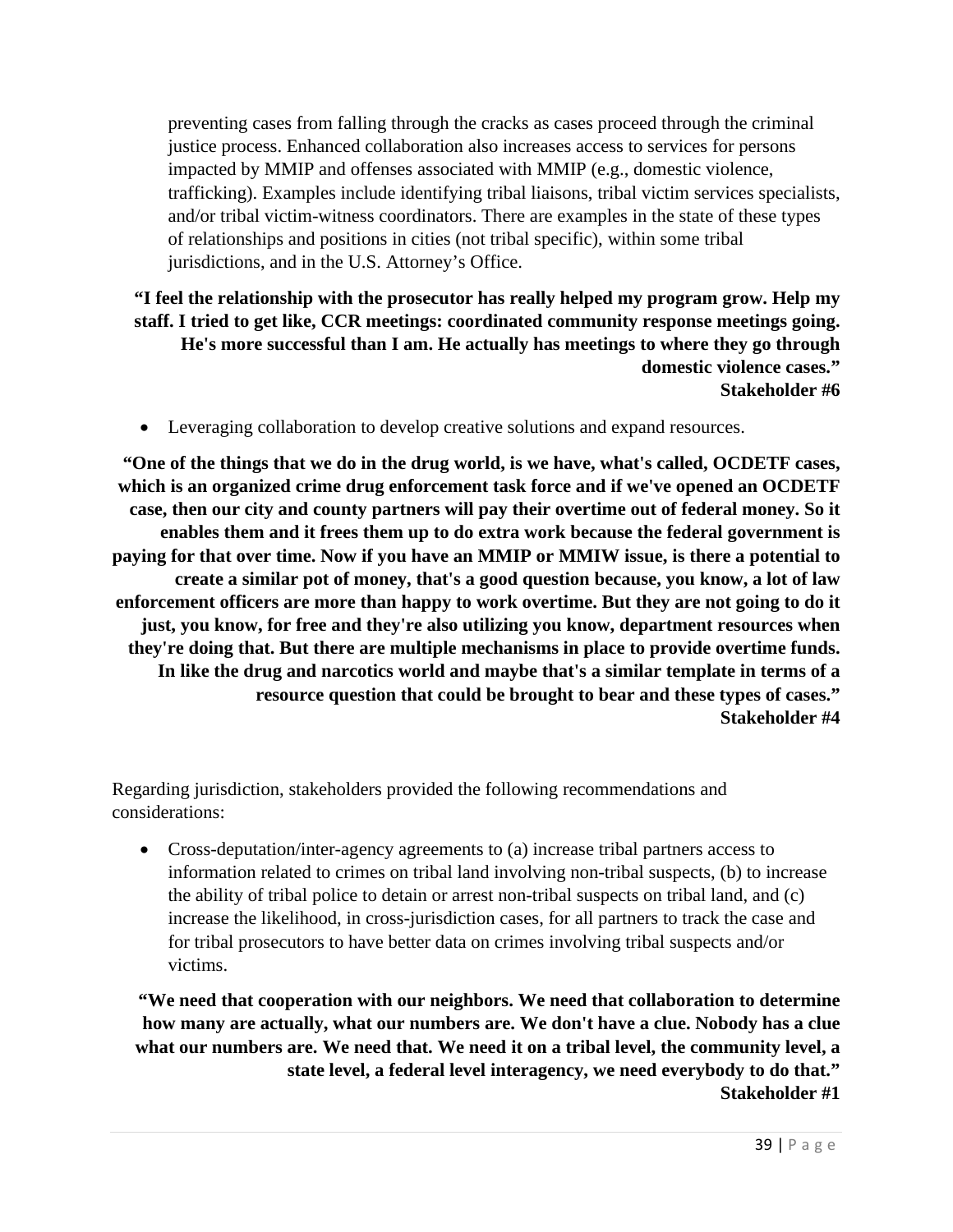• Because more than one jurisdiction is often involved in cases related to MMIP, the impact of agency-to-agency variation in policies and procedures for responding to, for example, missing persons cases, needs to be addressed. Developing similar policies and procedures would assist in developing a standard operating procedure (SOP) for relevant cases and assist agencies in knowing what to expect.

Regarding causes, stakeholders were asked about any connections they saw between MMIP issues and other types of offenses or risk factors. Nearly all interviewed stakeholders shared informed opinions on causal factors or predictors for missing persons cases, including mental health, domestic violence, substance abuse, childhood sexual abuse, sexual assault, and human trafficking. Stakeholders described that a portion of cases are directly related forms of victimization or pre-existing risk factors, yet the connection between missing status and other social problems is not always a part of the public discussion of 'missing'.

• Consideration of risk factors has relevance for definitions and for understanding (and reducing) the problem of missing persons cases more broadly. Some stakeholders pointed to the value of training in missing persons response as valuable for learning how to identify various risk factors and determine their relationship to a case.

**"I think people go missing for a reason. So if we're talking about juveniles, was it an abduction? Was it a parental abduction? Or is this child, when we get into our, I guess, my philosophy on runaways, is they're running to something or away from something. So do we have domestic violence and sex abuse going […] on in the home? So they're trying to get away from that or are they using drugs and going to that? Does that make sense? They're running to something or away from something. I will try to look at it that way." Stakeholder #12**

• Discussions of causes also overlapped with jurisdictional challenges illustrating a need for increased service accessibility and coordination, especially as it relates to mental health.

**"We have people who are, I worry about getting trafficked, because they are not mentally stable and I go back into our Public Law 280 to where the states retain jurisdiction over mental health. And so we don't have our own capability right now to deal with mental health issues, we have to rely on the state to commit people that need to be committed." Stakeholder #7**

**"Right now it's mental health issues. Mental health, due to drug, drug induced mental health issues. We can't get a grasp on that. We can't, I don't know it's like if there's a victim who's using, you know, our officers can't transport. We can't transport. Our behavioral health can't transport them, you know, to the to the hospital. So they can't get like, you know, help. We're not allowed to do that." Stakeholder #6**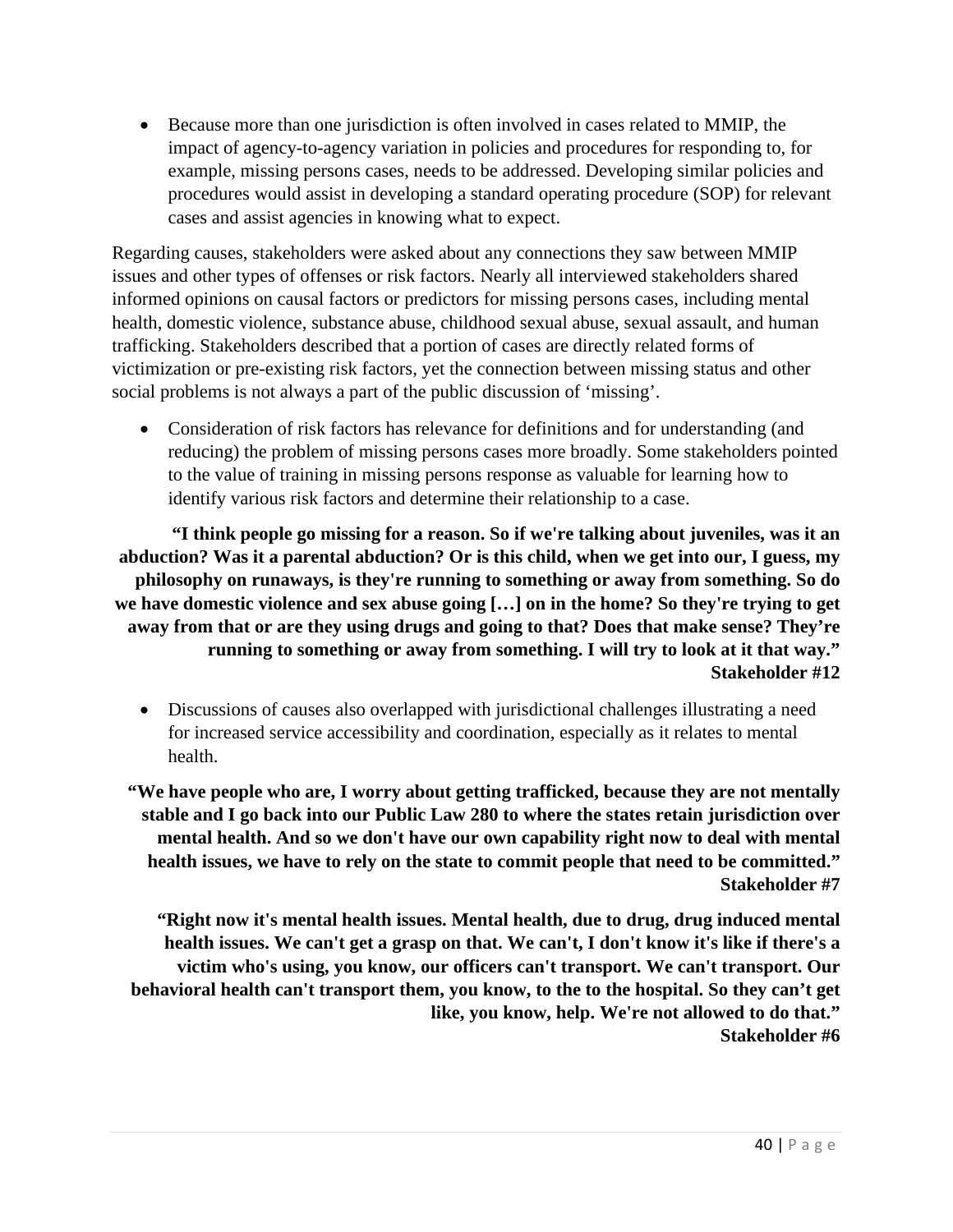Regarding culturally specific healing, stakeholders engaging with victims, or the families of victims

• Expressed a need for resources specific to missing persons cases and supporting families of missing persons; and in a context that preserves dignity and respects privacy.

**"We can, you know, create spaces for healing with one another also. And so I think that, that's cornerstone to my work. Not only addressing this issue with my people but giving my people the language to navigate the trauma, the loss, the grief, the shock, the violence, and naming it in a way that keeps the community intact but is also very honest and very difficult."**

**Stakeholder #13**

#### **"If I could wave a wand, I would like to have our office in a location where it wasn't so visible to individuals. Where we could provide cultural events and activities." Stakeholder #2**

- Stakeholders described tribal victim service providers as needing more resources to address being short-staffed and feeling limited by grant funding requirements that often do not encompass 'missing' as a form of victimization.
- Stakeholders explained the necessity of offering and/or expanding culturally appropriate service to Native victims of crime and families of missing persons.

**"Families actually came forward. Because what we did is we had shadow people, of the names of the missing and murdered that we had. And the families were surprised that they were remembered. You know, they were saying, "Oh, that's my brother. I thought everyone forgot about my brother"." Stakeholder #6**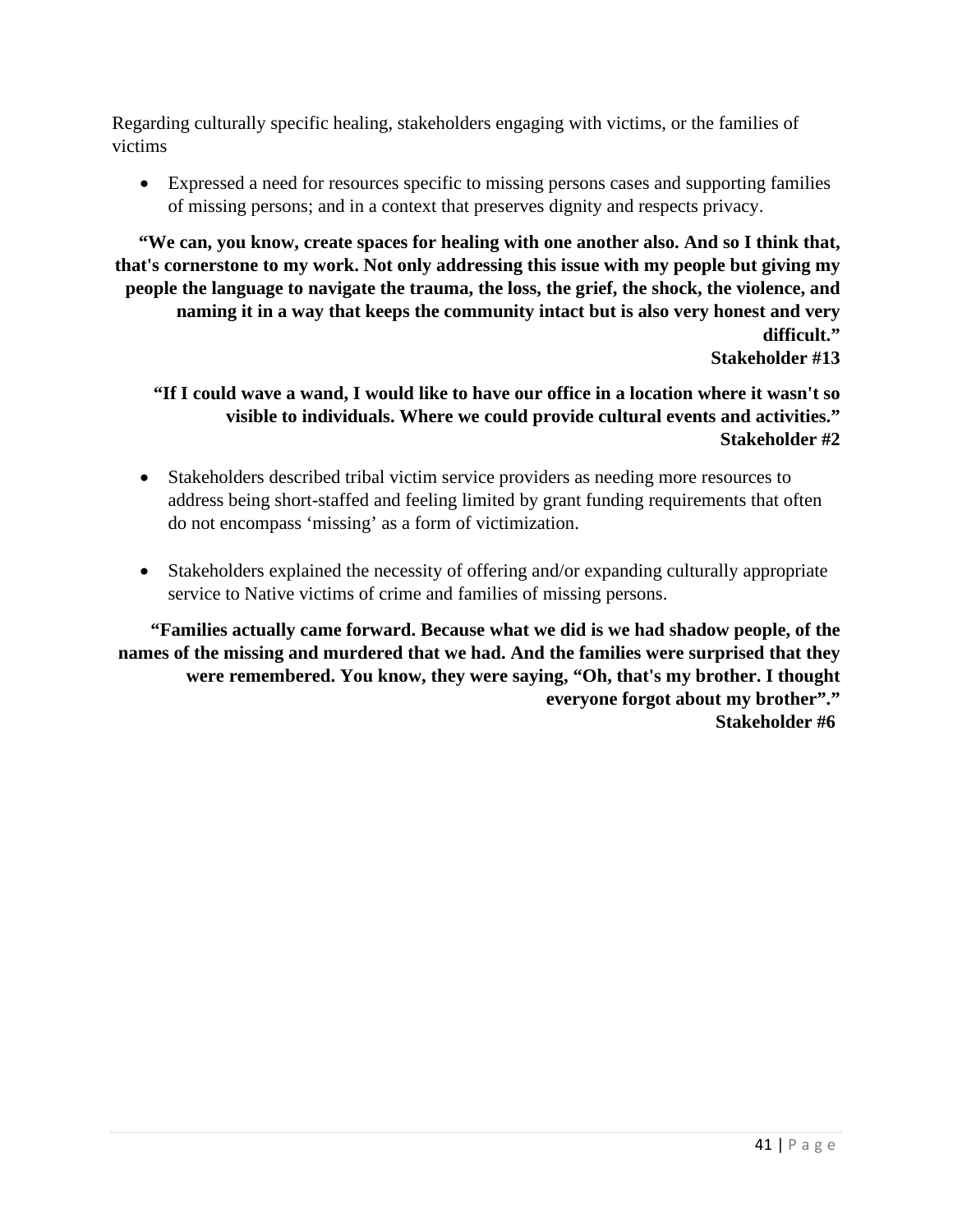## <span id="page-46-0"></span>**Recommendations**

The following recommendations are based on the findings in this report. While some recommendations may apply statewide, tribes and relevant city, county, state, and federal entities should be consulted in planning next steps. Each tribe is unique, with their own culture, history, resources, institutions, membership, and in their relationships with surrounding jurisdictions. In addition, many Indigenous people live outside of reservations across the state, so inclusion of tribal and non-tribal stakeholders is important. There is past and on-going work among many groups in the state related to MMIP and tribal-non-tribal criminal jurisdiction more broadly. Aspects of these recommendations may already be underway in some locations.

- Avenues for expanding the capacity of tribal law enforcement and enhancing access to case information between agencies, particularly when more than one jurisdiction is involved, should be pursued.
	- o Testimony on HCR33, interviewed stakeholders, previous Idaho legislative reports<sup>[68](#page-46-1)</sup>, and multi-jurisdictional conferences in the state<sup>[69](#page-46-2)</sup> have recommend moving toward legislative action relating to the accessibility or expansion of 'peace officer' status for POST certified tribal law enforcement officers.
	- o Inter-agency agreements are another avenue for enhancing capacity, and several agencies in the state have agreements in place. A challenge to inter-agency agreements, referenced by stakeholders, is that they may not provide continuity in jurisdictional authority because changes in leadership can result in changes to agreements.
	- o Federal Special Law Enforcement Commissions (SLECs) permit tribal, municipal, and county officers to assist in federal investigations occurring within the jurisdiction of a tribe<sup>[70](#page-46-3)</sup>. Certification can be earned through training followed by satisfactory completion of an examination<sup>71</sup>. The benefit of crosscommissioning is that it "closes loopholes and allows police to focus on investigating the crime instead of sorting out jurisdictional details, which can be done later with the assistance of legal counsel<sup>"[72](#page-46-5)</sup>.
- Multi-agency engagement can be pursued as an avenue for enhancing collaboration, resource sharing, and developing consistent policies and standard operating procedures.

<span id="page-46-1"></span><sup>68</sup> Office of Performance Evaluation. (2017). *State jurisdiction in Indian country*. https://legislature.idaho.gov/wpcontent/uploads/OPE/Reports/r1702.pdf

<span id="page-46-2"></span><sup>69</sup> Rogers, D. J. (2014). Nez Perce Tribal Police hosts first multi-jurisdictional conference. *Community Policing Dispatch*, 7(8), https://cops.usdoj.gov/html/dispatch/08-2014/Nez\_Perce\_Tribal\_Police\_Conference.asp <sup>70</sup> Special Law Enforcement Commissions, 76 Fed. Reg. 4369 (January 25, 2011).

<span id="page-46-3"></span>https://www.govinfo.gov/content/pkg/FR-2011-01-25/pdf/2011-1588.pdf

<span id="page-46-4"></span><sup>71</sup> U.S. Attorney's Office District of New Mexico. (2016, April 27). *Indian Country law enforcement coordination – BIA special law enforcement commission (SLEC) training*. https://www.justice.gov/archives/usao-nm/blog/indiancountry-law-enforcement-coordination-bia-special-law-enforcement-commission-slec

<span id="page-46-5"></span><sup>72</sup> *Law and order in Indian Country: Full committee oversight hearing on a draft bill to address law and order in Indian country*, 110<sup>th</sup> Cong. (2008) (statement for the record of Carl Artman, Assistant Secretary Indian Affairs). https://www.doi.gov/ocl/hearings/110/LawAndOrderInIndianCountry\_031708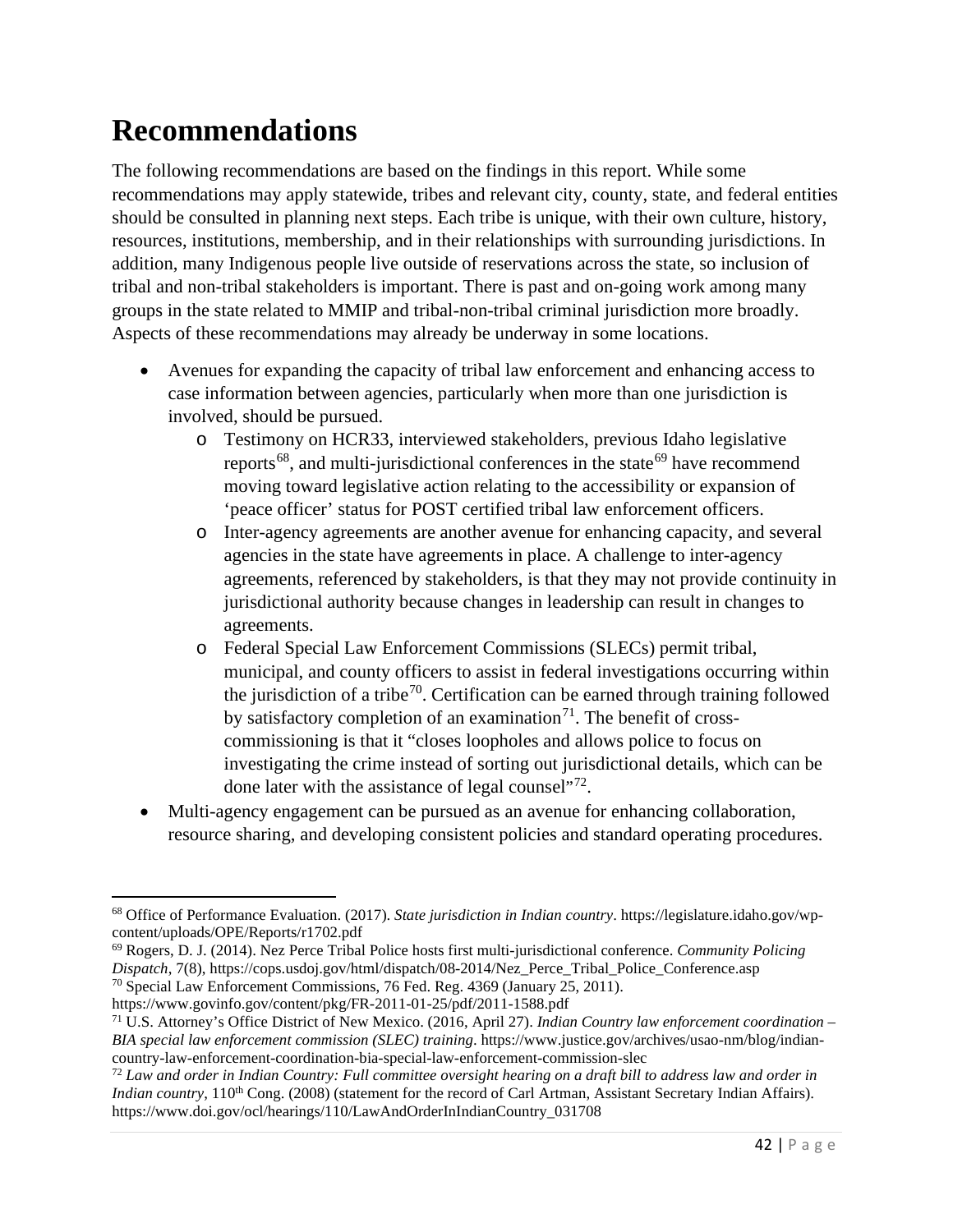- o Multi-agency training and conferences relating to missing persons, criminal jurisdiction, and tribal culture. Resource burdens (cost or access to training, for example) may be reduced when agencies partner to access resources. Inclusion of a wide range of agencies and stakeholders can enhance communication and collaboration.
- o Interviewed stakeholders expressed a desire to engage in multi-agency work with tangible outcomes.
- o Multi-agency engagement can also lead to the identification of creative solutions for MMIP response, for example, one stakeholder's suggestion of looking at existing federal-local task forces as a potential avenue for expanding resources (see page 39). Multi-agency engagement is also needed to successfully develop community response plans. There are Child Abduction Response Teams (CARTs) being developed within ISP patrol districts, and an Amber Alert in Indian Country Task Force – both are examples of multi-agency work.
- o The development of community response plans for MMIP can be a means of enhancing communication, information sharing, and response expectations. The first Tribal Community Response Plan (TCRP) was adopted this year in Alaska by two tribal communities. The TCRP "is a guide for how a tribal community will build response capacity, collaborate with law enforcement and provide other support in response to a report of a new missing or murdered person. The TCRP is individualized and tailored to the needs, resources and culture of each local community"<sup>73</sup>. Idaho stakeholders spoke to interest and early discussions – in some locales – related to developing community response plans for MMIP.
- Moving towards consistent polices and standard operating procedures (SOPs) in missing persons cases, and in homicide cases involving tribal and non-tribal jurisdiction.
	- o The development of consistent policies and SOPs has several potential benefits including cohesive response in cases that may span two or more jurisdiction, reducing confusion and time spent identifying jurisdiction rather than investigating, reducing agencies' risk of lawsuits, and clarity for families and the public regarding what to expect in MMIP cases.
	- o Some agencies do not have policy manuals because of the ongoing costs and required maintenance resources. Moving towards sustainable solutions for policy manuals for agencies with limited resources is recommended. Other agencies may be concerned with policies being too broad to be meaningful or limiting necessary discretion, particularly for adult missing persons cases. The range of concerns surrounding policies should be addressed.
	- o In addition to companies that develop policy manuals for police, the Idaho Missing Persons Clearinghouse and the International Association of Chiefs of Police (IACP) serve as resources for *missing person* policy development, response, and model policies.

<span id="page-47-0"></span><sup>73</sup> U.S. Attorney's Office District of Alaska. (2021, June 11). *First Tribal community response plans adopted in Alaska*. https://www.justice.gov/usao-ak/pr/first-tribal-community-response-plans-adopted-alaska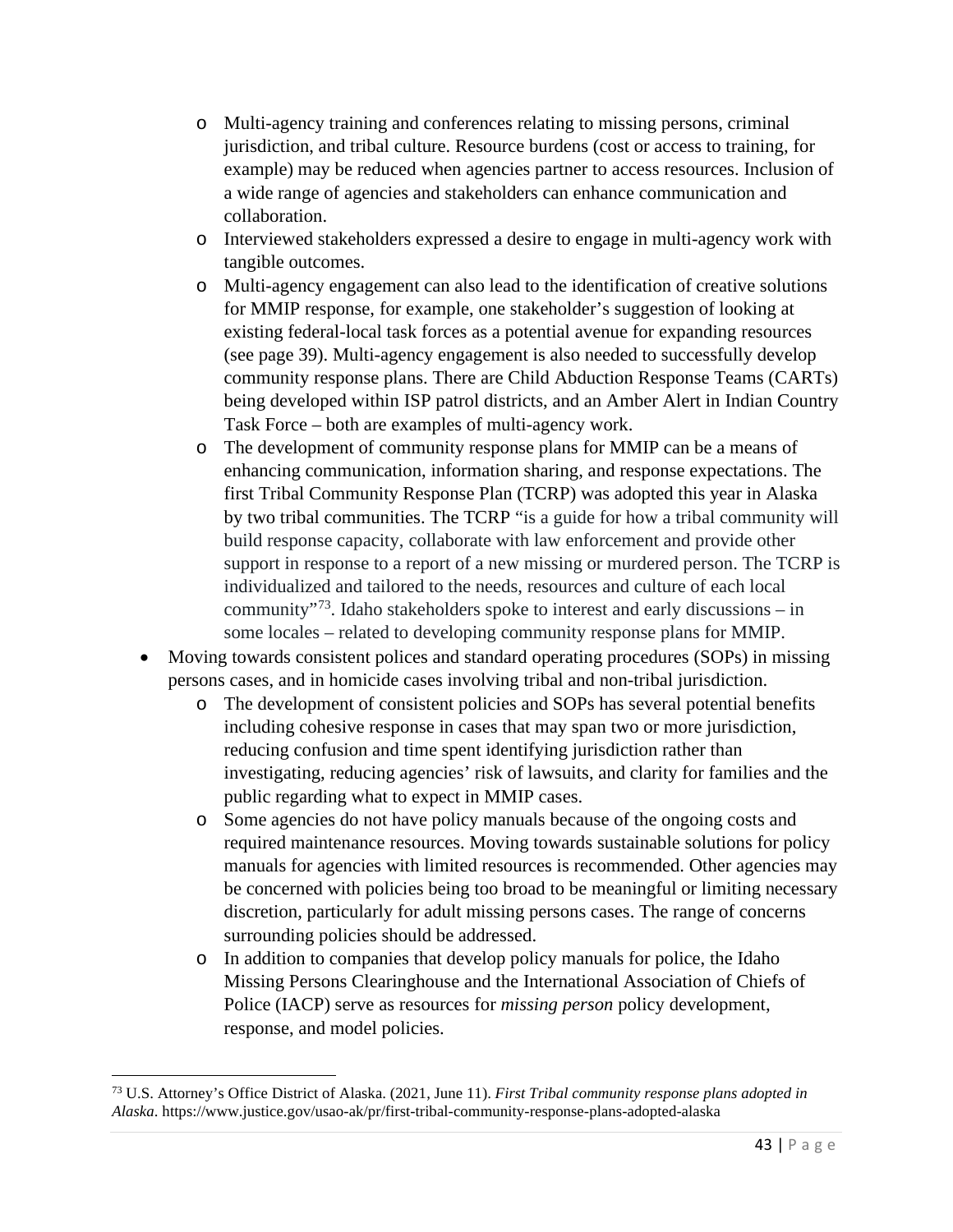- Enhancing data collection, data sharing, and data accuracy.
	- o Wherever possible, enhancing accurate racial identification, including reducing the occurrence of 'unknown' race designations in homicide and missing persons data.
	- o Exploring the use of NCIC and NIBRS data collection among Idaho's tribes. If challenges or concerns about data systems exist these should be addressed and alleviated to the extent possible.
	- o Updating the Idaho Clearinghouse system to expand data fields on missing persons cases, including ethnicity and tribal affiliation.
	- o Eleven states have passed legislation that supports or mandates that longer-term missing cases, and unidentified persons, be entered into the NamUs system<sup>[74](#page-48-0)</sup>. NamUs is viewed as "a cold case repository" intended to assist with investigations that do not result in recovery or identification relatively quickly<sup>[75](#page-48-1)</sup>. Examining options for policy or legislation related to the use of NamUs in the state is recommended.
- Enhancing the capacity of the Idaho Missing Persons Clearinghouse. The Clearinghouse and its responsibilities have been defined in statute since 1999. The Clearinghouse is an important resource in the state, with its responsibilities overlapping with many of the recommendations here. State funding and enhanced support for the Clearinghouse is critical for expanding its capacity to meet statutory requirements.
	- o The Clearinghouse manager is the only dedicated staff member and, though effective given the responsibilities, additional personnel resources would extend the capabilities and impact of the Clearinghouse.
	- o The current system requires the manager to manually enter (and remove) missing persons records *on a daily basis* through comparison with NCIC. This process could be made more efficient with updated systems.
	- o Updated systems technology would also provide an opportunity to update some of the data fields, such as adding ethnicity and tribal affiliation.
	- o Allocating funding to enhance the Clearinghouse's capacity to fulfill its statutory duties could have positive downstream impacts on (1) enhancing missing persons training facilitated by the Clearinghouse, (2) enhancing data accuracy and specificity through updating the Clearinghouse's management system to allow for additional data fields (ethnicity, tribal affiliation), (3) enhancing the Clearinghouse's ability to assist with missing persons policy recommendations and response procedures, (4) enhancing community outreach and engagement with media, including liaising with tribes.

<span id="page-48-0"></span><sup>74</sup> Spencer, C. (2021, April 29). *Is NamUs reporting required in your state? Here's a look at state legislation on the missing & unidentified persons clearinghouse*. https://www.biometrica.com/is-namus-reporting-required-in-yourstate?utm\_source=rss&utm\_medium=rss&utm\_campaign=is-namus-reporting-required-in-your-state-heres-a-lookat-state-legislation-on-the-missing-unidentified-persons-clearinghouse

<span id="page-48-1"></span><sup>75</sup> McCale, C. (2017, June 24). Learning to pass missing persons legislation: An interview with Todd Matthews. *Justice Clearinghouse*. https://www.justiceclearinghouse.com/resource/learning-pass-missing-persons-legislationinterview-todd-matthews/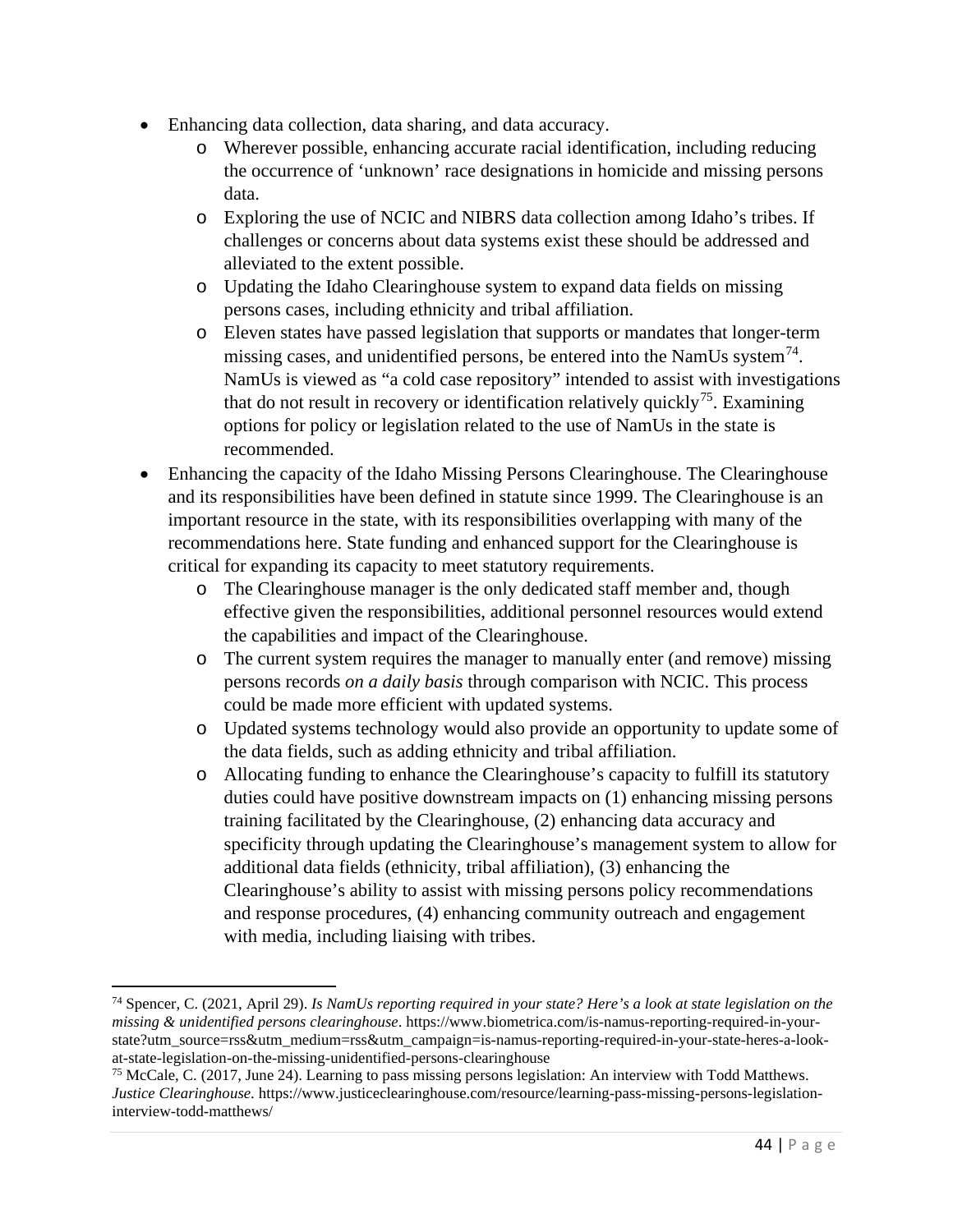- Enhancing the capacity of tribal victim service providers and victim services for Indigenous people.
	- o Enhancing access to resources and training related to supporting families of missing persons.
	- o Identification of funding that can be used to serve families of missing persons and/or recovered missing persons who may have experienced victimization.
	- o Expansion of culturally specific services for Indigenous victims and families, for tribal and non-tribal victim service providers. This may include identifying spaces where culturally specific services can be provided in a way that offers privacy to those seeking services.
	- o Education and training for victim service providers that are not Indigenous would also be beneficial for the many Indigenous persons that do not live on a reservation.
- Expanding community education and resource awareness.
	- o Community education related to risk factors for MMIP should be developed.
	- o Community education and accessibility to information on relevant social media outlets and apps for missing persons in Idaho (e.g., AMBER alerts, CodeRED, resource Facebook pages).
	- o Open forums with police, prosecutors, other justice officials, service providers, and community members where people can learn about response to missing persons cases and homicide investigations. Improving understanding of what information police can and cannot share, as well as prosecutorial decision making may be beneficial<sup>76</sup>.
- Centralization of certain information, resources, and points-of-contact should be considered.
	- o In recent years the number of meetings and conferences involving various entities in the state on the topic of MMIP has increased. Some events are facilitated by the tribes and tribal partners and others are in response to Federal legislation and mandates. Several stakeholders are key participants in all such events. Creating a centralized location for planned events to enhance coordination, increase awareness of events, reduce duplication, and reduce burden on common participants.
	- o Engage tribes in determining the value and feasibility of a liaison position for MMIP issues. A liaison could serve stakeholder recommendations including acting as a common point of contact to enhance communication and facilitate access to information. In other states, liaison positions have been recommended for state police, in a state office or as part of a state task force, or as part of a statelevel inter-agency MMIP team.

<span id="page-49-0"></span> $^{76}$  MMIP conferences in the state have begun engaging in this work, see Simpson, T. (2019). Idaho summit on missing & murdered Indigenous people report 2019.

https://operationladyjustice.usdoj.gov/sites/g/files/xyckuh281/files/media/document/idsummitmmipreport.pdf and Idaho Coalition Against Sexual & Domestic Violence. (2021). *Ti Novitawi Kocheukaakwe virtual conference honoring missing & murdered Indigenous people*. https://idvsa.org/mmip/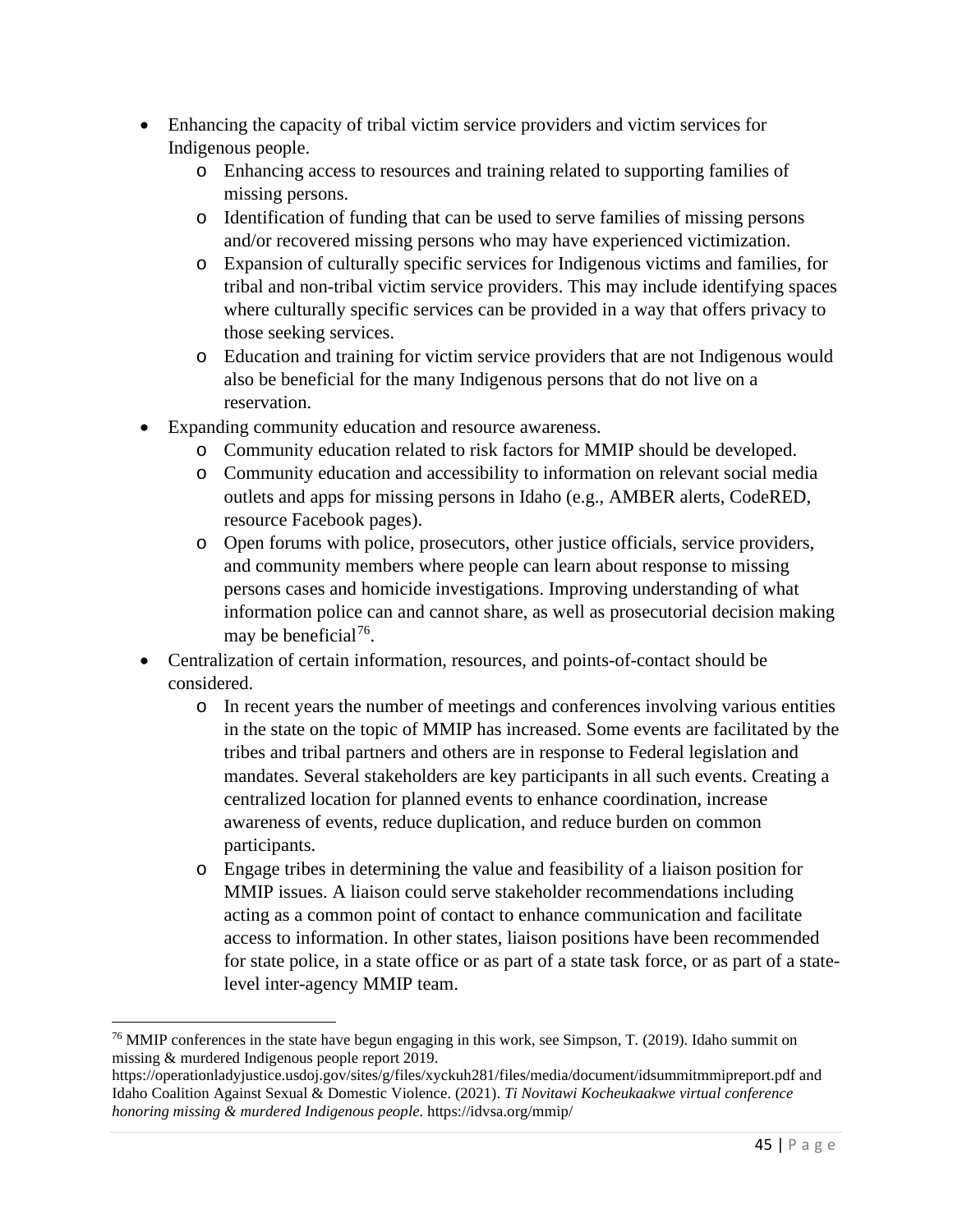- Continued research related to MMIP.
	- Stakeholders expressed concern about the inter-connectedness of mental health, substance use, human trafficking, and domestic abuse and neglect in understanding MMIP. Resource allocation to better understand these risk factors as well as identifying protective factors that reduce the likelihood of negative outcomes would be beneficial for intervention and prevention goals.
	- o Ongoing examination of administrative data relating to missing persons and homicide.

## <span id="page-50-0"></span>**Conclusion**

The findings presented in this report provide initial evidence for the scope of MMIP in Idaho; identify data sources, data limitations, and data needs; provide relevant definitions; and provide recommendations pertaining to increasing coordination, collaboration, and communication across relevant agencies, increasing victim services for Indigenous persons, increasing community awareness and education, and enhancing the capacity of existing services in the state. The recommendations are based on what was learned from the administrative data and what tribal and non-tribal stakeholders view as challenges and opportunities in responding to cases of missing and murdered Indigenous people.

Idaho's Indigenous people are disproportionately represented in data on missing persons and deaths attributable to assault. Tribal and non-tribal stakeholders acknowledged that there are many challenges in responding to these cases, and jurisdiction is often central among challenges. Stakeholders also identified ways to respond to challenges, and expressed a desire to improve criminal justice and victim services responses. These findings and recommendations should serve as a complement to prior relevant reports and on-going efforts relating to MMIP and criminal jurisdiction in Indian Country more broadly.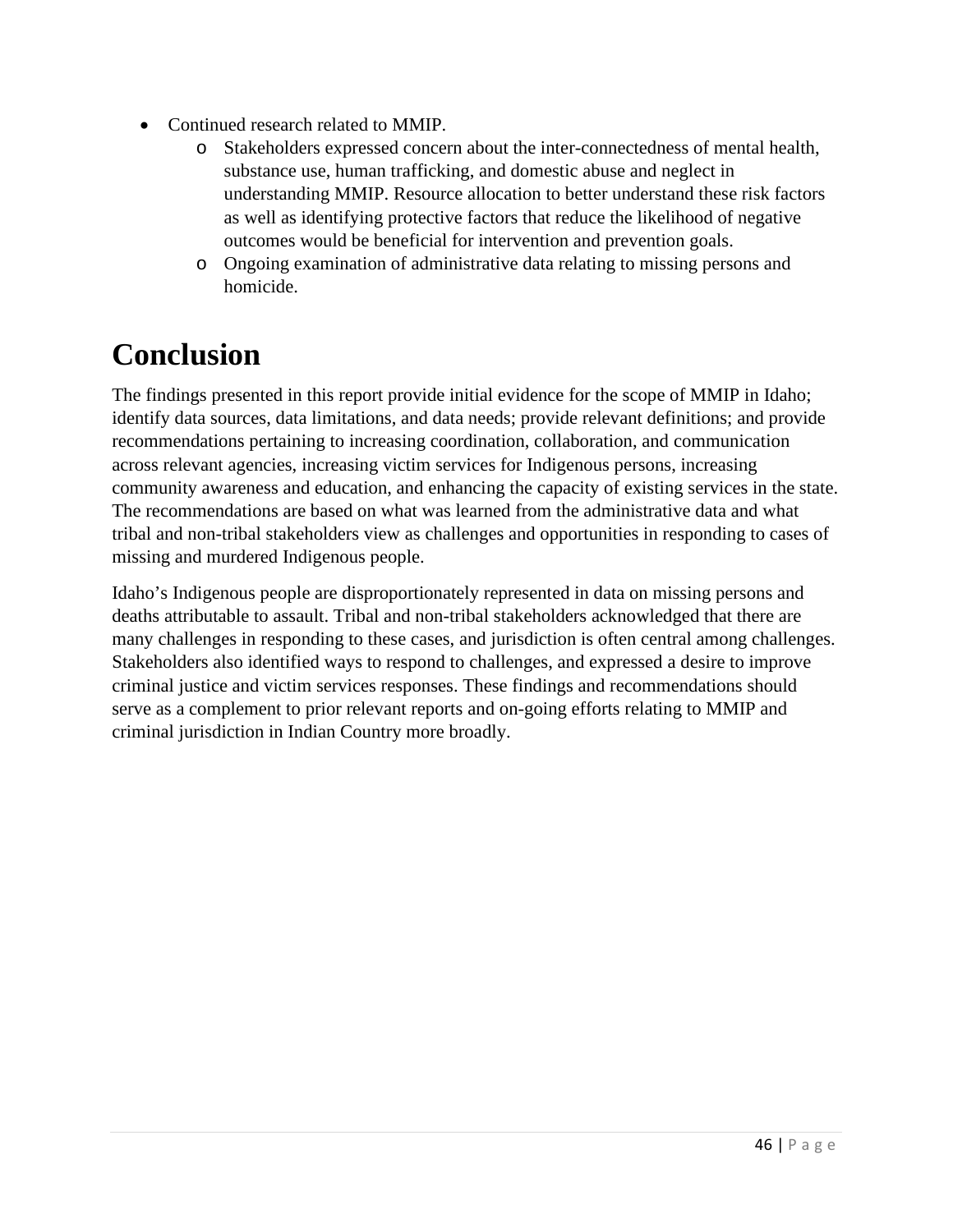### <span id="page-51-0"></span>**References**

- Alexander, M. (2019). *Missing and murdered Native American women report.* Washington State Patrol. https://operationladyjustice.usdoj.gov/sites/g/files/xyckuh281/files/media/document/wsp mmnawreport.pdf
- The Amber Advocate. (2021). *Faces of the AMBER Alert network: Idaho*. https://www.amberadvocate.org/amber-speaks/idaho-aa40/
- Arbuckle, J., Olson, L., Howard, M., Brillman, J., Anctil, C., Sklar, D. (1996). Safe at home? Domestic violence and other homicides among women in New Mexico. *Annals of Emergency Medicine, 27*(2), 210-5. doi:10.1016/s0196-0644(96)70325-6
- Arizona State University School of Criminology and Criminal Justice. (2020). *Reducing missing and murdered indigenous women and girls: Arizona's statewide Study in partnership with the HB2570 Legislative Study Committee.* https://ccj.asu.edu/sites/default/files/rovvlab/files/ASU\_MMIWG\_report\_November\_2020.pdf
- Bubar, R., & Thurman, P.J. (2004). Violence against Native Women. *Social Justice, 31*(4(98)), 70–86. http://www.jstor.org/stable/29768276
- Bureau of Justice Statistics. (2014). *The nation's two measures of homicide.*  https://bjs.ojp.gov/content/pub/pdf/ntmh.pdf
- Centers for Disease Control and Prevention. (2021). *Underlying causes of death 1999-2019*. https://wonder.cdc.gov/wonder/help/ucd.html
- Centers for Disease Control and Prevention, National Center for Health Statistics. Underlying Causes of Death 1999-2019 on CDC Wonder Online Database, released 2020. Data are from the Multiple Causes of Death Files, 1999-2019, as compiled from data provided by the 57 vital statistics jurisdictions through the Vital Statistics Cooperative Program. Accessed at http://wonder.cdc.gov/ucd-icd10.html on Sep 6, 2021.
- Coeur d'Alene Tribe. (n.d.). *History.* https://www.cdatribe-nsn.gov/our-tribe/history/
- Columbia River Inter-Tribal Fish Commission. (2021). *Nez Perce Tribe*. https://www.critfc.org/member\_tribes\_overview/nez-perce-tribe/
- Digital Atlas of Idaho. (n.d.). *Original tribal and band names of Idaho's Native peoples*. https://digitalatlas.cose.isu.edu/geog/native/text/names.htm
- Department of Justice. (2008). *National Crime Information Center (NCIC)*. http://www.fas.org/irp/agency/doj/fbi/is/ncic.htm
- Fox, K.A. (2003). Collecting data on the abuse and neglect of American Indian children. *Child Welfare, 82*(6), 707-726.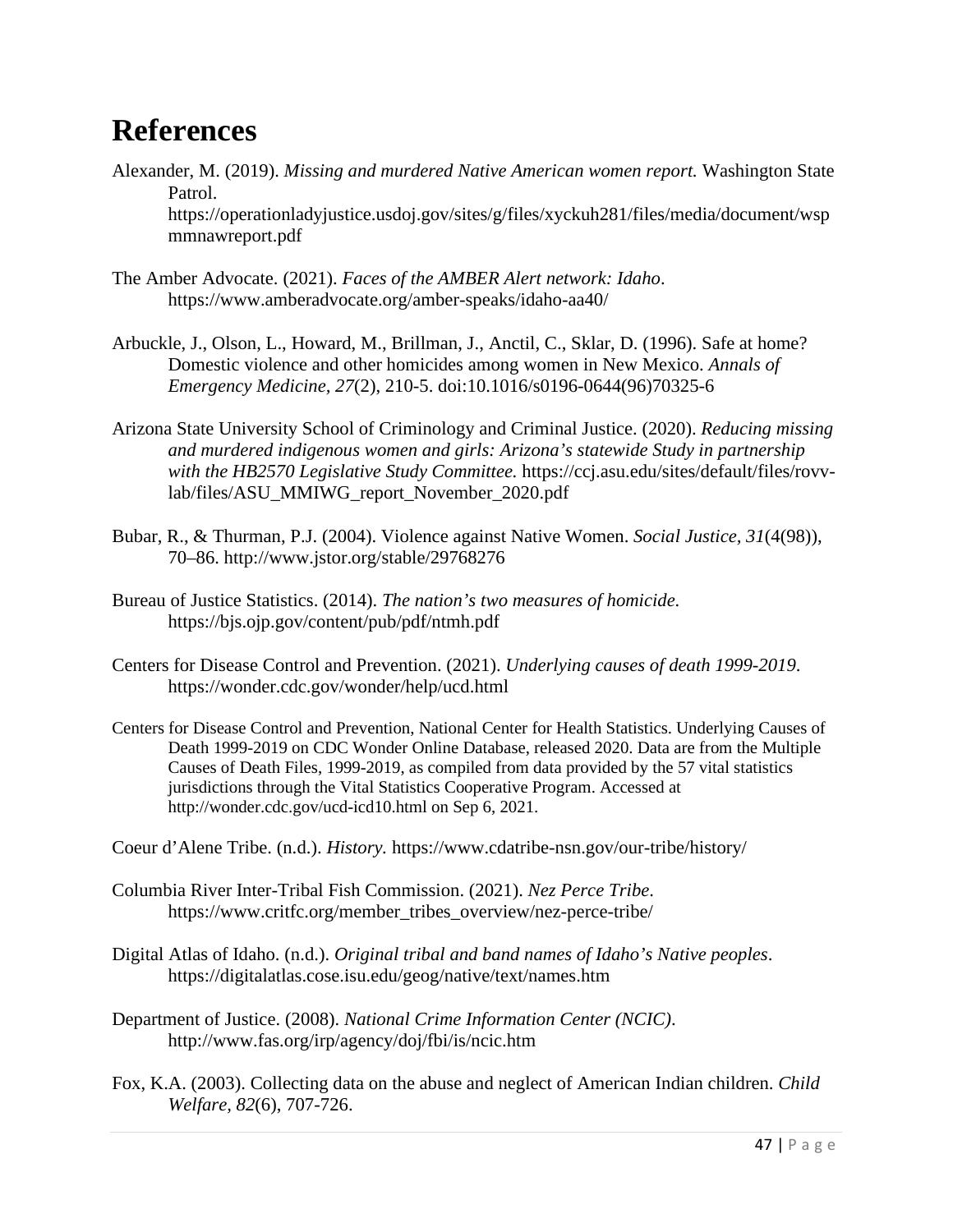- Grant, E.A., Dechert, L., Wimbish, L., & Blackwood, A. (2021)*. Missing & murdered Indigenous people: Wyoming statewide report.*  https://wysac.uwyo.edu/wysac/reports/View/7713
- House Concurrent Resolution No. 33,  $65<sup>th</sup>$  Legis.  $2<sup>nd</sup>$  Reg. Sess. (2020). https://legislature.idaho.gov/wpcontent/uploads/sessioninfo/2020/legislation/HCR033.pdf
- Idaho Coalition Against Sexual & Domestic Violence. (2021). *Ti Novitawi Kocheukaakwe virtual conference honoring missing & murdered Indigenous people*. https://idvsa.org/mmip/
- Idaho Official Government Website. (2020). *Uniform Crime Reporting program*. https://isp.idaho.gov/bci/ucr/
- Idaho Official Government Website. (n.d.) *Welcome to Idaho peace officer standards and training (POST)*. https://post.idaho.gov/
- Idaho State Police, Bureau of Criminal Identification, Uniform Crime Reporting (UCR) Section. (2021). *Crime in Idaho 2020*. https://nibrs.isp.idaho.gov/CrimeInIdaho/Publication/Active/Crime%20in%20Idaho%202 020.pdf
- The Indian Self-Determination and Education Assistance Act of 1975, Pub. L. No. 93-638 (2004). https://www.bia.gov/sites/bia.gov/files/assets/bia/ois/pdf/idc017333.pdf
- Jurisdiction in Indian Country. Id. Stat. § 67-5101 (1963). https://legislature.idaho.gov/statutesrules/idstat/title67/t67ch51/sect67-5101/

Ktunaxa Nation. (2021). *Creation story.* https://www.ktunaxa.org/who-we-are/creation-story/

- *Law and order in Indian Country: Full committee oversight hearing on a draft bill to address law and order in Indian country*, 110<sup>th</sup> Cong. (2008) (statement for the record of Carl Artman, Assistant Secretary Indian Affairs). https://www.doi.gov/ocl/hearings/110/LawAndOrderInIndianCountry\_031708
- MartinRogers, A., & Pendleton, V. (2020). *A report to the Minnesota Legislature.* Missing and Murdered Indigenous Women Task Force. https://operationladyjustice.usdoj.gov/sites/g/files/xyckuh281/files/media/document/oljmi ssingwomenreport.pdf
- McCale, C. (2017, June 24). Learning to pass missing persons legislation: An interview with Todd Matthews. *Justice Clearinghouse*. https://www.justiceclearinghouse.com/resource/learning-pass-missing-personslegislation-interview-todd-matthews/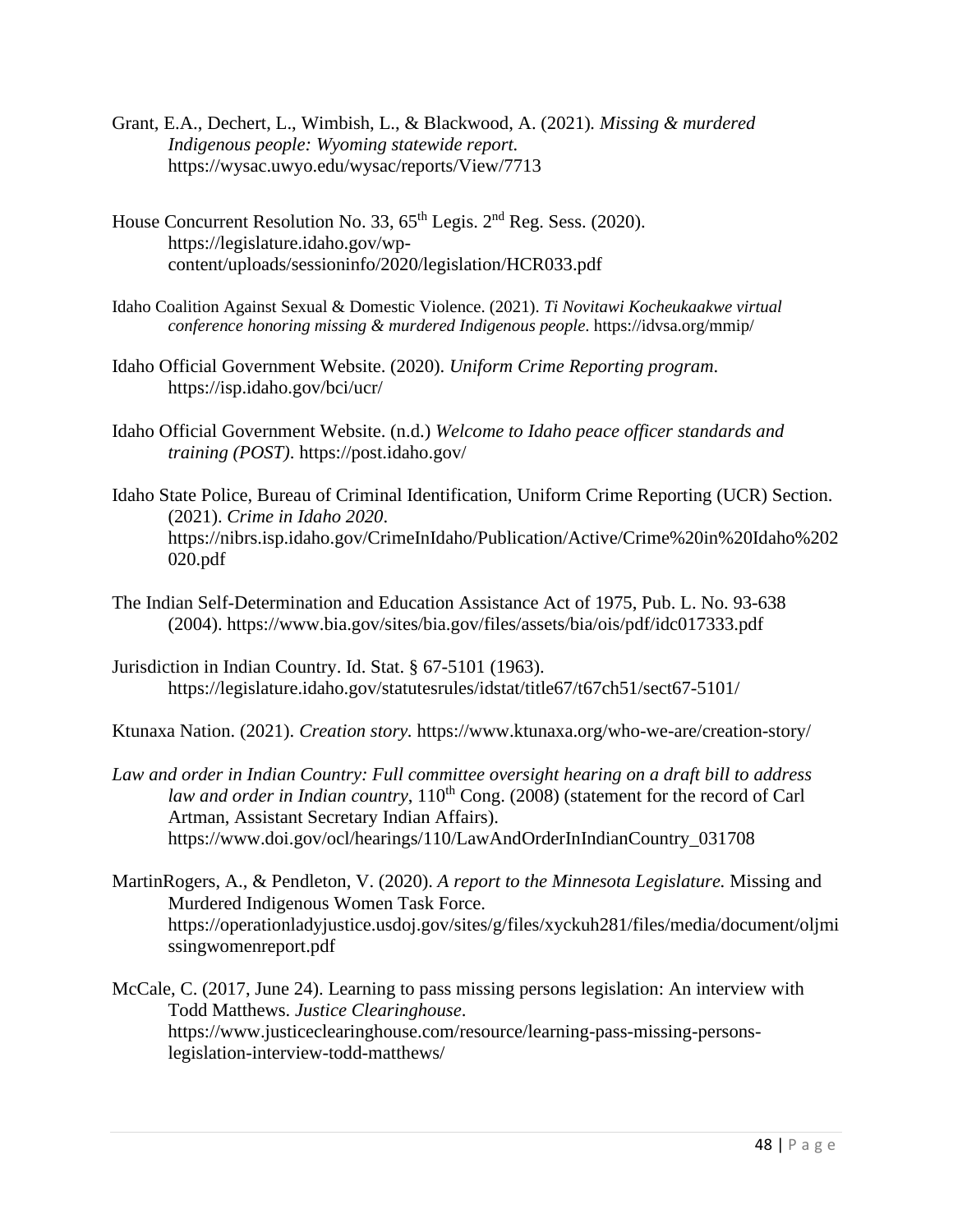- Missing Child and Data Analytics Team. (2019). *Native American children reported missing to NCMEC.*  https://www.missingkids.org/content/dam/missingkids/pdfs/Native%20American%20Chi ldren\_2009-2018.pdf
- Montana Department of Justice. (2020). *Looping in Native communities: Report to the State-Tribal Relations Interim Committee.*  https://operationladyjustice.usdoj.gov/sites/g/files/xyckuh281/files/media/document/Mont ana\_LINC\_Report.pdf
- National Center for Missing & Exploited Children. (2021). *About us*. https://www.missingkids.org/footer/about
- National Conference of State Legislatures. (2013). *An issue of sovereignty.*  https://www.ncsl.org/legislators-staff/legislators/quad-caucus/an-issue-ofsovereignty.aspx
- National Crime Information Center. (2020). *2020 Missing person and unidentified person statistics.* https://www.fbi.gov/file-repository/2020-ncic-missing-person-andunidentified-person-statistics.pdf/view

National Missing and Unidentified Persons System. (n.d.) *About*. https://namus.nij.ojp.gov/about

National Missing and Unidentified Persons System. (n.d.). *NamUs support for missing Indigenous person cases.* https://namus.nij.ojp.gov/missing-indigenous-persons

New Mexico Missing and Murdered Indigenous Women & Relatives Task Force. (2020). *Report to the Governor and Legislature on the task force findings and recommendations*. https://www.iad.state.nm.us/wpcontent/uploads/2020/12/NM\_MMIWR\_Report\_FINAL\_WEB\_v120920.pdf

Nez Perce Tribe. (2018). *History.* https://nezperce.org/about/history/

- Office of Performance Evaluation. (2017). *State jurisdiction in Indian country.* https://legislature.idaho.gov/wp-content/uploads/OPE/Reports/r1702.pdf
- Oregon State Police. (2020). *Report on missing and murdered Native American women.*  https://operationladyjustice.usdoj.gov/sites/g/files/xyckuh281/files/media/document/oljmi ssingwomen.pdf
- Peace Officer Standards and Training Council. Id. Stat. §19-5101 (1981 & Am. 2017). https://legislature.idaho.gov/statutesrules/idstat/title19/t19ch51/sect19-5101/
- Richards, T.N., & Wright, E. (2019). Descriptive analysis of missing and murdered Native women and children in Nebraska. NIJ project 75-CX-0014.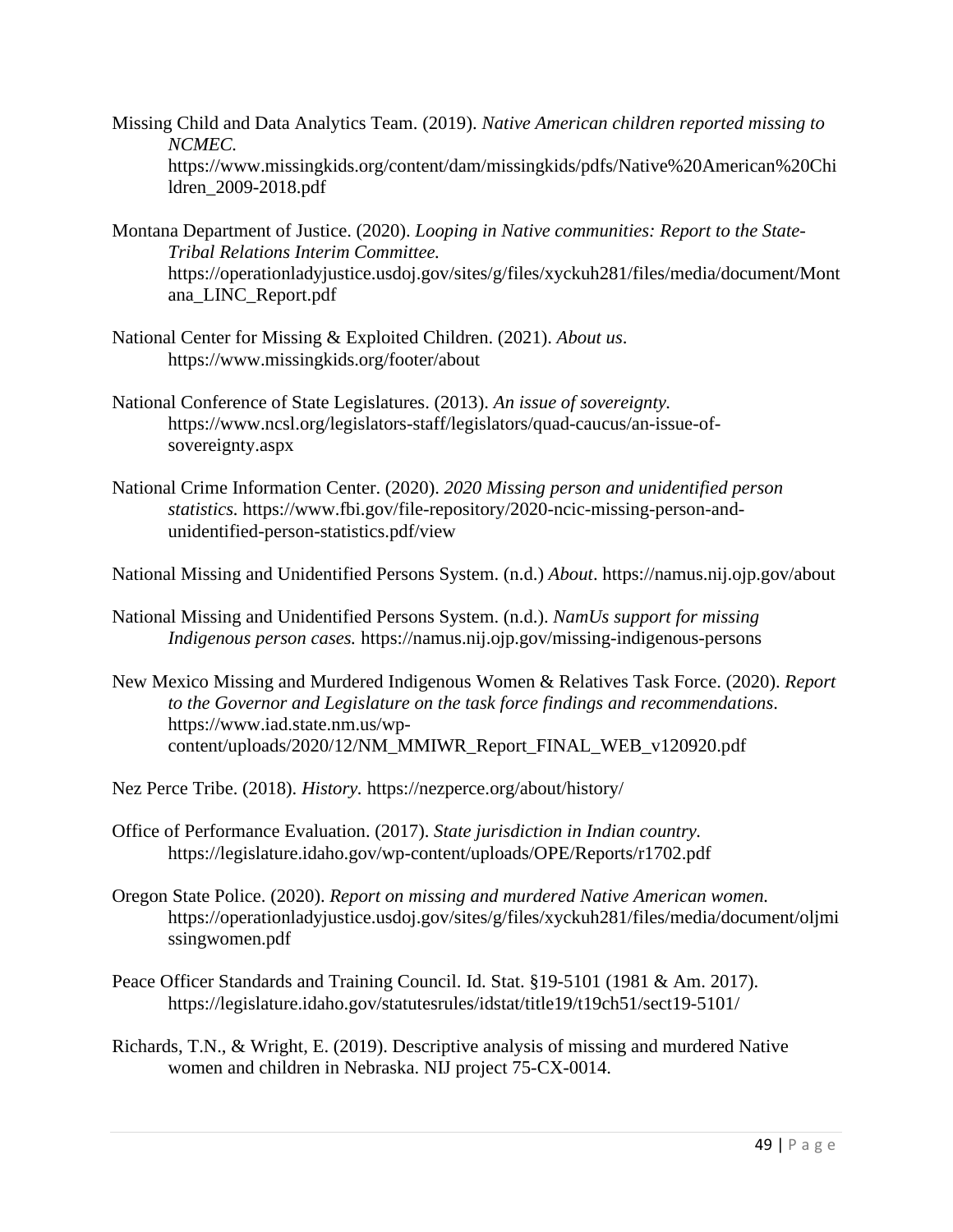- Richards, T.N., Wright, E.M., Nystrom, A., Gilbert, S.L., Branscum, C. (in press). On assessing the scope of missing Native Americans in Nebraska: Results from a state-wide study and recommendations for future research. https://www.crimrxiv.com/pub/jhwsbez1/release/1
- Rogers, D.J. (2014). Nez Perce Tribal Police hosts first multi-jurisdictional conference. *Community Policing Dispatch*, 7(8), https://cops.usdoj.gov/html/dispatch/08- 2014/Nez\_Perce\_Tribal\_Police\_Conference.asp
- Rosay, A.B. (2016). *Violence against American Indian and Alaska Native women and men: 2010 findings from the National Intimate Partner and Sexual Violence Survey.* National Institute of Justice. https://www.ojp.gov/pdffiles1/nij/249736.pdf
- Shoshone-Bannock Tribes of the Fort Hall Reservation. (2021). *About.* http://www.sbtribes.com/about/
- Shoshone-Paiute Tribes of the Duck Valley Indian Reservation. (2021). *Our history.* https://www.shopaitribes.org/spculture/
- Simpson, T. (2019). Idaho summit on missing & murdered Indigenous people report 2019. https://operationladyjustice.usdoj.gov/sites/g/files/xyckuh281/files/media/document/idsu mmitmmipreport.pdf
- Special Law Enforcement Commissions, 76 Fed. Reg. 4369 (January 25, 2011). https://www.govinfo.gov/content/pkg/FR-2011-01-25/pdf/2011-1588.pdf
- Spencer, C. (2021, April 29). *Is NamUs reporting required in your state? Here's a look at state legislation on the missing & unidentified persons clearinghouse*. https://www.biometrica.com/is-namus-reporting-required-in-yourstate?utm\_source=rss&utm\_medium=rss&utm\_campaign=is-namus-reporting-requiredin-your-state-heres-a-look-at-state-legislation-on-the-missing-unidentified-personsclearinghouse
- State-Tribal Relations Act. Id. Stat. § 67-4006 (1999). https://legislature.idaho.gov/statutesrules/idstat/Title67/T67CH40/SECT67-4006/
- Sutter, M., gaiashkibos, J., Shafer, S., Weidner, E., Richards, T.N., Wright, E., & Nystrom, A. (2020). *LB 154 Report: Prevalence of missing and murdered women and children in Nebraska; Barriers to reporting and investigating; and opportunities for partnerships.* https://operationladyjustice.usdoj.gov/sites/g/files/xyckuh281/files/media/document/lb15 4report.pdf
- United States Census Bureau. (2019). *Coeur d'Alene Reservation, 2015-2019 American Community Survey 5-Year estimates* [data set]*.* Retrieved from https://www.census.gov/tribal/?st=16&aianihh=0705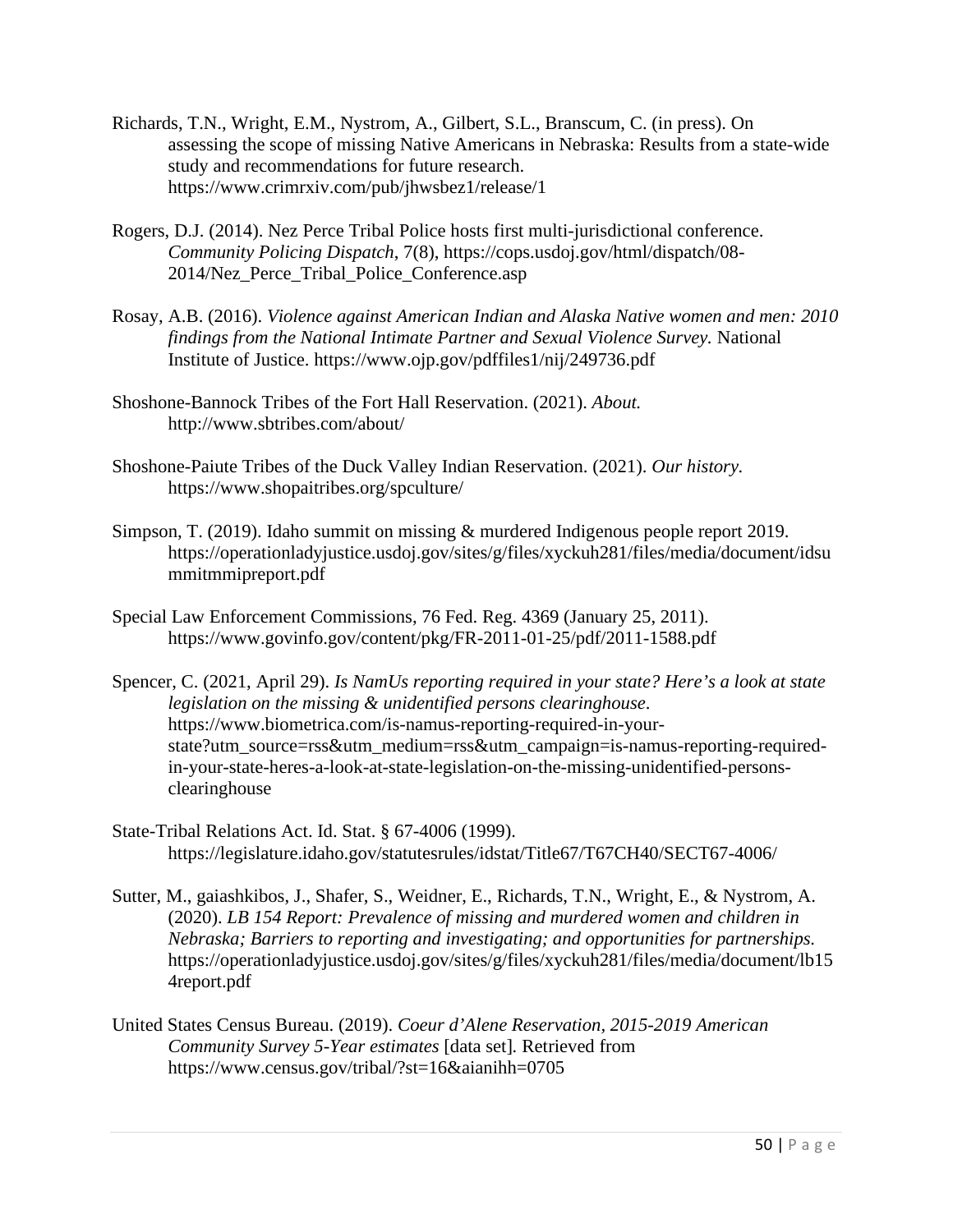- United States Census Bureau. (2019). *Duck Valley Reservation, 2015-2019 American Community Survey 5-Year estimates* [data set]*.* Retrieved from https://www.census.gov/tribal/?aianihh=0965
- United States Census Bureau. (2019). *Fort Hall Reservation and off-reservation trust land, 2015-2019 American Community Survey 5-Year estimates* [data set]*.* Retrieved from https://www.census.gov/tribal/?aianihh=1185
- United States Census Bureau. (2019). *Kootenai Reservation and off-reservation trust land, 2015 2019 American Community Survey 5-Year estimates* [data set]*.* Retrieved from https://www.census.gov/tribal/?aianihh=1800
- United States Census Bureau. (2019). *Nez Perce Reservation, 2015-2019 American Community Survey 5-Year estimates* [data set]*.* Retrieved from https://www.census.gov/tribal/?aianihh=2445
- U.S. Attorney's Office District of Alaska. (2021, June 11). *First Tribal community response plans adopted in Alaska*. https://www.justice.gov/usao-ak/pr/first-tribal-communityresponse-plans-adopted-alaska
- U.S. Attorney's Office District of Idaho (2018). *Indian country community safety strategy 2018 update.* https://www.justice.gov/usao-id/file/1376071/download
- U.S. Attorney's Office District of New Mexico. (2016, April 27). *Indian Country law enforcement coordination – BIA special law enforcement commission (SLEC) training*. https://www.justice.gov/archives/usao-nm/blog/indian-country-law-enforcementcoordination-bia-special-law-enforcement-commission-slec
- U.S. Attorney's Office District of Oregon. (2021). *Missing and murdered Indigenous persons report.* https://operationladyjustice.usdoj.gov/sites/g/files/xyckuh281/files/media/document/USA O\_MMIP\_Report\_FINAL\_FINAL\_2-18-2021.pdf
- Upper Columbia United Tribes. (2021). *Kootenai Tribe of Idaho*. https://ucut.org/members-tribes/kootenai-tribe-idaho/
- Whelan, T. J. (2020). *Practical realities of criminal enforcement in Indian country.* ISB Indian Law Section. https://isb.idaho.gov/wp-content/uploads/IND-Section-Meeting-Material-May-1-2020.pdf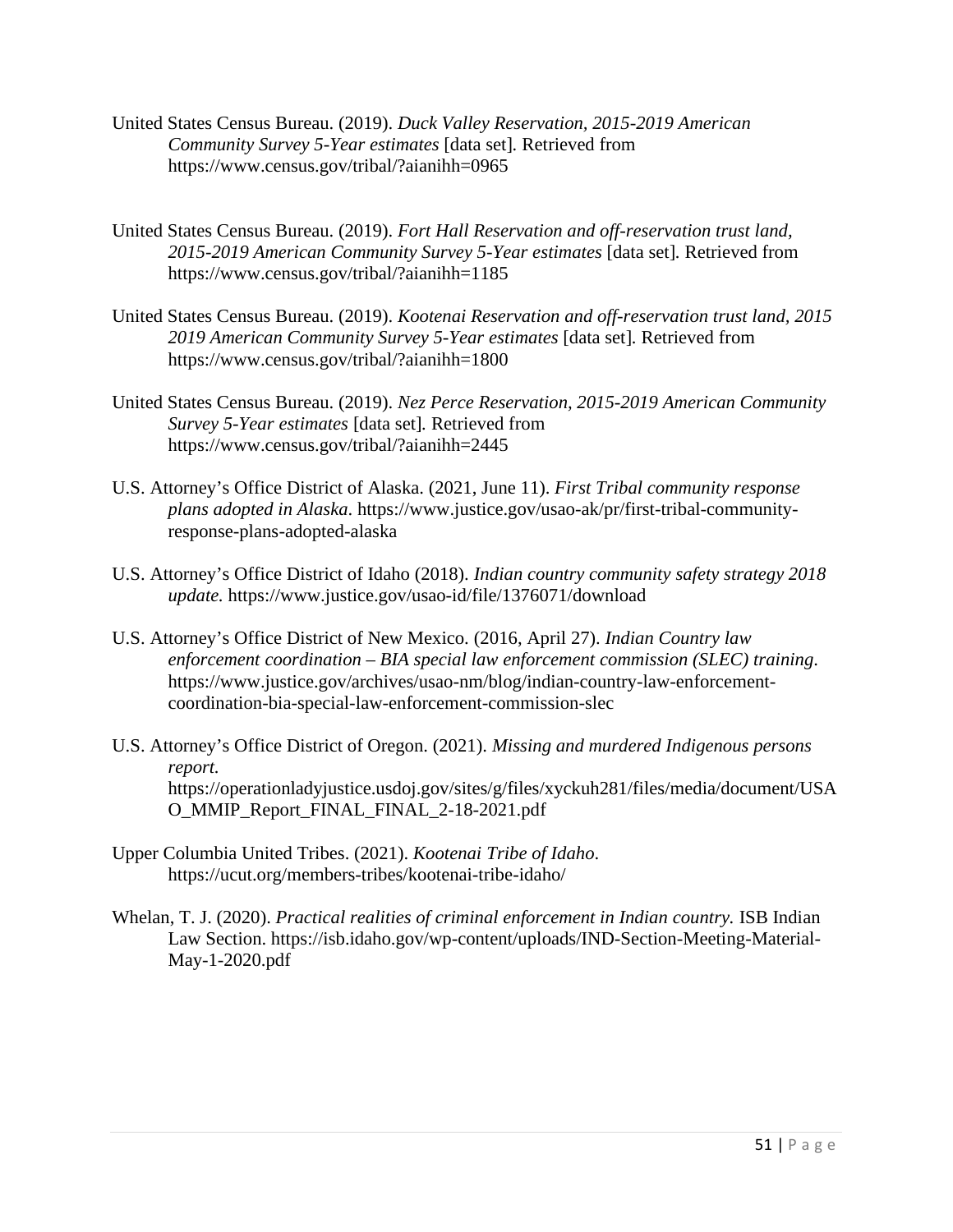## <span id="page-56-0"></span>**Appendices**

### <span id="page-56-1"></span>**Appendix A: Tables Displaying Missing Persons and Homicide Data Used in Report**

Table 1. Descriptive Statistics for Idaho's Reported Missing Persons Cases Across Three Points-In-Time Using Clearinghouse, NamUs, and NCMEC Data

|                                                  |                                                    |                                                        |                                                     | Unique<br>Missing<br>Persons                         |
|--------------------------------------------------|----------------------------------------------------|--------------------------------------------------------|-----------------------------------------------------|------------------------------------------------------|
|                                                  |                                                    |                                                        |                                                     | Across                                               |
|                                                  | Time 1                                             | Time 2                                                 | Time 3                                              | Times $1, 2,$                                        |
|                                                  | (2/24/21)                                          | (4/24/21)                                              | (6/23/21)                                           | &3                                                   |
|                                                  | $N = 184$                                          | $N = 184$                                              | $N = 178$                                           | $N = 220$                                            |
| ID Missing Persons Rate (per 100,000<br>persons) | 10.71                                              | 10.71                                                  | 10.36                                               | 12.81                                                |
| American Indian Alaska Native                    | 14.24                                              | 21.36                                                  | 21.36                                               | 28.48                                                |
| <b>Black or African American</b>                 | 14.67                                              | 19.56                                                  | 14.67                                               | 24.45                                                |
| White                                            | 10.61                                              | 10.42                                                  | 10.11                                               | 12.24                                                |
| Race Identified in Report                        |                                                    |                                                        |                                                     |                                                      |
| American Indian Alaska Native                    | 6(3.3%)                                            | $9(4.9\%)$                                             | $9(5.1\%)$                                          | $12(5.5\%)$                                          |
| <b>Black or African American</b>                 | $3(1.6\%)$                                         | $4(2.2\%)$                                             | $3(1.7\%)$                                          | 5(2.3%)                                              |
| White                                            | 169 (91.8%)                                        | 166 (90.2%)                                            | 161 (90.4%)                                         | 195 (88.6%)                                          |
| Race 'Unknown'                                   | $6(3.3\%)$                                         | 5(2.7%)                                                | $5(2.8\%)$                                          | $8(3.6\%)$                                           |
| Age at Missing                                   | $M = 32.59;$<br>$SD=18.64;$<br>Range=2-92<br>years | $M = 32.29$ ;<br>$SD=18.64;$<br>Range= $2-92$<br>years | $M = 32.79$ ;<br>$SD=18.89;$<br>Range=2-92<br>years | $M = 31.01$ ;<br>$SD=18.419;$<br>Range=2-92<br>years |
| 17 and younger                                   | 27.70%                                             | 27.20%                                                 | 25.80%                                              | 33.20%                                               |
| 18-20 years old                                  | 6%                                                 | 6%                                                     | 7.20%                                               | 5.90%                                                |
| 21 and older                                     | 66.30%                                             | 66.80%                                                 | 66.90%                                              | 60.90%                                               |
| <b>Sex</b>                                       |                                                    |                                                        |                                                     |                                                      |
| Female                                           | 53 (28.80%)                                        | 53 (28.8%)                                             | 48 (27%)                                            | 69 (31.4%)                                           |
| Female Under 21/Female Adult                     | 47.17%/<br>52.83%                                  | 43.40%/<br>56.60%                                      | 41.67%/<br>58.33%                                   | 50.72%/<br>49.28%                                    |
| Male                                             | 131 (71.2%)                                        | 131 (71.2%)                                            | 130 (73%)                                           | 151 (68.6%)                                          |
| Male Under 21/Male Adult                         | 28.24%/<br>71.76%                                  | 29.01%/<br>70.99%                                      | 30%/70%                                             | 33.77%/<br>66.23%                                    |
| Time Missing in Years                            | $M=15.8;$<br>SD=16.879;<br>$Range=0-74$<br>years   | $M=15.91;$<br>$SD=16.958;$<br>Range=0-74<br>years      | $M=16.30;$<br>$SD=17.1;$<br>Range=0-74<br>years     | $M=13.39;$<br>$SD=16.531;$<br>Range=0-74<br>years    |
| Date Missing 2021                                | 5.40%                                              | 8.70%                                                  | 11.80%                                              | 18.60%                                               |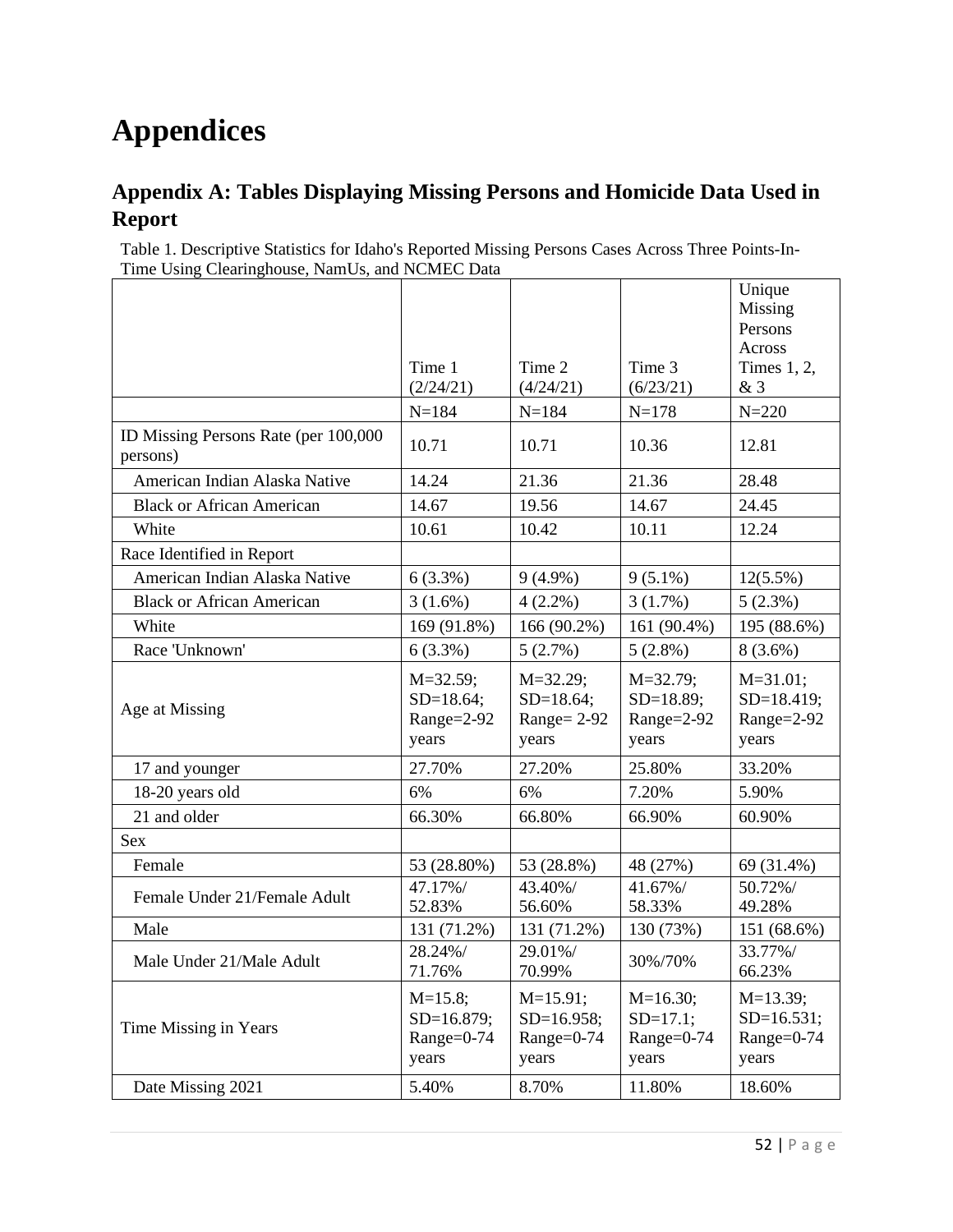| Date Missing 2020                 | 23.40%      | 20.10%      | 16.90%     | 21.40%     |
|-----------------------------------|-------------|-------------|------------|------------|
| Date Missing 2015-2019            | 19.00%      | 19%         | 17.90%     | 15.90%     |
| Date Missing 2010-2014            | 5.30%       | 4.80%       | 4.50%      | 4.70%      |
| Date Missing 2000-2009            | 14.00%      | 14%         | 14.70%     | 12.00%     |
| Date Missing 1990-1999            | 12.00%      | 12%         | 12.20%     | 10.00%     |
| Date Missing 1980-1989            | 12.30%      | 12.90%      | 13.60%     | 11.10%     |
| Date Missing prior to 1980        | 8.60%       | 8.20%       | 8.40%      | 7.30%      |
| <b>NCIC Record Categorization</b> |             |             |            |            |
| <b>Catastrophe Records</b>        | $6(3.3\%)$  | $6(3.3\%)$  | $6(3.4\%)$ | 6(2.7%)    |
| <b>Disability Records</b>         | $6(3.3\%)$  | $6(3.3\%)$  | $8(4.5\%)$ | $8(3.6\%)$ |
| <b>Endangered Records</b>         | 40(21.7%)   | 40 (21.7%)  | 40(22.5%)  | 43 (19.5%) |
| <b>Involuntary Records</b>        | 19 (10.3%)  | 19 (10.3%)  | 19 (10.7%) | 19 (8.6%)  |
| Juvenile Records                  | 36 (19.6%)  | 36 (19.6%)  | 34 (19.1%) | 58 (26.4%) |
| <b>Other Records</b>              | 60(32.6%)   | 60(32.6%)   | 56 (31.5%) | 69 (31.4%) |
| Record Categorization Unknown     | $17(9.2\%)$ | $17(9.2\%)$ | 15 (8.4%)  | 17(7.7%)   |

Table 2. NCIC Missing Persons Entries by Race, Age, and Sex, 2016-2020 (N=12,024)

|                        | 2016       | 2017        | 2018        | 2019        | 2020        |
|------------------------|------------|-------------|-------------|-------------|-------------|
| Race                   |            |             |             |             |             |
| American Indian Alaska | 82         | 72          | 82          | 93          | 79          |
| Native                 | (3.28%)    | $(3.12\%)$  | (3.36%)     | $(3.82\%)$  | (3.38%)     |
|                        | 77         | 60          | 81          | 73          | 86          |
| <b>Black</b>           | $(3.08\%)$ | $(2.60\%)$  | $(3.32\%)$  | $(3.00\%)$  | $(3.68\%)$  |
|                        | 11         | 18          | 19          | 26          | 15          |
| Asian                  | $(0.44\%)$ | (0.78%)     | (0.78%)     | $(1.07\%)$  | $(0.64\%)$  |
|                        | 1969       | 1934        | 2033        | 1970        | 1900        |
| White                  | (78.82%)   | (83.69%)    | (83.35%)    | (80.87%)    | $(81.20\%)$ |
|                        | 359        | 227         | 224         | 274         | 260         |
| Unknown                | (14.37%)   | $(9.82\%)$  | $(9.18\%)$  | (11.25%)    | $(11.11\%)$ |
| Age                    |            |             |             |             |             |
|                        | 2174       | 1970        | 2086        | 2027        | 2005        |
| Juvenile $(0-20)$      | (87.03%)   | $(85.24\%)$ | (85.53%)    | $(83.21\%)$ | (85.68%)    |
|                        | 324        | 338         | 352         | 407         | 335         |
| Adult $(21+)$          | (12.97%)   | (14.63%)    | (14.43%)    | $(16.71\%)$ | (14.32%)    |
|                        | $\theta$   | 3           |             | 2           | 0           |
| Unknown                | $(0.0\%)$  | (0.13%)     | $(0.04\%)$  | $(0.08\%)$  | $(0.0\%)$   |
| Sex                    |            |             |             |             |             |
|                        | 1212       | 1162        | 1185        | 1240        | 1117        |
| Female                 | (48.52%)   | (50.28%)    | (48.59%)    | $(50.90\%)$ | (47.74%)    |
|                        | 1286       | 1149        | 1254        | 1196        | 1223        |
| Male                   | (51.48%)   | (49.72%)    | $(51.41\%)$ | $(49.10\%)$ | (52.26%)    |